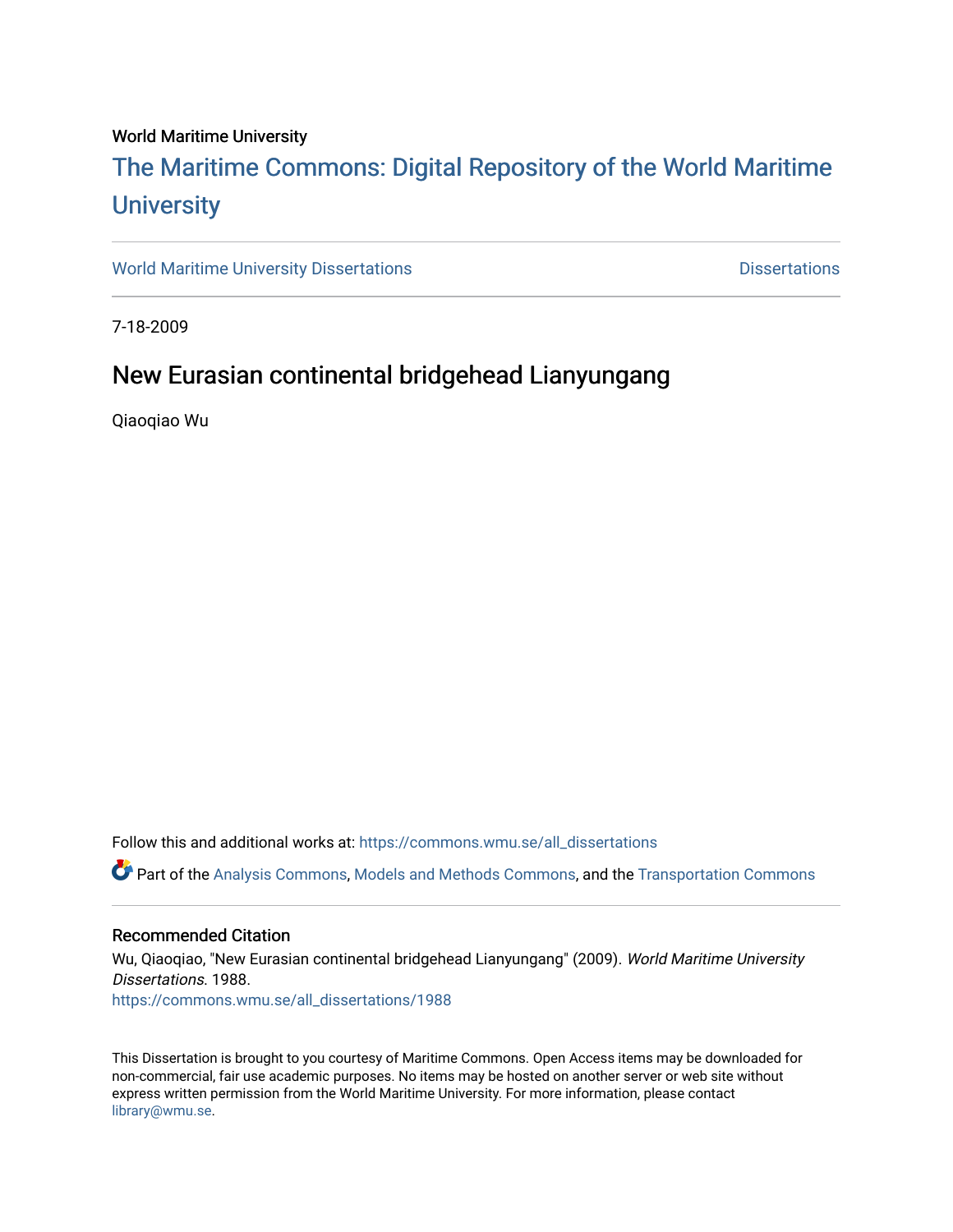

## **WORLD MARITIME UNIVERSITY**

Shanghai, China

# **NEWEURASIAN CONTINENTAL BRIDGEHED LIANYUNGAG**

By

## **WU QIAOQIAO**

#### **China**

A research paper submitted to the World Maritime University in partial

Fulfillment of the requirements for the award of the degree of

### **MASTER OF SCIENCE**

#### **INTERNATIONAL TRANSPORT AND LOGISTICS**

ITL-2009

Copyright©: Wu Qiaoqiao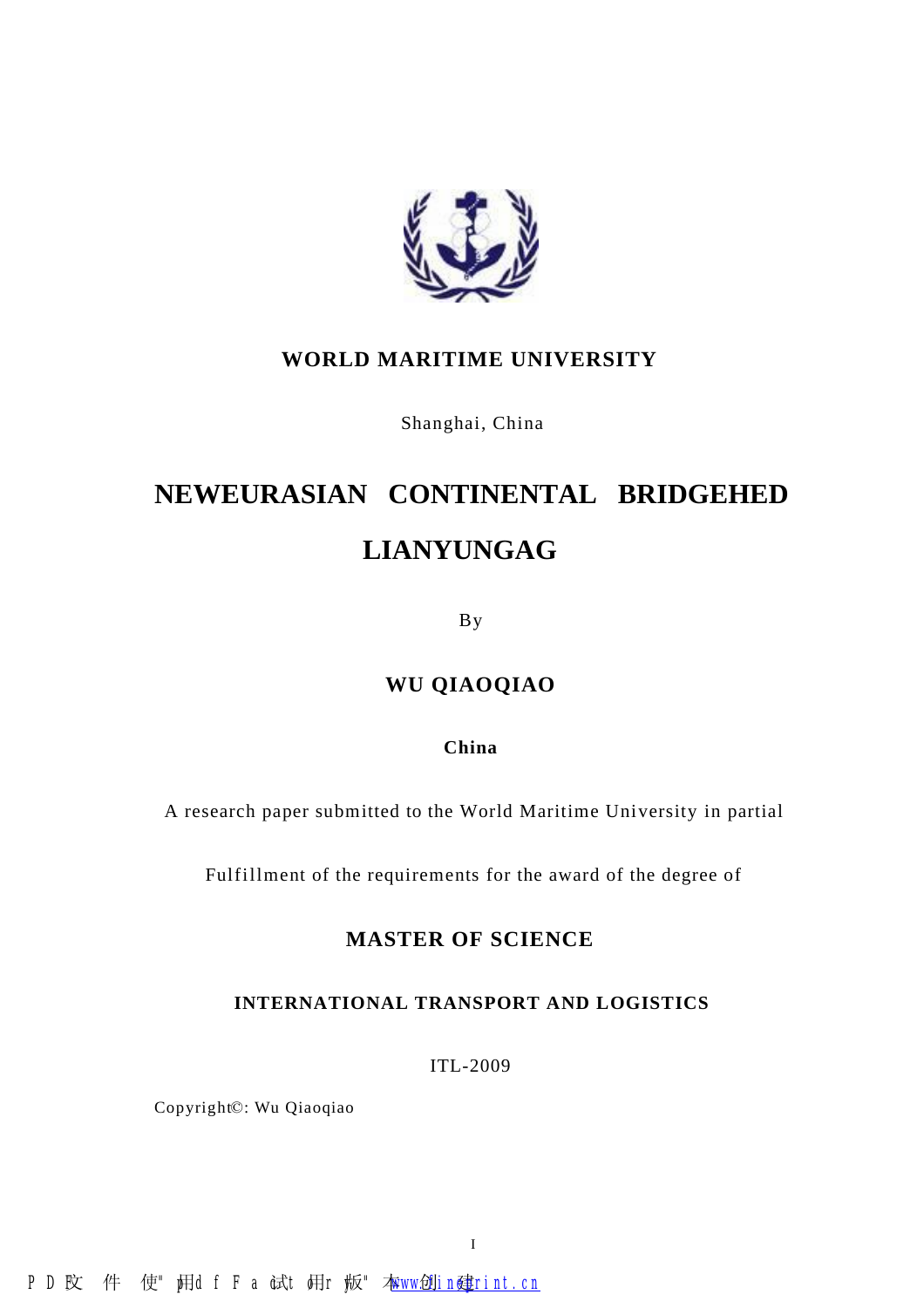## **DECLARATION**

I certify that all the material in this dissertation that is not my own work has been identified, and that no material is included for which a degree has previously been conferred on me.

The contents of this dissertation reflect my own personal views, and are not necessarily endorsed by the University.

 $(Signature):$ 

 $(Date):$ 

Supervised by

Professor Zong Beihua

Shanghai Maritime University

Assessor

World Maritime University

Co-Assessor

Shanghai Maritime University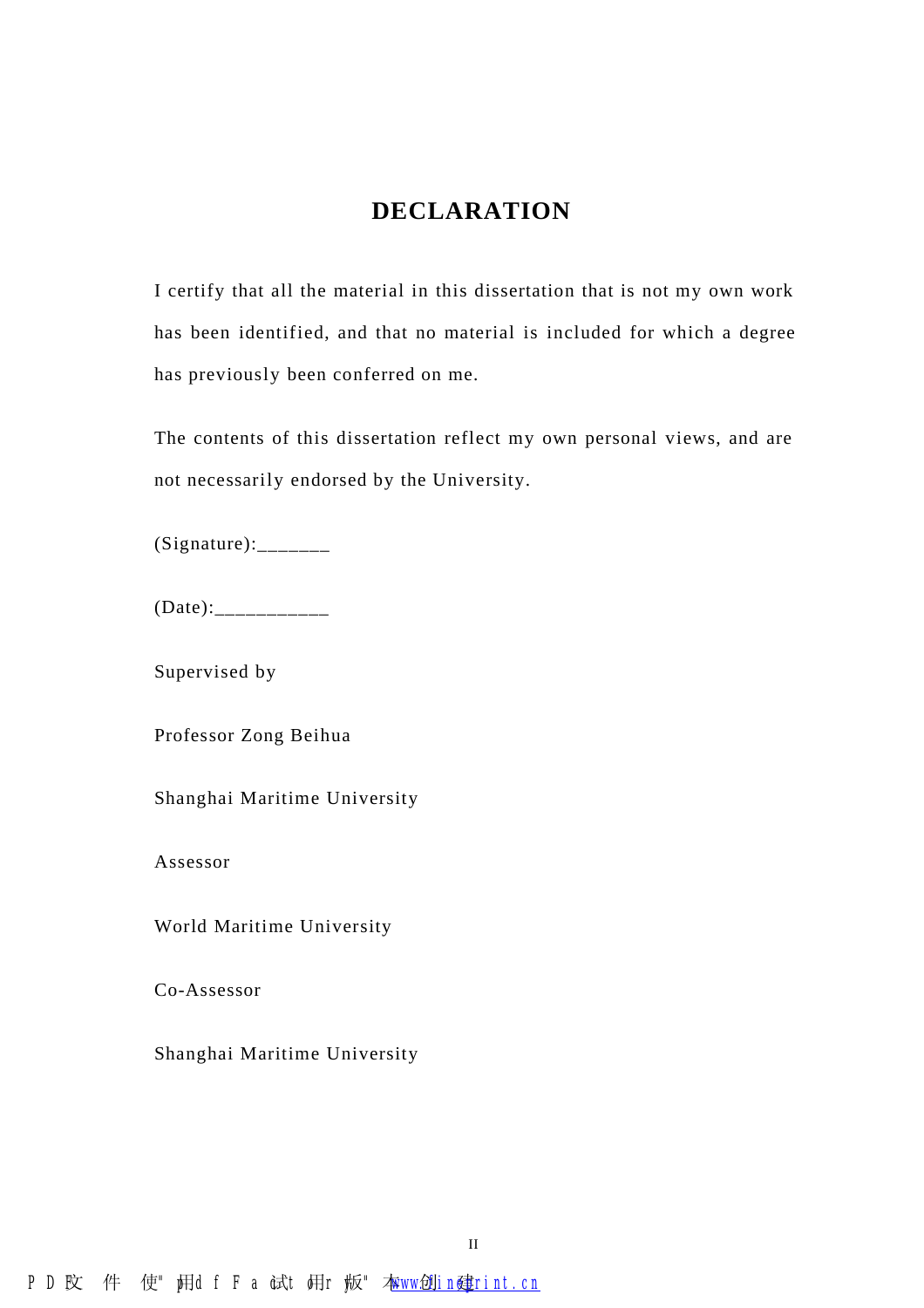## **ACKNOWLEDGEMENT**

First, I am very thankful to the World Maritime University and Shanghai Maritime University for the chance to study international transportation and logistics.

Second, I am want to give my wholehearted appreciation to my supervisor Professor Zong Beihua, who kindly gives me lots of guidance, support and encouragement during the whole process of my paper work. Her attitude towards details and structure to academic thesis guidance is so carefully from which I benefit. She taught me a lot which can not be learned in school lessons.

Third, I am thankful to Ms. Zhou Yingchun, Ms. Huang Ying and Ms Hu Fangfang and all the others who working in the administration office. They give me so much help both in study and in daily life. I am also grateful to all the professors who gave us excellent class and share the profound knowledge. And I want to say thank you to my dear classmate who share the same class of this program and experience the same two year with me in Shanghai, and my close friends, some of who work in shanghai, some study in Shanghai, and some are far way from me but always accompany by my side when I am frustrated.

Last but not least important, I would like to say THANK YOU and I LOVE YOU to my parents and family members who gave me whole heart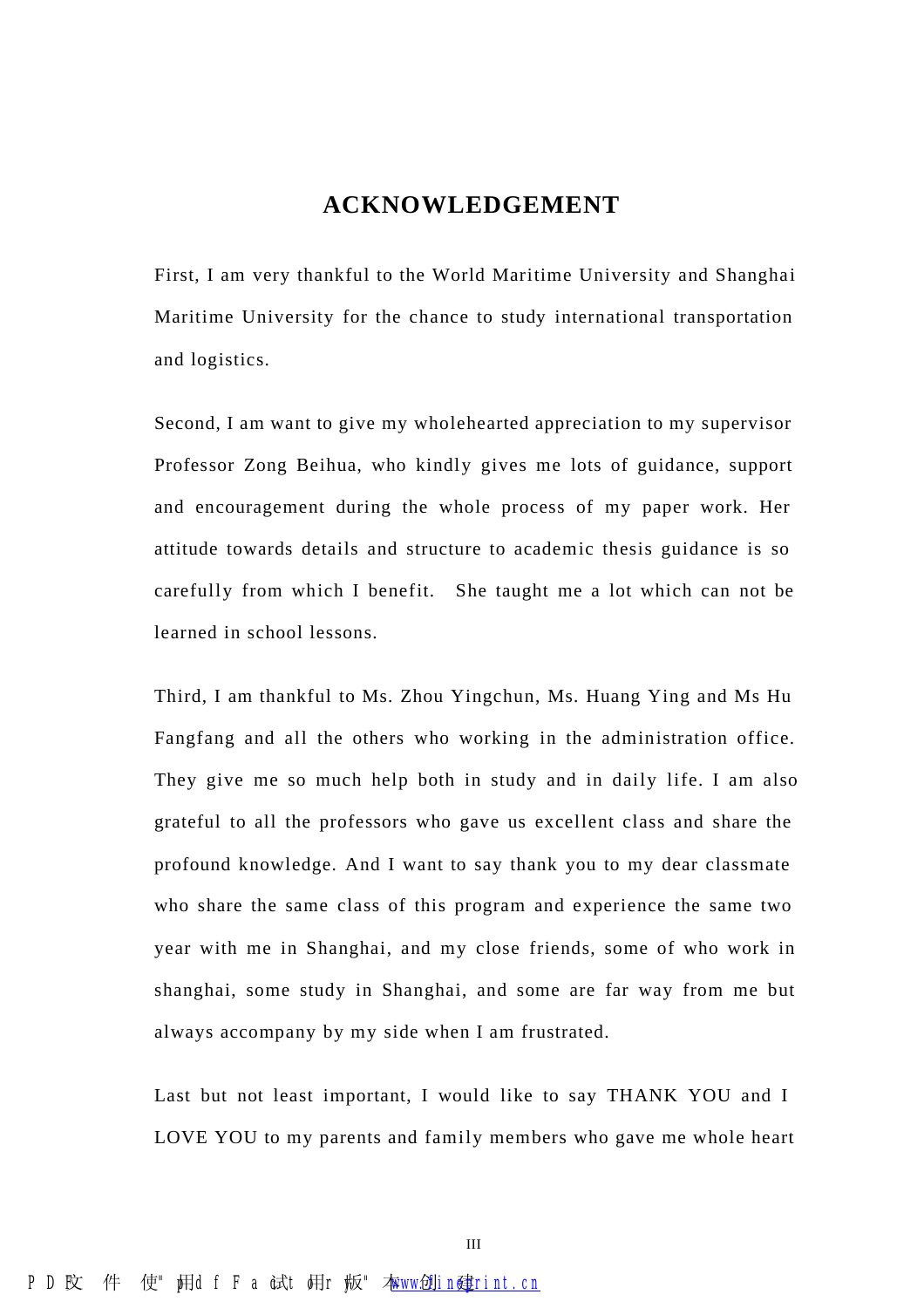support during my study both at home and on the campus. They are my hero and by best friends.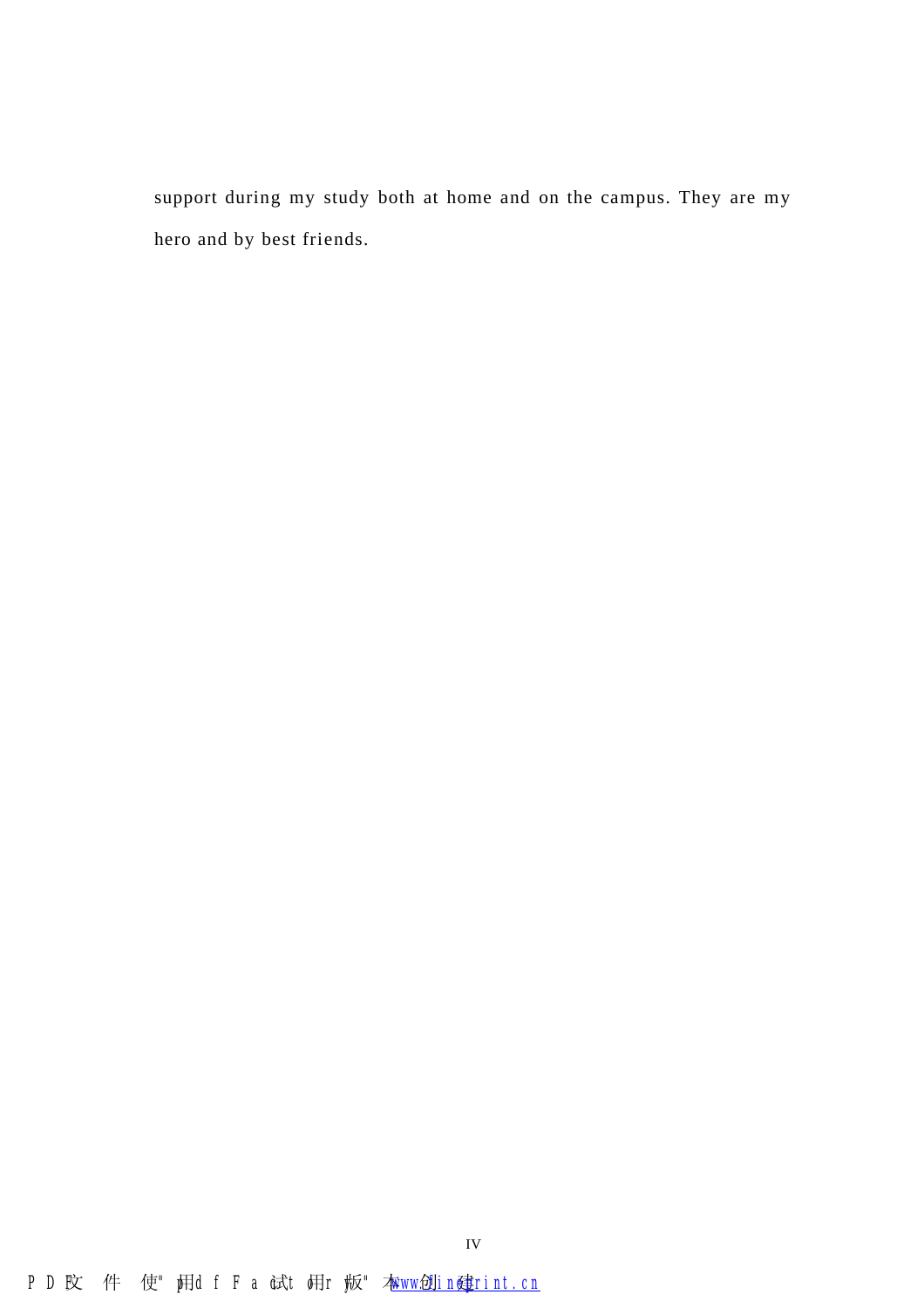### ABSTRACT

**Title of Dissertation**: On Research of Lianyungang Port as the Oriental Bridgehead of New Eurasian Land Bridge

**Degree**: Master of Science in International Transport and Logistics

#### **Abstract**:

This dissertation focuses on Lianyungang- the eastern bridgehead of NELB, and analysis the current situation of this bridgehead under the new economic situation. Many strategies are used to analyze an organization's internal and external environment. PEST is an appropriate strategic tool for understanding the "big picture" of the macro environment of the oriental bridge head. Also by using the forecast method of regression, the strategy making will be drawn to see what the solution will be for the bridgehead to survive the new global economy crisis.

Six chapters are included in this dissertation. The first chapter presents the background of the dissertation and framework as well as methodology introduction will also be included. Chapter two is literature review about relative research of the topic from scholars in the related field. Technology that other scholars use to analysis an organization's environment and forecast methods to predict the container throughput will also be involved. The first part of chapter three is an overview of New Eurasian Continental Bridge's eastern bridgehead-Lianyungang, the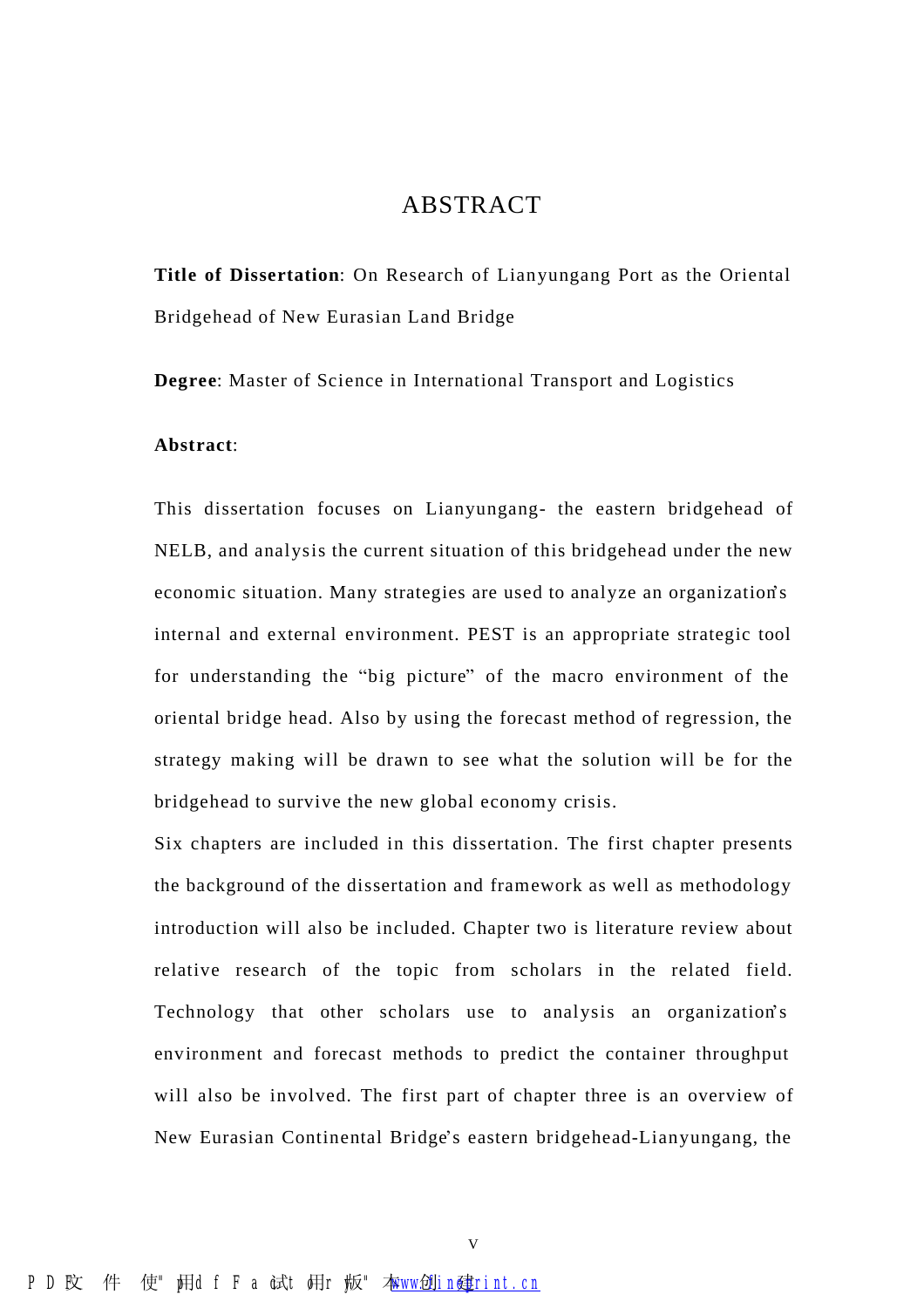also will use the PEST management theory to analyze its external environment from two perspectives- political, economic. In latter part of chapter three, the author will analyze the internal strategic environment of the bridgehead and look for the existing problems. In chapter four, except the forecast of transit container throughput, the author will also discusses the significance of the bridgehead to show the necessity of building Lianyungang as the oriental bridgehead of NELB. Chapter five shows the strategy making of Lianyungang port based on the forecast of the transit turnover and also the discussion of the internal and external environment study above. The same with most dissertations the last chapter is the conclusion of the dissertation. During the conclusion, the author will gather up the research and recapitulate the dissertation.

**Keywords**: New Eurasian Continental Bridge, Bridgehead, PEST, Liner Regression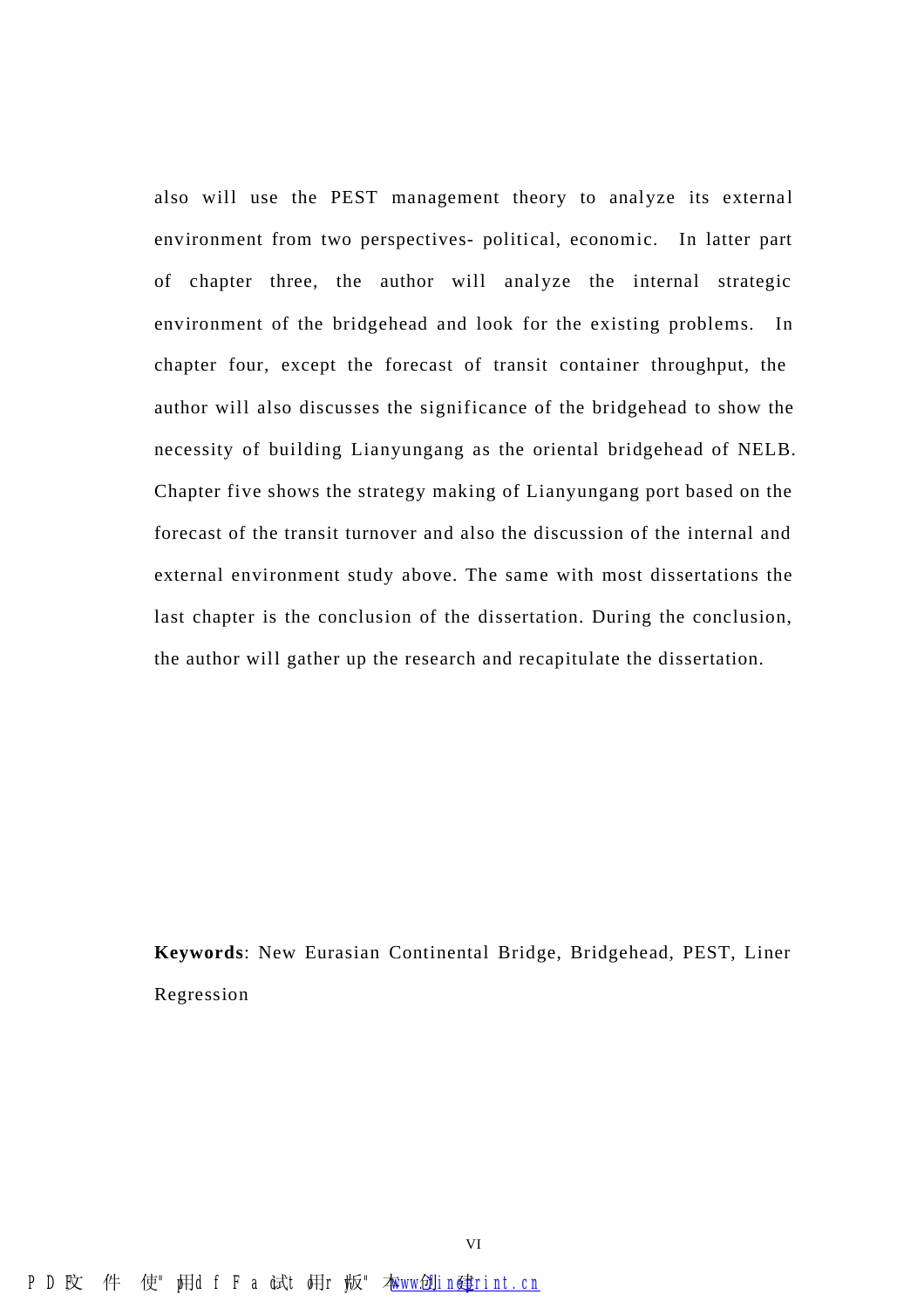## **TABLE OF CONTENTS**

| ${\bf Acknowledgement.}\hspace{1cm} {\bf\textbf{m}}$ |  |
|------------------------------------------------------|--|
|                                                      |  |
|                                                      |  |
|                                                      |  |
|                                                      |  |

### **Chapter1 Introduction**

### **Chapter2 Literature Review**

2.2 Other People's Research on Methodology Method………………………12

## **Chapter3 Environmental Scanning of the Bridgehead Lianyungang**

| 3.1 Macro Environment Analysis from Political and Economical Aspect      |  |  |  |  |
|--------------------------------------------------------------------------|--|--|--|--|
|                                                                          |  |  |  |  |
| 3.2 Micro Environment Analysis Including Strength and Weakness21         |  |  |  |  |
| Chapter4 Necessity of Establishing Lianyungang to be the Bridgehead      |  |  |  |  |
| 4.1 Requirement of Container Transportation Development26                |  |  |  |  |
| 4.2 Transit Container Volume Prediction Based on the Liner Regression.28 |  |  |  |  |
|                                                                          |  |  |  |  |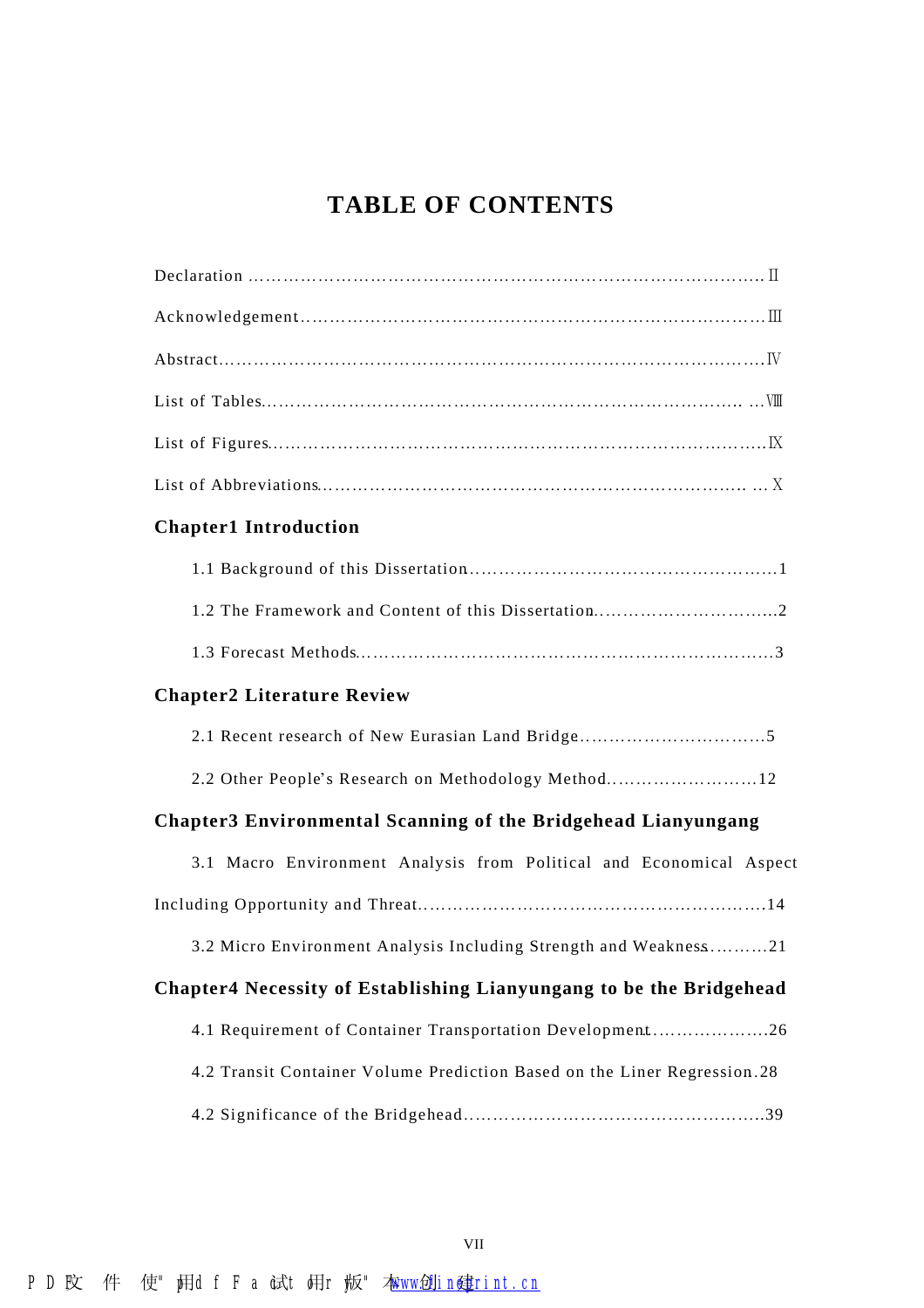## **Chapter5 Strategy Making of the Bridgehead Lianyungang**

| 5.3 Existing Problems of Implementing the Land Bridge Strategy and |  |
|--------------------------------------------------------------------|--|
|                                                                    |  |
|                                                                    |  |
|                                                                    |  |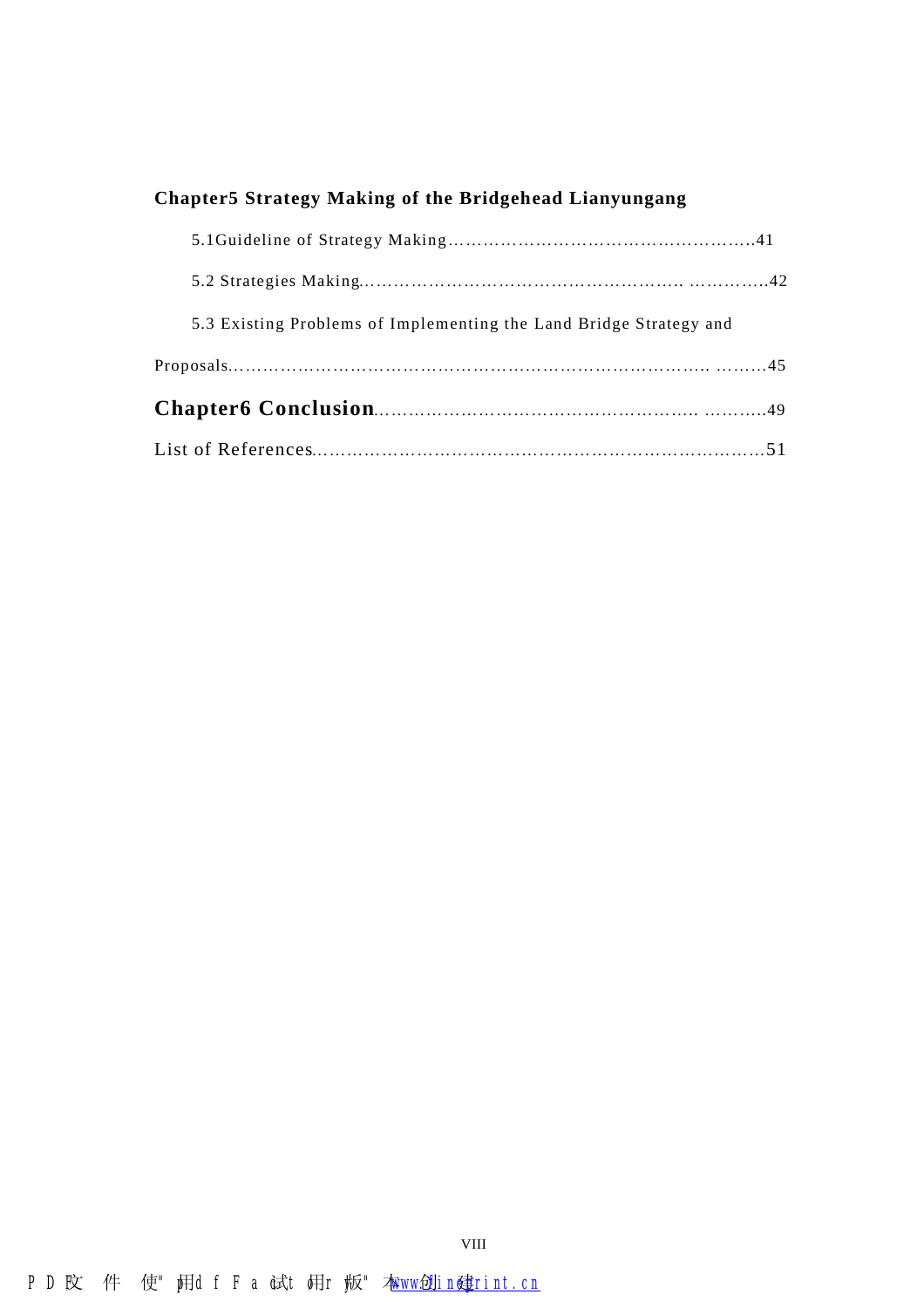## **LIST OF TABLES**

Table 1 Distances and Durations from East Asia to Europe through New Eurasian Continental Bridge, or Siberian Continental Bridge and Ocean  $Lines$  8 Table 2 Annual Throughput of Lianyungang Port 18 Table 3 Container Throughput of Lianyungang Port 18 Table 4 Transit Container Value of Four Railway Department 19 Table 5 Annual TCV including West-going and East-going 27 Table 6 Data for Transit Container Volume 28 Table 7 Prediction in Excel Worksheet 30 Table 8 Quantities Output 31 Table 9 Correlation Value 35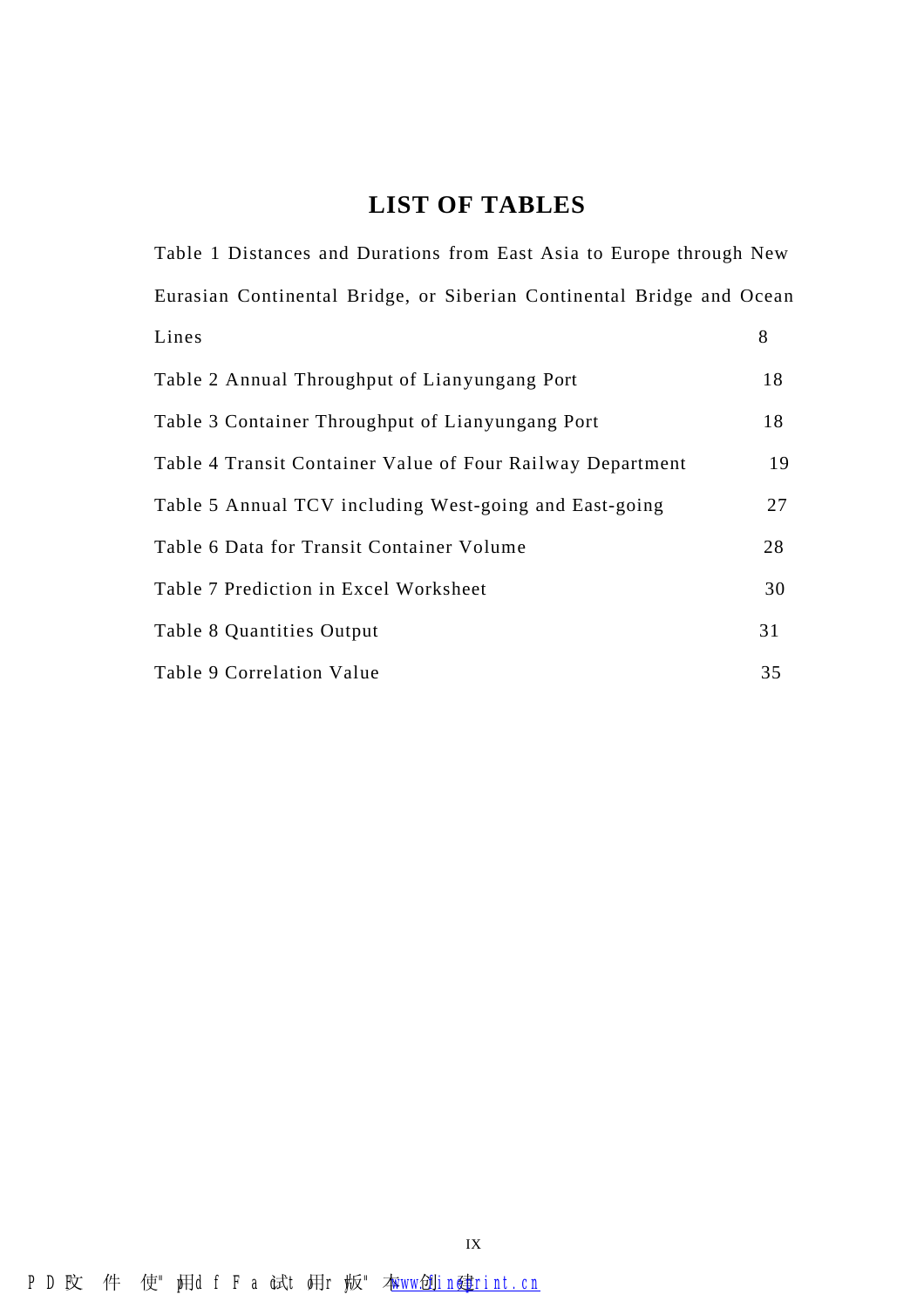## **LIST OF FIGURES**

| Figure 1 New Asia-Europe Land Bridge                                 | 6  |
|----------------------------------------------------------------------|----|
| Figure 2 The Europe-Asia Land Bridge Parallel Structures             | 6  |
| Figure 3 Scatter Plot of Transit Container Value in Lianyungang Port | 31 |
| Figure 4 Trend Line of Liner Regression                              | 32 |
| Figure 5 R-square                                                    | 33 |
| Figure 6 Regression Output from Data Analysis Tool for TCV           | 35 |
| Figure 7 Probability Output                                          | 37 |
| Figure 8 Residual Plot                                               | 38 |
| Figure 9 X Variable 1 Line Fit Plot                                  | 38 |
| Figure 10 Normal Probability Plot                                    | 39 |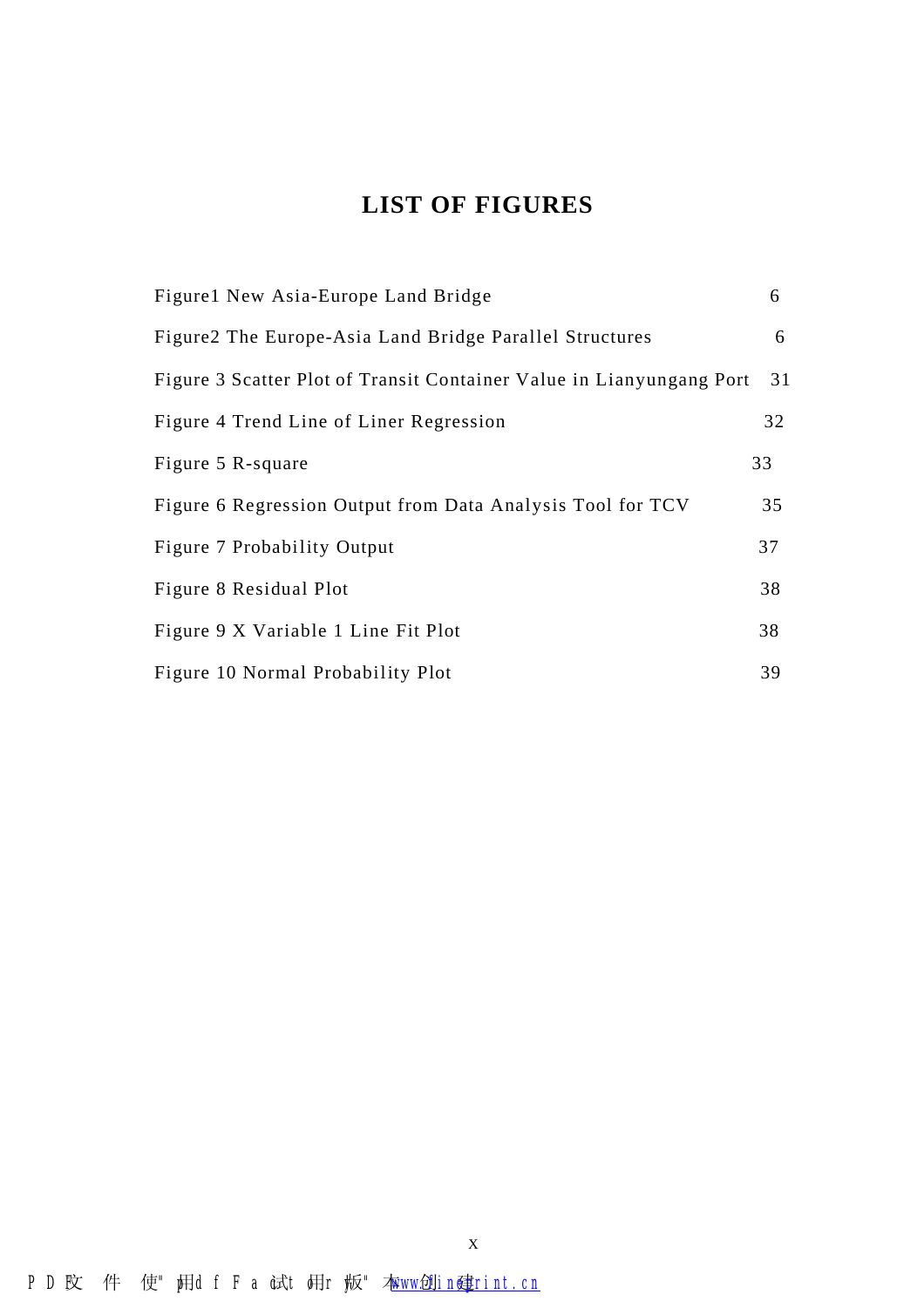## **LIST OF ABBREVIATIONS**

| <b>ADB</b>    | Asia Development Bank                |
|---------------|--------------------------------------|
| COSCO         | China Ocean Shipping (Group) Company |
| <b>CPC</b>    | Communist Party of China             |
| <b>CORREL</b> | Correlation                          |
| <b>GDP</b>    | <b>Gross Domestic Product</b>        |
| <b>GNP</b>    | <b>Gross National Product</b>        |
| <b>MLB</b>    | Mini Land Bridge                     |
| <b>NELB</b>   | New Eurasian Land Bridge             |
| <b>NELBH</b>  | New Eurasian Land Bridge Head        |
| <b>NRA</b>    | National Railway Ministry            |
| <b>OCP</b>    | <b>Overland Common Points</b>        |
| <b>OLS</b>    | <b>Ordinary Least Square</b>         |
| OLSE          | Ordinary Least Square Estimate       |
| <b>ROK</b>    | Republic of Korea                    |
| <b>RSQ</b>    | <b>R-SQUARE</b>                      |
| <b>STEYX</b>  | STANDARD ERROR OF ESTIMATE           |
| <b>SST</b>    | Sum of Squares Total                 |
| <b>SSE</b>    | Sum of Squares Error                 |
| <b>SSR</b>    | Sum of Squares Regression            |
| <b>TCV</b>    | <b>Transit Container Volume</b>      |
| <b>UNDP</b>   | United Nations Development Program   |
| WB            | World Ban                            |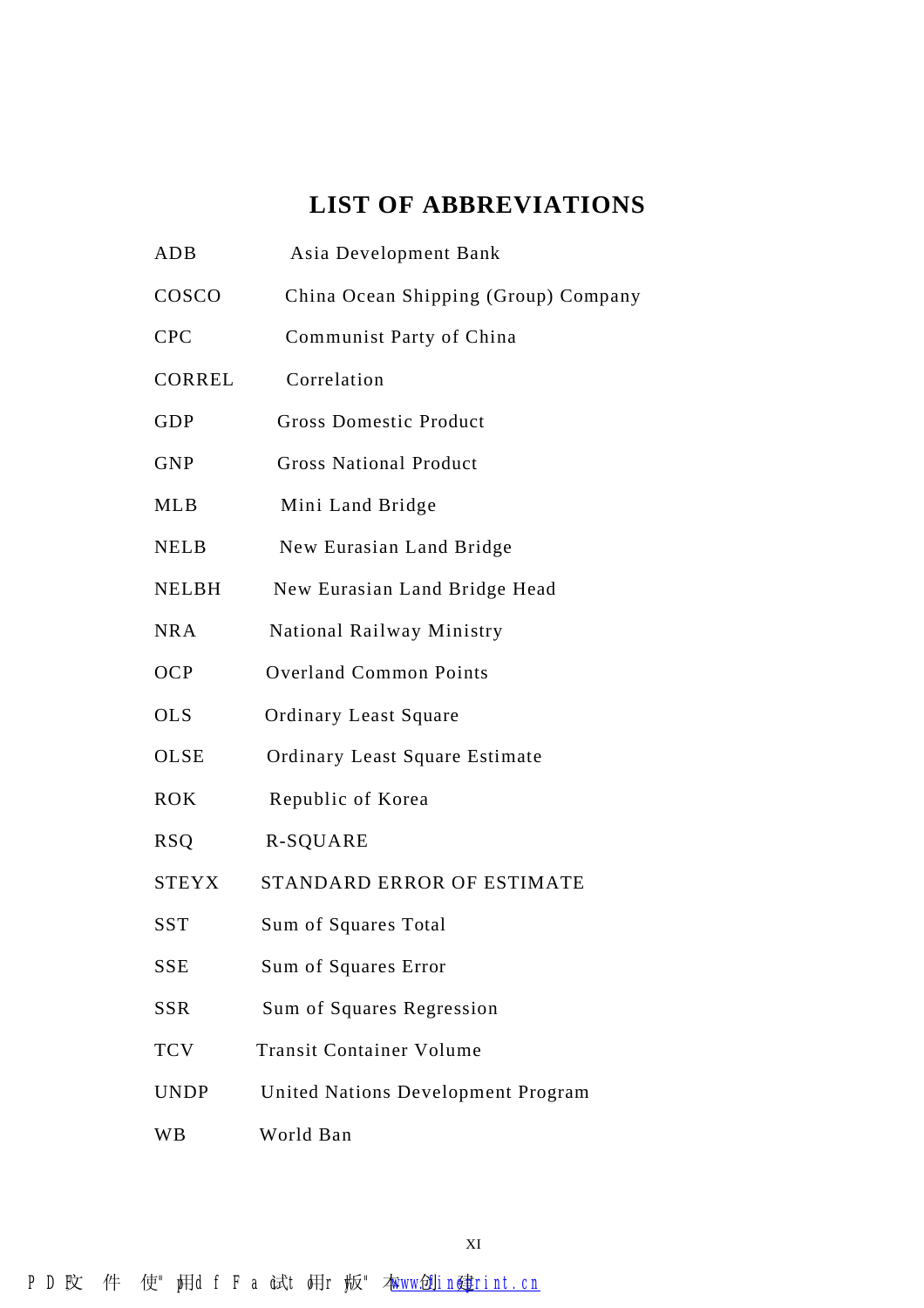## **Chapter1 Introduction**

#### **1.1 Background of this dissertation**

International container multi-model transport is the way where international cargo transportation goes. In recent years, scholars gathered on Beijing, the capital of China, and cities along the New Eurasian Bridge holding seminars to discuss the NELB and its strategic position in the international trade and its significance. During these seminars, good proposals are advanced about the development both the NELB and its bridgehead-Lianyungang Port. Lianyungang is the oriental bridgehead of NELB and plays a specific role in China east opening up and western exploration. It is irreplaceable as the connection between the powerful Asia and Europe market and it is also plays a significant role to gather and integrate resources.

However, the financial crisis in 2008 has great impact on the international shipping industry. Some experts say that the world shipping market is at the end of the world economy. According to the Bullwhip Effect, owing to the financial crisis triggered by the U.S, the world economy leads ten times conduction to the world shipping market. That is 1 percent reduction of the world economy growth rate will cause 10 percent of the world shipping market slowdown. Shipping freight rate is plumping by the sharp decline in volume and leading to sharp fall in popularity. Chinese International Marine Container Freight network shows its study that in the recent three months, the freight rate of three major freight routes in Europe, North America and the Middle East of China's eight major ports are in decline. The world's shipping market People in this area may worry that it will affect transportation of NEW Eurasian Land Bridge. However, the international trade transit volume of NELB is rising. In such a condition that is uncertain, ports along Chinese coast line struggle for the hinterland. Tianjin, who use to be unsure that if it is the eastern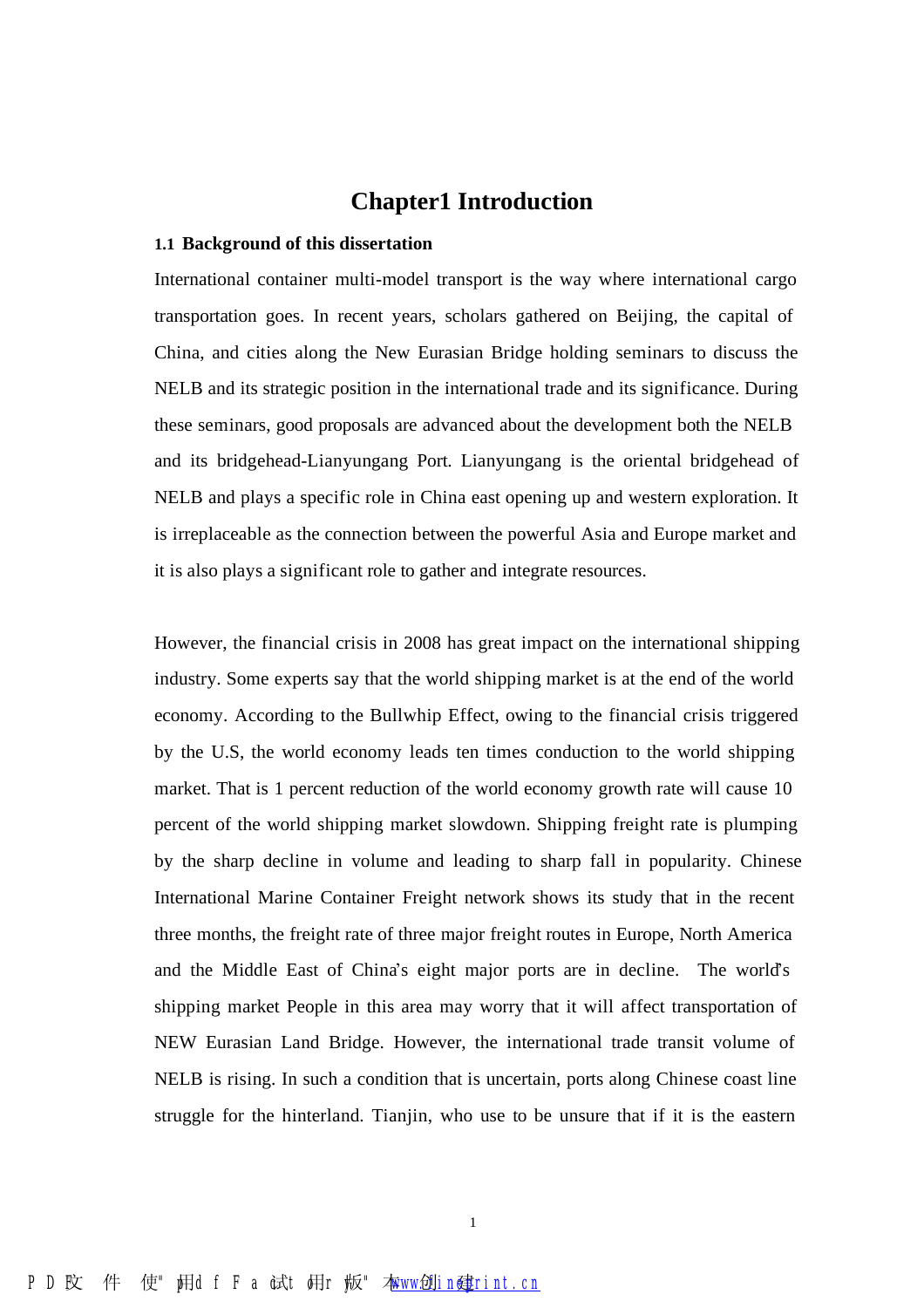bridgehead of the land bridge declared with great fanfare that "Tianjin is the best bridgehead of the NELB". Also it made use of coastal hinterland by three ways. Another port-Shanghai has special organization to research the NLB and the Shanghai authority launched the program named "Joint Development Strategy Study on the New Continental Bridge and the Yangtze Golden Waterway" during which proposed that "Shanghai is supposed to be the bridgehead of the New Eurasian Land Bridge". Lianyungang authority attached great importance to this situation. And its unique conditional and development prove that it is irreplaceable as the oriental bridge head. As the link of land and the sea, Lianyungang shows competitiveness in its around region and it can also drive the economic development of the costal regions in Jiangsu province and also cities along the land bridge. Lianyungang also has advantages over geographic position, transportation and opening up condition. Possessing deep potentiality, it is correlative and complementary with the cities along the Land bridge and the port has undertaken over 95% of the transit containers of NELB via China. Playing the significant role of NELB, Lianyungang should take on its responsibility to be the outward window of the NELB. In 1991, China promulgated an international transit container traffic management scheme of the NELB. December 1, 1992 is the official opening of the NECB's operating. It is worth noting that the Eurasian Continental Bridge as an important form of mine transport is increasingly concerned by China's coastal ports, such as the Rizhao Port, Tianjin Port, and Dalian Port. and Dalian Port. In addition to well-known NELB route from Lianyungang to Rotterdam, in China there are two Trans-Eurasian "continental bridge", that is, from Dalian to Manzhouli to Rotterdam, in the Netherlands, and the other is form Tianjin Port to Rotterdam passing by Erlianhot. The three Eurasian Continental Bridge is really being open not very long time ago for in the past, it only reached as far as Eastern Europe, not speaking of countries in Western Europe.

2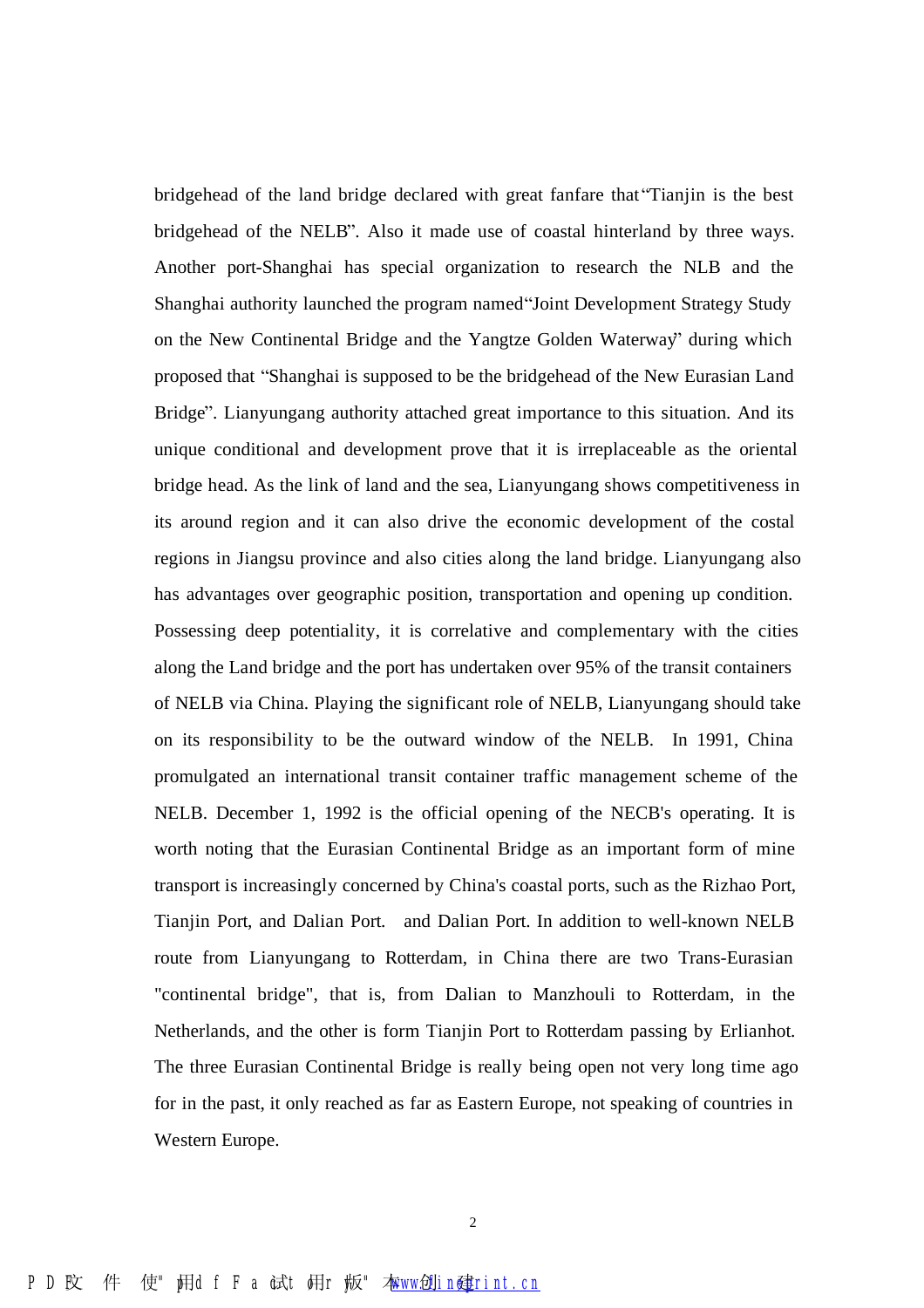In 2 November 2006, China's foreign economic and technological cooperation Corporation of Hohhot Railway Bureau, announced that after more than one year's trial operation, China's first international container train line that across the "Eurasia Bridge" which is named the "ideal number" of has been officially opened. The special train was carrying 100 international standard containers running routes from Hohhot to Frankfurt in Western Europe, across six countries along the "Eurasia Bridge". The transport cycle is about 15 days and nearly covers ten thousand miles. Even though it was the route that covers longest mileage of the current international railway container transport line operating, by contrast, from the Far East to Western Europe, the entire ocean by the New Eurasian Continental Bridge is shorter than through the Suez Canal route for about 8,000 kilometers in distance. And 11000miles shorten in distance than through the Panama Canal.

December 1, 2008, is the 16th anniversary of the new Eurasian Continental Bridge full operation since its official opening. There has been Japan, South Korea, and other 14 countries and regions participated in the International Transport of New Eurasian Continental Bridge. During the 16 years, the volume of transit transport has been climbing. Especially in the current global financial crisis, the new Eurasian Continental Bridge international transport capacity did not fall but rise, we can say that it is a miracle. The reason is mainly conclude as the following aspects: First, the stability of the land bridge transport market, mainly for the railway sector, price, supply and cargo owners, cargo sector is relatively stable; Second, in recent years China increased large-scale investment projects in Central Asia, Russia number of which is a very good opportunity; Third, the international shipping market has rampant piracy, maritime safety factor is small while land bridge transportation safety factor is relatively stable.

1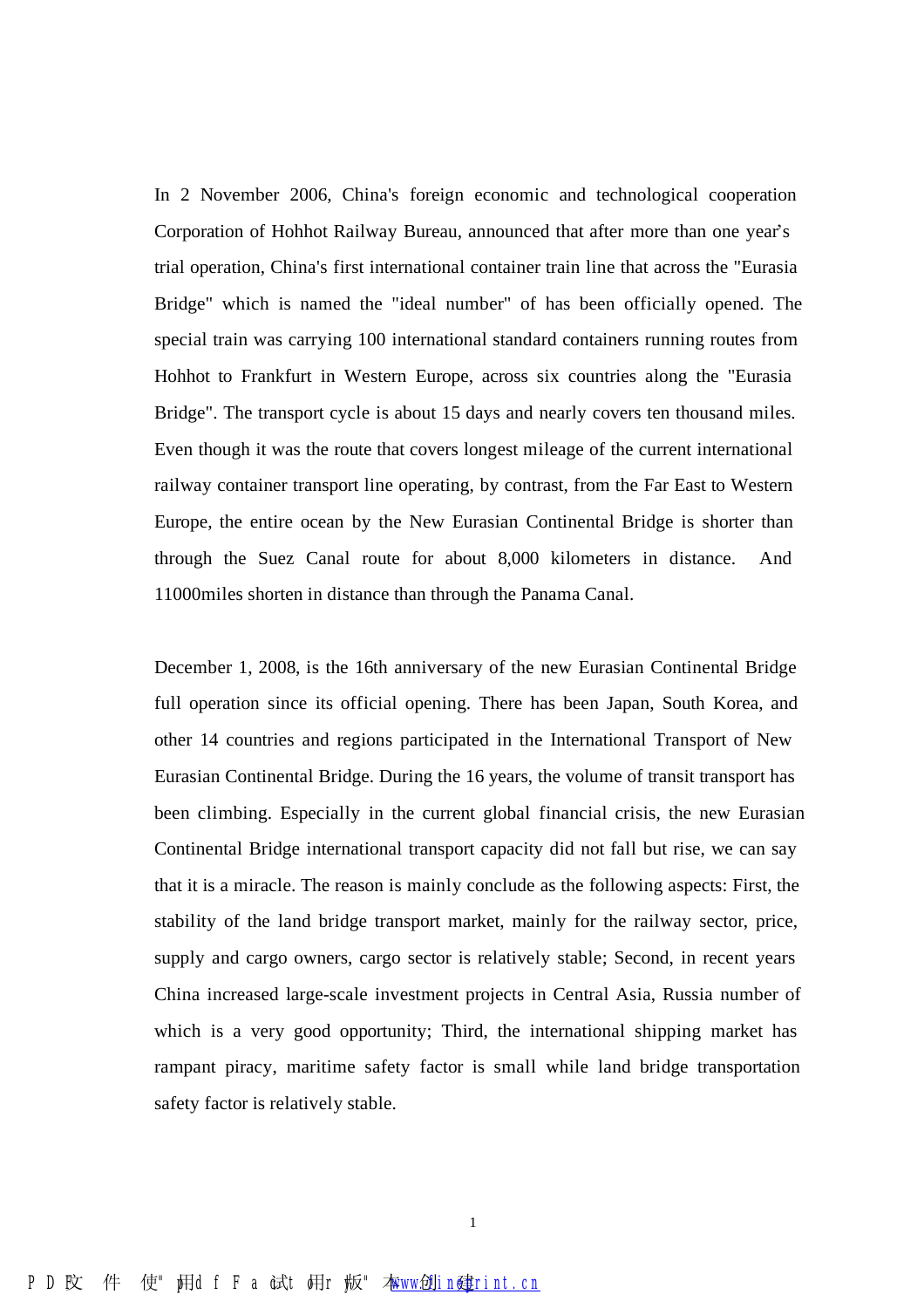Thanks to the efforts of their own advantages and parties, the New Eurasian Continental Bridge international border transport develops in the global economic crisis and the extreme weakness in the shipping market.

The first is parties all favored the new Eurasian Continental Bridge Transport. Since 1992 of the NELB'S opening and operation, countries along the route made joint efforts; particularly the land bridge is rapidly developed by the efforts of the Chinese Government. All parties connected with the land Bridge spare no effort to do multi-research, internal and external coordination, to overcome all kinds of problems leading its momentum of today's success.

#### **1.2 The framework and content of this dissertation**

The dissertation aims to support the idea that Lianyungang acting as the oriental bridgehead of NELB, is irreplaceable by showing its achievement and improvement, the author will show the bridgehead's importance. This dissertation will also study its medium-long term development based on the historic statistics and by applying linear regression forecast method to forecast its medium-long term container throughput. Much more attention will be paid to Lianyungang Port and PEST analysis method will apply to study the macro environment of the bridgehead. By collecting the statistics of annual transit containers through Lianyungang, the author will apply forecast method to predict the throughput in the coming years. In addition the author will present strategy making during the end part of the dissertation.

#### **1.3 Forecast Methods**

In this dissertation, the author will use linear regression forecast method to predict the medium-long term development. Regression analysis is commonly used to predict port container turnover. A principle purpose of it is to predict the value of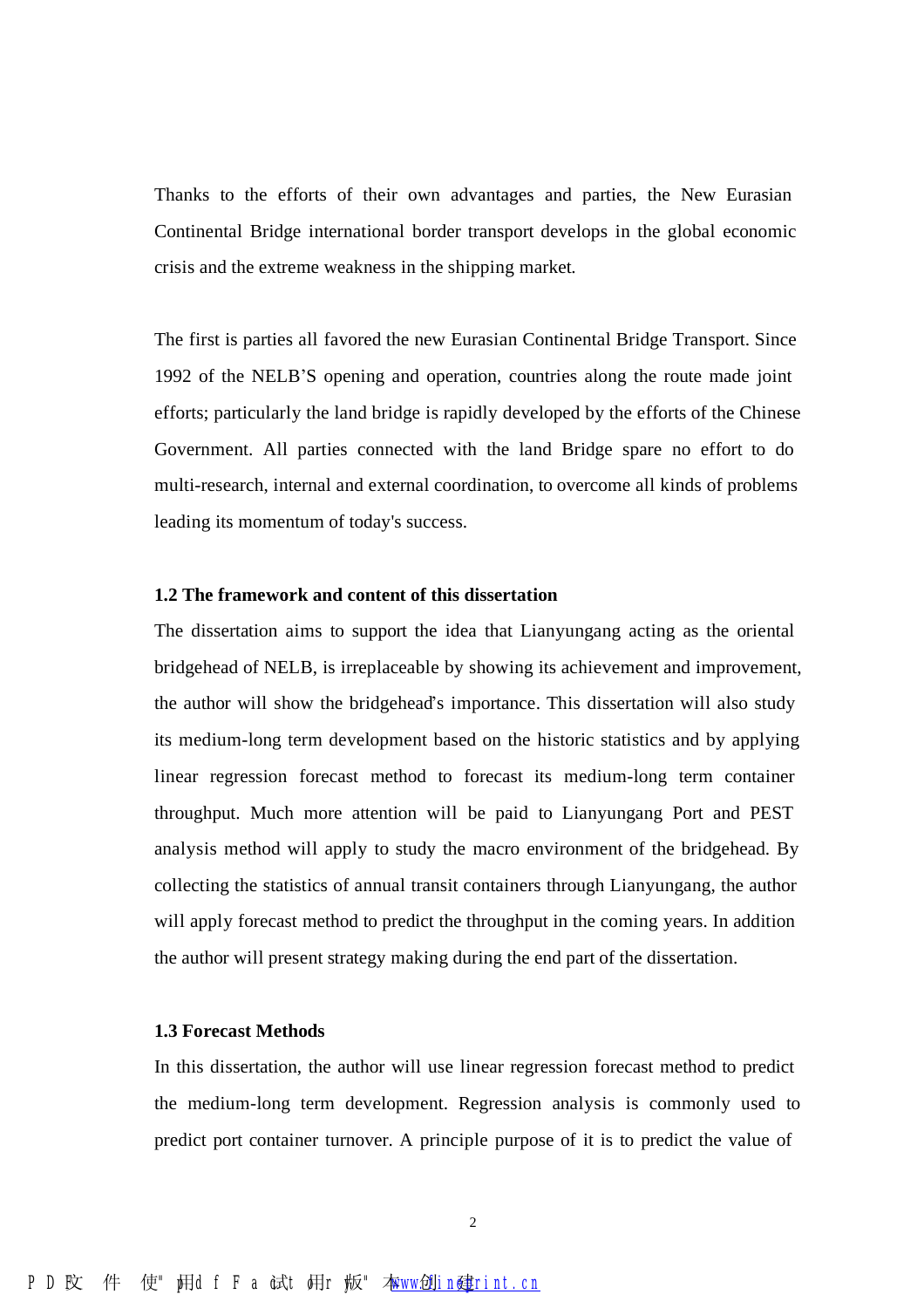one variable from known or assumed values of other variables related to it. The principle reason will make the turn point of value predicted easy to tell and the result to predict will be more trustable. However, the regression analysis needs new materials and qualitative judgments to predict. Chinese port development is related to economy development. For example, container throughput is in connection with trade import and export volume. In such a case, trade volume can be put as variables while container throughput as the derivative to build a regression model.

Often, we try to forecast the value of one variable from value of another. The former variable is named as the dependent variable while the latter is referred to as the independent variable. If the dependent and independent variable are related linearly, simply linear regression can be used to estimate this relationship. (W.L Winston &S.C Albright 1998)

#### **1.3.1 The model of linear regression**

The model of linear regression relationship between  $x_i$  and  $y_i$  is as follows:

$$
y_i = a + bx_i + e_i \ (1.3.1)
$$

In this function,  $x_i$  is the independent variable and  $y_i$  is the dependent variable. And  $e_i$  is an error term.

In this model if we supports:  $E(e_i e_j) = 0, i \neq j$  $N(0, s^2), i = 1, 2, L, n$ *i j i*  $= 0, i \neq$ =  $(e_i e_j) = 0,$ ~  $N(0, s^2), i = 1,2, L$ , *e e*  $e_i \sim N(0, s^2), i = 1, 2, L$ 

Then we get  $y_i \sim N(a + bx_i, s^2)$ .

If the value of a and b equals  $\hat{a}$  and  $\hat{b}$ , then we get function  $\hat{y}_i = \hat{a} + \hat{b}x_i$ .

If we define the value of x as  $x1, \ldots, xn$ , then we get value of y as  $y1, \ldots, yn, (xi, yi)$ and  $i=1,2,...,n$  are referred to as sample point.

#### PDF 文件使用 "pdfFactory" 试用版本创建 [www.fineprint.cn](http://www.fineprint.cn)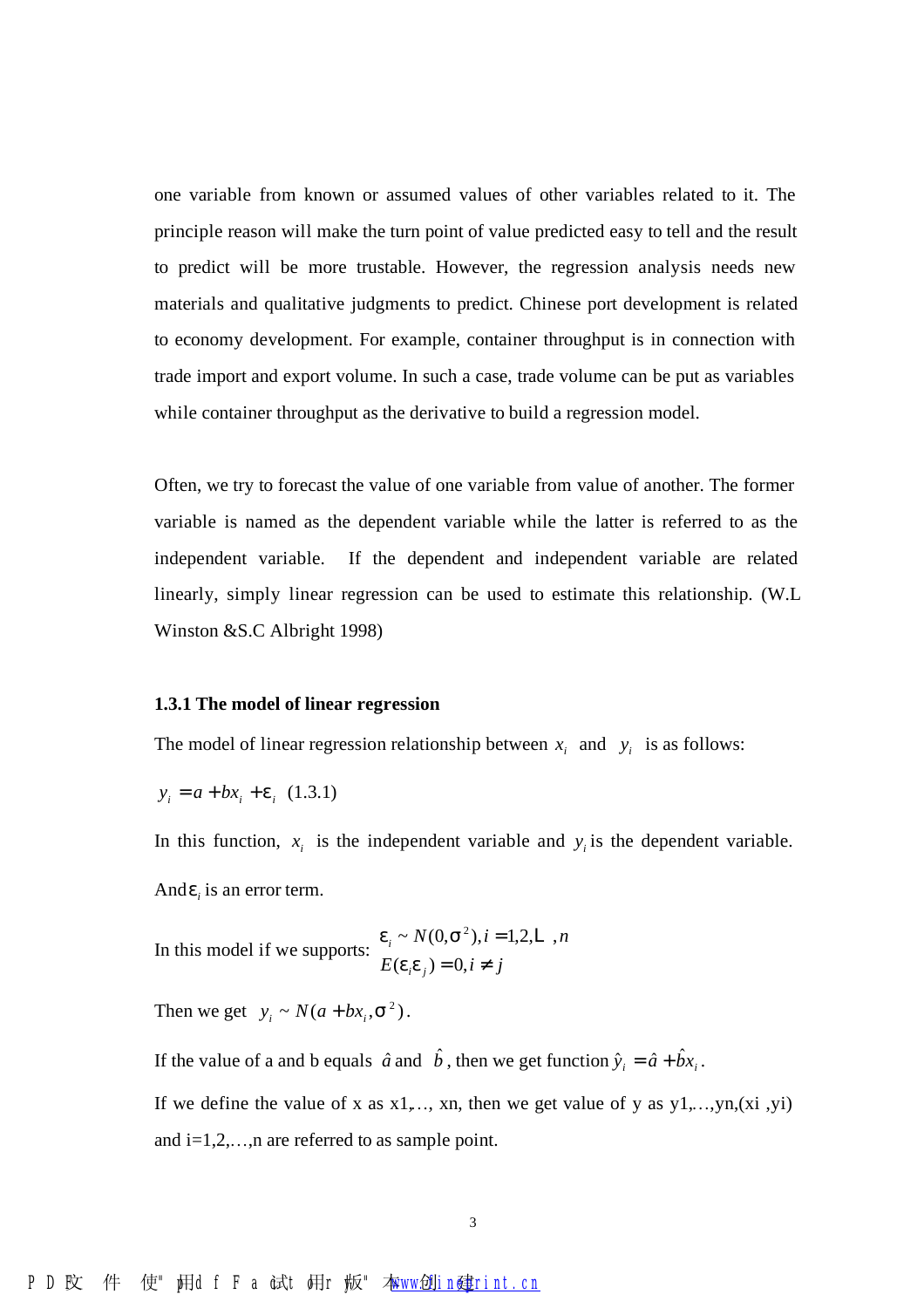$$
\overline{x} = \frac{1}{n} \sum_{i=1}^{n} x_i, \overline{y} = \frac{1}{n} \sum_{i=1}^{n} y_i,
$$
  

$$
S_1^2 = \frac{1}{n-1} \sum_{i=1}^{n} (x_i - \overline{x})^2, S_2^2 = \frac{1}{n-1} \sum_{i=1}^{n} (y_i - \overline{y})^2
$$

#### **1.3.2 Using a spreadsheet approach**

However the approach above is to tedious. Instead we use Excel's regression capabilities which can be formed with the following steps:

Correlation coefficient  $r_{xy}$  is a measure of the liner relationship between x and y. A correlation near 0 indicates a weak linear regression, a correlation near 1 indicates a strong positive linear relationship while a correlation near -1 indicates a strong negative linear relationship between x and y. The correlation between x and y can be showed by Excel's CORREL function.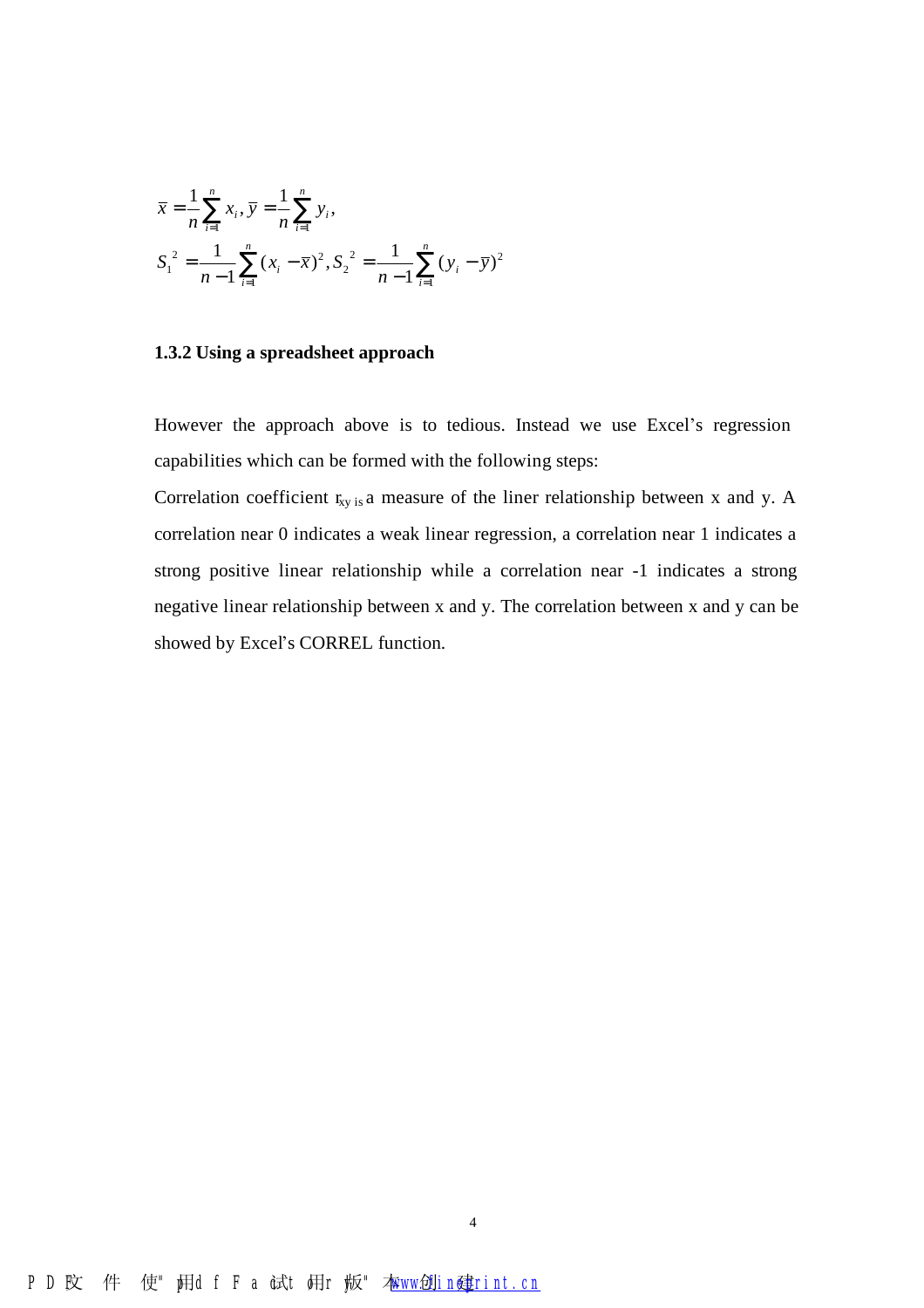## **Chapter2 Literature Review**

#### **2.1 Recent research of New Eurasian Land Bridge**

Since appearing of land bridge, so many people have studied on the relative topics. Their research can be generally divided into four groups. First is about the definition, which is the basic. There are many forms of land bridge and the New Eurasian Land Bridge are researched by many scholars especially on the opportunities and challenges of it. Some of them are aiming to end up with an advice or a strategy to develop the NELB and also the bridgeheads of the NELB including the oriental one, Lianyungang, which is involved in this dissertation.

#### **2.1.1 Land Bridge Definition**

The encyclopedia on the NationMater.com website says "A Land Bridge is a strip of land exposed during periods of low sea level (see Transgression), connecting what are now separate continents or islands<sup>"1</sup>. It is written in a report made by COSCO International Freight Co., Ltd in 2002 that Land Bridge transport refers to the ocean-land union transportation model with railway and highway system as the bridge to link the oceans on each end of the land. Qi Yong and Wang Yan (2007) write in their paper that "Land bridge transportation means transportation from one seaport to another by railway across continents instead of by ocean ship."

From 60th 20 century when land bridge transport has appeared, there were several land bridge transport line between Pacific and Atlantic and have played an important role in the international trade. Qi Yong and Wang Yan wrote in their research paper that at present, there are two common routes for using land bridge transportation in the world. One is Asia—America—Europe land bridge, the other is Europe—Asia land bridge. (Qi Yong and Wang Yan, 2007 ). See Figure 1 and Figure 2 below.

 $\overline{a}$ 

<sup>1</sup> <http://www.nationmaster.com/encyclopedia/Land-bridge>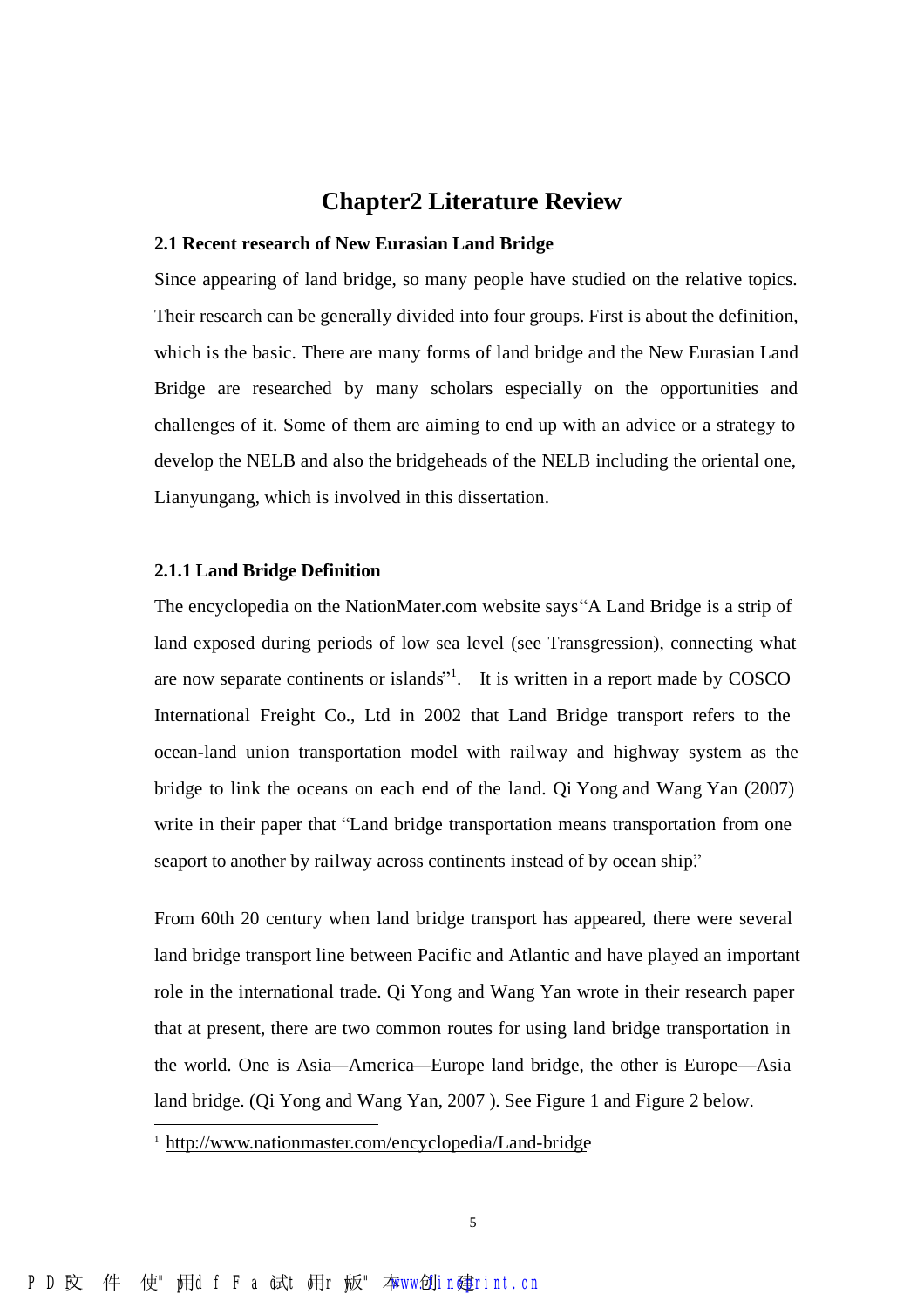

Figure 1 New Asia-Europe Land Bridge

Sources: [www.56data.com](http://www.56data.com)





Source: <http://www.uic.0ss0.fr>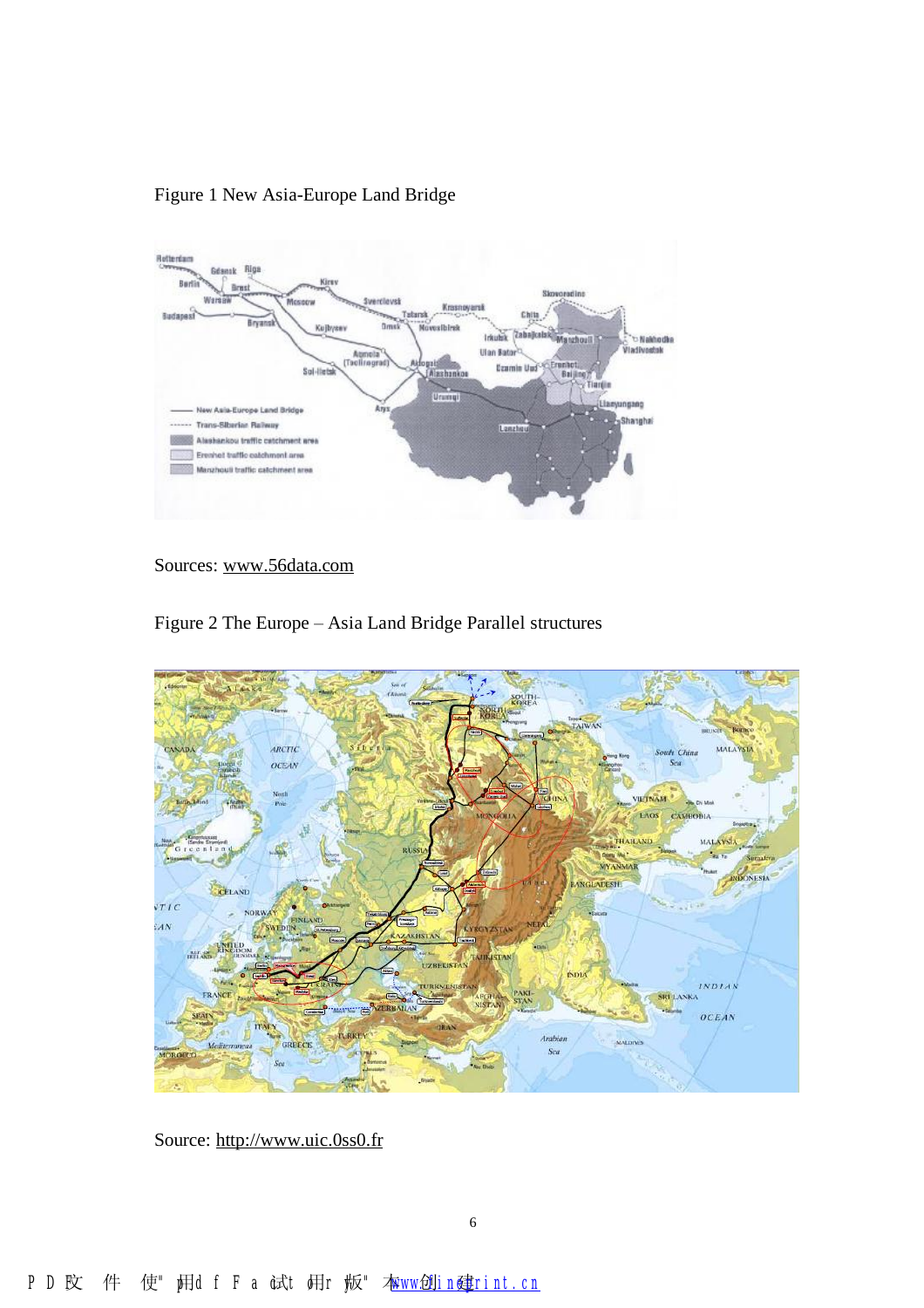The Land Bridge Transport originated in North America mainly for convenient, safe and fast transport of goods from Japan to Europe. And then it was followed by relative Land Bridge Transport such as MiniLandBridge transport, MicroLandBridge transport and OverlandCommonPoints (OCP), etc.. (Xuefeng W. 2008)

Table 1 Distances and durations from East Asia to Europe through New Eurasian Continental Bridge, or Siberian Continental Bridge and ocean lines

|                                      |              | added       | distance added |                 | days |
|--------------------------------------|--------------|-------------|----------------|-----------------|------|
|                                      |              | comparing   |                | withcomparing   | with |
|                                      | Distance(km) | through     |                | through         |      |
|                                      |              | Lianyungang |                | Lianyungang     |      |
|                                      |              | Port(km)    |                | Port(day)       |      |
| Through                              | New 12000    | $+0$        |                | $\vert 0 \vert$ |      |
| Eurasian Continental                 |              |             |                |                 |      |
| <b>Bridge</b>                        |              |             |                |                 |      |
| Siberian <sub>15000</sub><br>Through |              | $+27000$    |                | $+1$            |      |
| <b>Continental Bridge</b>            |              |             |                |                 |      |
| Through Suez Canal 20000             |              | $+8000$     |                | $+7$            |      |
| Panama <sub>23000</sub><br>Through   |              | $+11000$    |                | $+10$           |      |
| Canal                                |              |             |                |                 |      |
| Through Cape Town 27000              |              | $+15000$    |                | $+14$           |      |

Source: [www.silkroad.org.com](http://www.silkroad.org.com)

#### **2.1.2Opportunity of developing The New Eurasia Continental Bridge**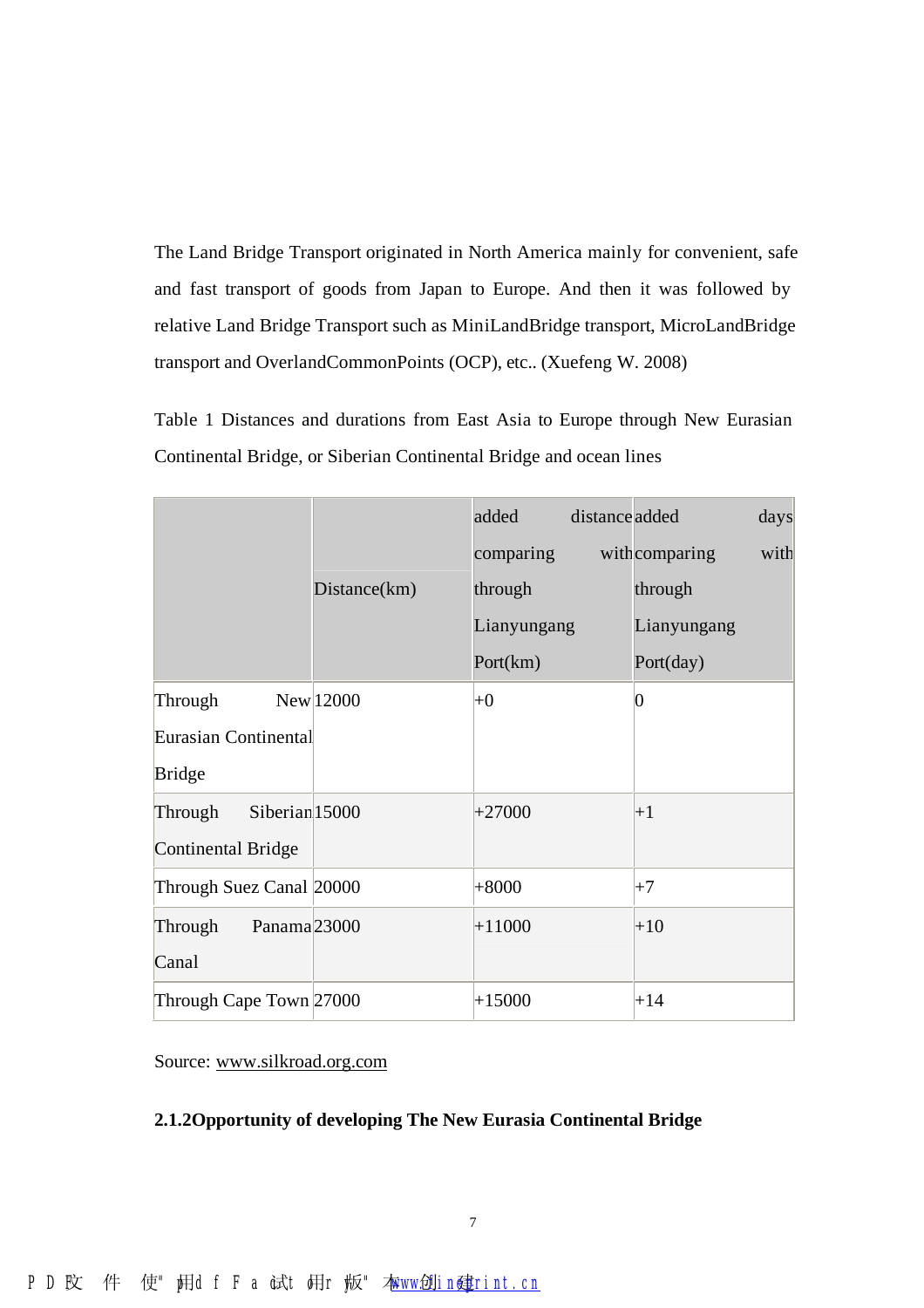Z. Yi (2008) shows the picture of NELB to tell its advantages over the Siberian Land Bridge. First, NELB obtained shorter transport distance which is 10870 miles comparing to the 11880 of Siberian railway.

Second, it radiates over 30 countries and districts linking the Pacific and the Atlantic. Statistics from the UNDP show that over 4,000 km of the Asia-Europe land route lies within China, extending across ten provincial areas. The section passes 4000million people, about five to six days of running for the container regular train. The areas along the China section of the route are the country's most important bases of energy and raw materials. (Z Yi, 2008) (Please refer to Table1 and Figure1)

Third is the integration of economic belt along the NELB route. Y.C Wang, Dan Yu and Y.J. Tian (2006) added that the NELB obtain favorable geographical location and climate condition. Huyong (2001) thought that the globalization will promote NELB to shift One-way opening to Two-way open. The opening of international seminar on economic cooperation along the new Eurasian continental bridge, make the smooth of NELB transportation issue come into the agenda of government along the land bridge and international organizations such as UNDP(United Nations Development Program ), Asia Development Bank, World Bank, Shanghai Cooperation Organization. Thus form a favorable international environment for the smooth operation of land bridge.

(Kaifu Pu, 2005) Y.F. Bai; W.G. Xie, (2005) said that the development of NELB economic belt is complementary. The land bridge economic belt in the mid-west China and such Central Asian countries as Kazakhstan and Uzbekistan are rich in mineral resources and energy resources but underdeveloped in economy, while Japan and ROK(Republic of Korea) in Northeast Asia are (comparatively) developed but in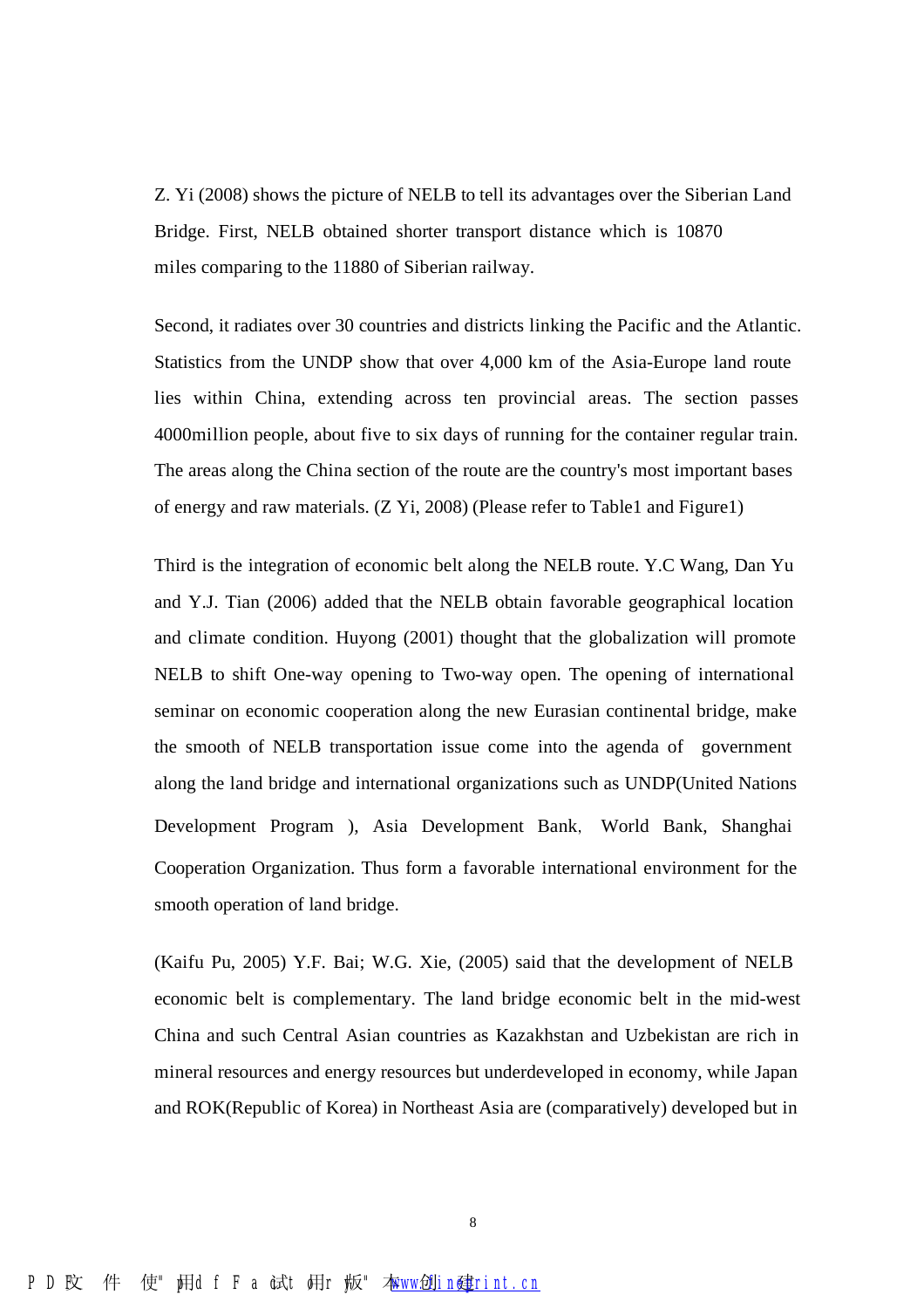lack of such resources. The complementarity especially results from the fact that the former only has an indirect channel to the sea via Chinese railway. (Andy Zhang, 2008)On one hand, it is the resourceful market for developed countries such as Japan and some European countries. On the other hand, there is increasing cooperation between Asia and European countries. ( Yongfeng Bai; WeiGuo Xie, 2004)

#### **2.1.3 Challenge on the New Eurasia Continental Bridge.**

Although the development of New Eurasian Continental Bridge economic belt has made rapid progress so far. There are problems existing to be solved. Each part of NECB economic belt takes on a situation of unbalancing development for resource condition, geographic condition, efficiency of resource allocation, industrial structure and so on. (LI Jun-ye, 2002) And in his thesis, LI Jun-ye said that he would study this problem from point of view of demonstration, and brought forward relevant advice and suggestions on how to harmoniously develop NECB economic belt.

Generally speaking, the operation of NELB is not so smoothly. Along the NELB line, there are over ten countries that are willing to take the advantage of NELB to do international transport, but they lack of flexible administration with freight making, way of paying, interests distributing, etc. All of these infect the multi model transportation business of NELB. (Y.F. Bai; W.G. Xie, 2005; Y.C Wang, Dan Yu and Y.J. Tian 2006) High freight and time consuming are other weak point of NELB (Land Bridge Horizon, p29). The NELB international seminar on economic cooperation along the new Eurasian continental bridge proposed slogan of "Smooth Land Bridge", in order to eliminate this obstacle at the best effort. (Land Bridge Horizon, 1 2005, p29)

9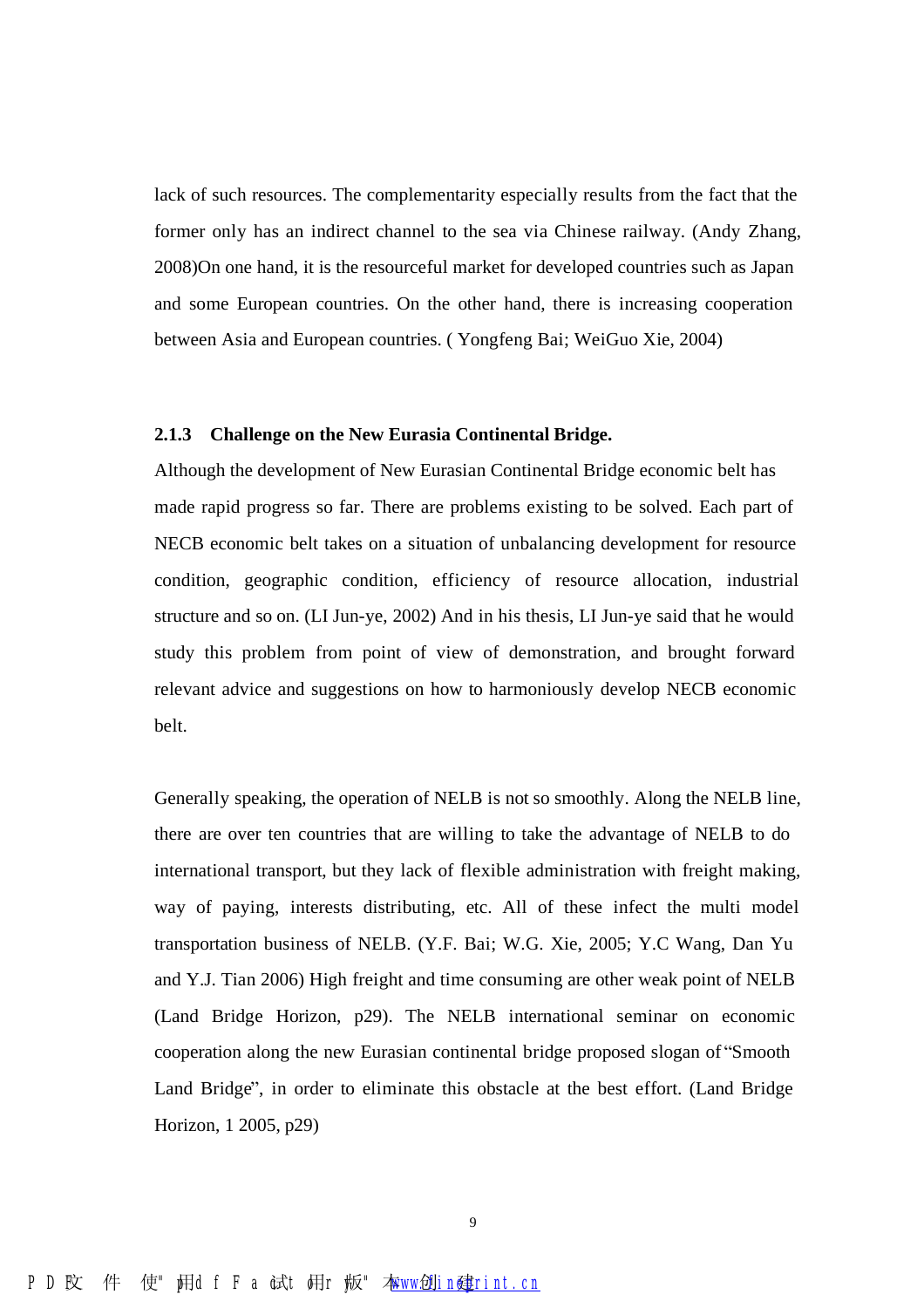#### **2.1.4 Strategies of developing The New Eurasia Continental Bridge**

It is urgency to establish network infrastructure construction to meet the requirement of NELB as well as the human resources exploration. Huyong (2001) also suggests promoting political, economic and technological cooperation and communication among countries and areas along the route. Some scholars share the same opinion with him.

Y.F. Bai; W.G. Xie (2005) suggested that in order to promote the transit cargo transportation of NELB, governments of countries along the route should cooperate with railway departments as well as enterprises doing NELB business to establish a information center providing relative information. Second is to strengthen railway coordinating mechanism of NELB, reinforce the harmony relationship between NELB transport organization and to pick up railroad construction of NELB. Third, expand the international container transportation of NELB and also promote and stretch it. Fourth is to simplify the customs procedure, shorten the delay time of transiting. Last but not the least important is the quick-handling and reduction of the delaying time in port. Y.C Wang, Dan Yu and Y.J. Tian (2006) suggest in more detail: (1) Adjust the transport price and reduce transport cost. (2) Improve railway capacity. Railway capacity bottleneck seriously block the transport efficiency of NELB. It is also pointed out that operate stable, trustable and fast international container direct train is the best way to attract customers. International railway alliance, at that time was actively promoting China-Europe-Northeast America route program. A 1435mm standard channel was suggested in the agreement to open a China-Europe container direct regular train among railway, customs and relative departments of China, Kazakhstan, Russia and European Union countries.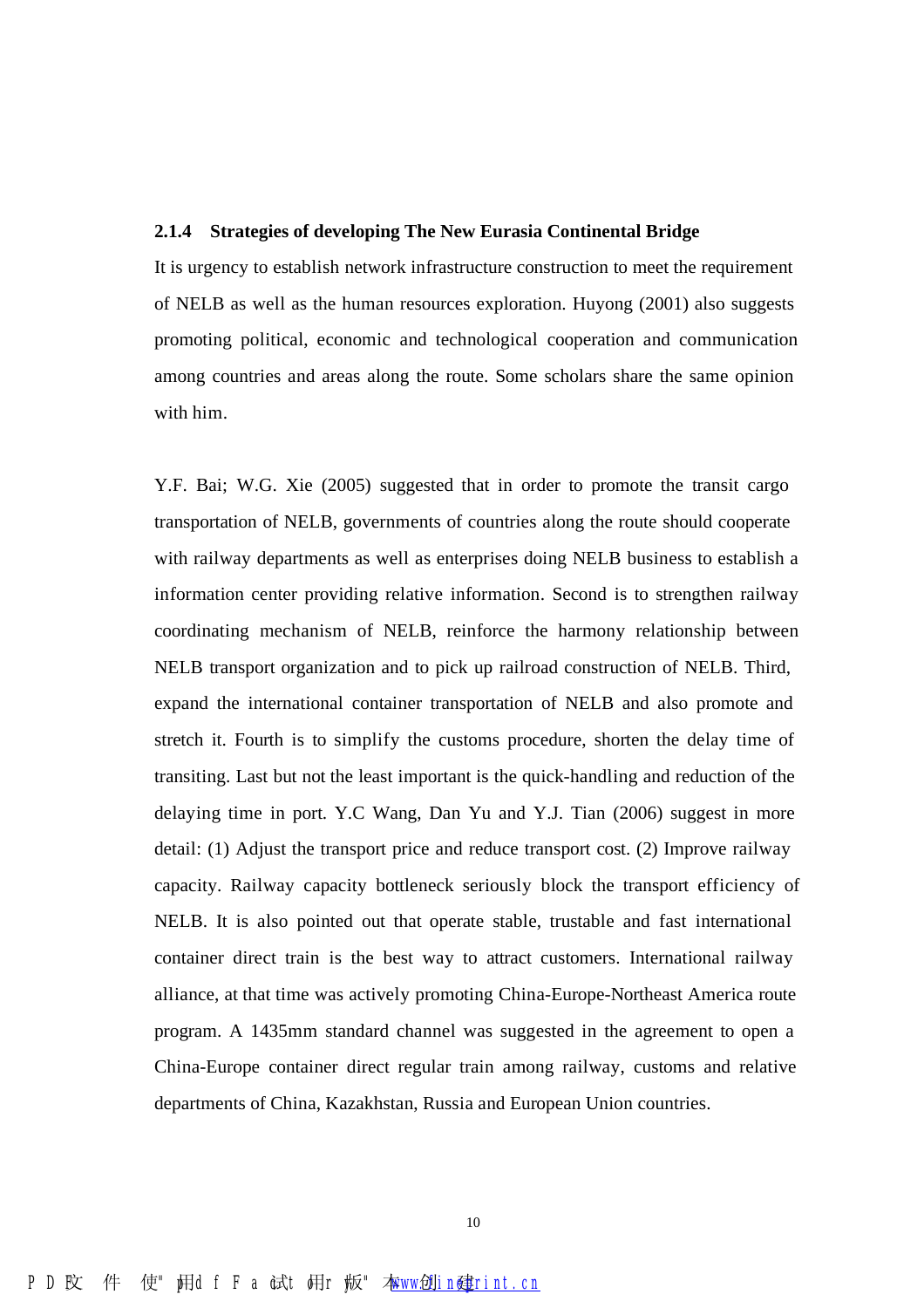#### **2.1.5 Lianyungang Port-eastern bridgehead of NELB**

Lianyungang, as the east bridgehead of the NEACB, is the direct way to sea of the Chinese section. Evidently, the feasibility of choosing it as the Chinese port deserves concern and research. (Andy Zhang, 2008)

There are some other scholars keep in their mind that "The 10,900-km new Eurasian continental bridge, the cheapest and fastest Asia-Europe land rail route, starts from China's coastal city of Lianyungang to the east, and goes westward to its terminal at the Port of Rotterdam in the Netherlands to the west."(People daily 2005)

Lianyungang, which took an active part in constructing a platform of cooperation in regions along the Bridge, organizing viaduct transit shipment and giving full play to the integrated transportation of its harbor, railroad and companies, has promoted regional economic development along the Bridge. However, the development therein is restricted by such elements as the relative backwardness in economy, the weak consciousness of logistics, the backwardness of logistic infrastructure and the low level of logistic information.<sup>1</sup>

Zhu-Xi Li (2006) suggests that China should include the construction of the new Eurasian Continental Bridge transportation channel into the Western Development Strategy, and try to formulate an authoritative and internationalized transport coordinating mechanism. In this case, the Bridge can expect super rapid development and the strategic position of Lianyungang as the east bridge head can be highlighted with such a national policy taking effect.

 $\overline{a}$ 

[www.66yj.com/html/news/485726.html](http://www.66yj.com/html/news/485726.html) 23K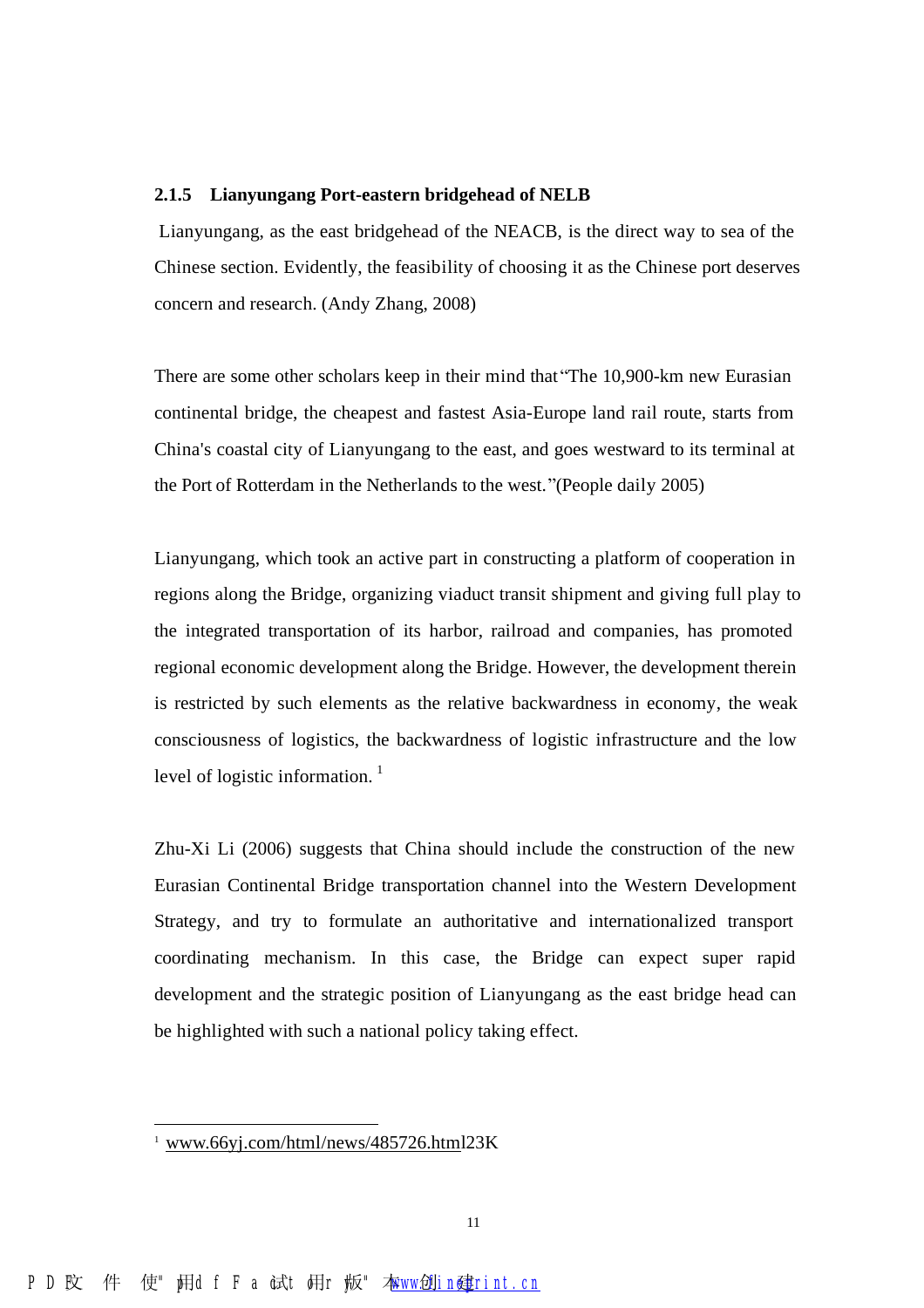As part of the development of strategies and plans to enable the organization to achieve its objectives, then that organization will use a systematic process known as corporate planning. PEST can be used as a basis for the analysis of business and environmental factors.

#### **2.2 Other People's Research on Methodology**

#### **2.2.1 PEST Analysis of External Environment**

PEST is made up of initial letters from Political, Economics, Social and Technology. It is a strategic management tool for analyzing external micro-environment of an organization. It is to say that PEST is an appropriate strategic tool for understanding the "big picture" of the environment in which business operates. By looking to the outside environment to see the potential forces of change looming on the horizon the company can see a longer horizon of time, and be able to clarify strategic opportunities and threats that the company faces. <sup>1</sup> Generally, an organization's marketing environment is made up of: The internal environment, the micro-environment and the macro-environment e.g. Political (and legal) forces, Economic forces, Socio-cultural forces, and Technological forces. These are known as PEST factors.

Before beginning the marketing process, it is very important for an organization to consider its environment. Kotler (1998) claims that PEST analysis is a useful strategic tool for understanding market growth or decline, business position, potential and direction for operations. In analyzing the macro-environment, it is important to identify the factors that might in turn affect a number of vital variables that are likely to influence the organization's supply and demand levels and its costs

 $\overline{a}$ 

<sup>1</sup><http://www.coursework4you.co.uk/pest.htm>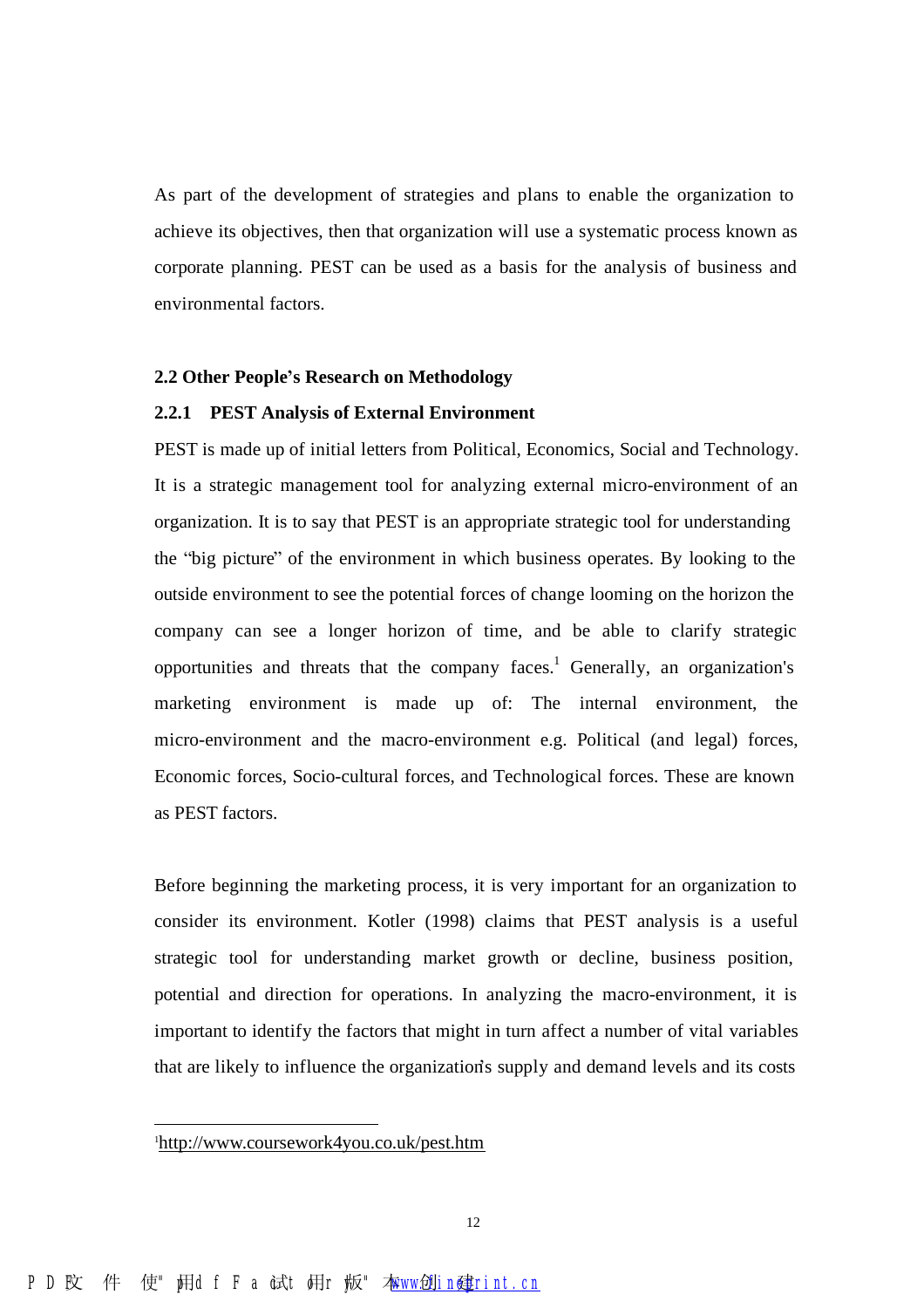(Kotter and Schlesinger, 1991; Johnson and Scholes, 1993). In fact, environmental analysis should be continuous and feed all aspects of planning. The "radical and ongoing changes occurring in society create an uncertain environment and have an impact on the function of the whole organization" (Tsiakkiros, 2002).

#### **2.2.2 Forecasting Method of Transit Container Throughput**

There are many methods used to forecast container volume. Winklman said container throughput of Europe is connected with GDP, foreign trade volume, fixed assets of port investing, interest rates and exchange rates. In the past twenty years, Chinese GNP, foreign trade, fixed assets of contain ports have grow fast. Bing Liu, Guodong Liu, Chao Liu, 2003) wrote in their research paper that Chinese container port turnover obey the same rule with the developed countries. That is to say it is related to the GNP, foreign trade and fixed assets of contain ports. In this dissertation, the author will apply the liner regression model to forecast the bridgeheads medium-long term transit container throughput.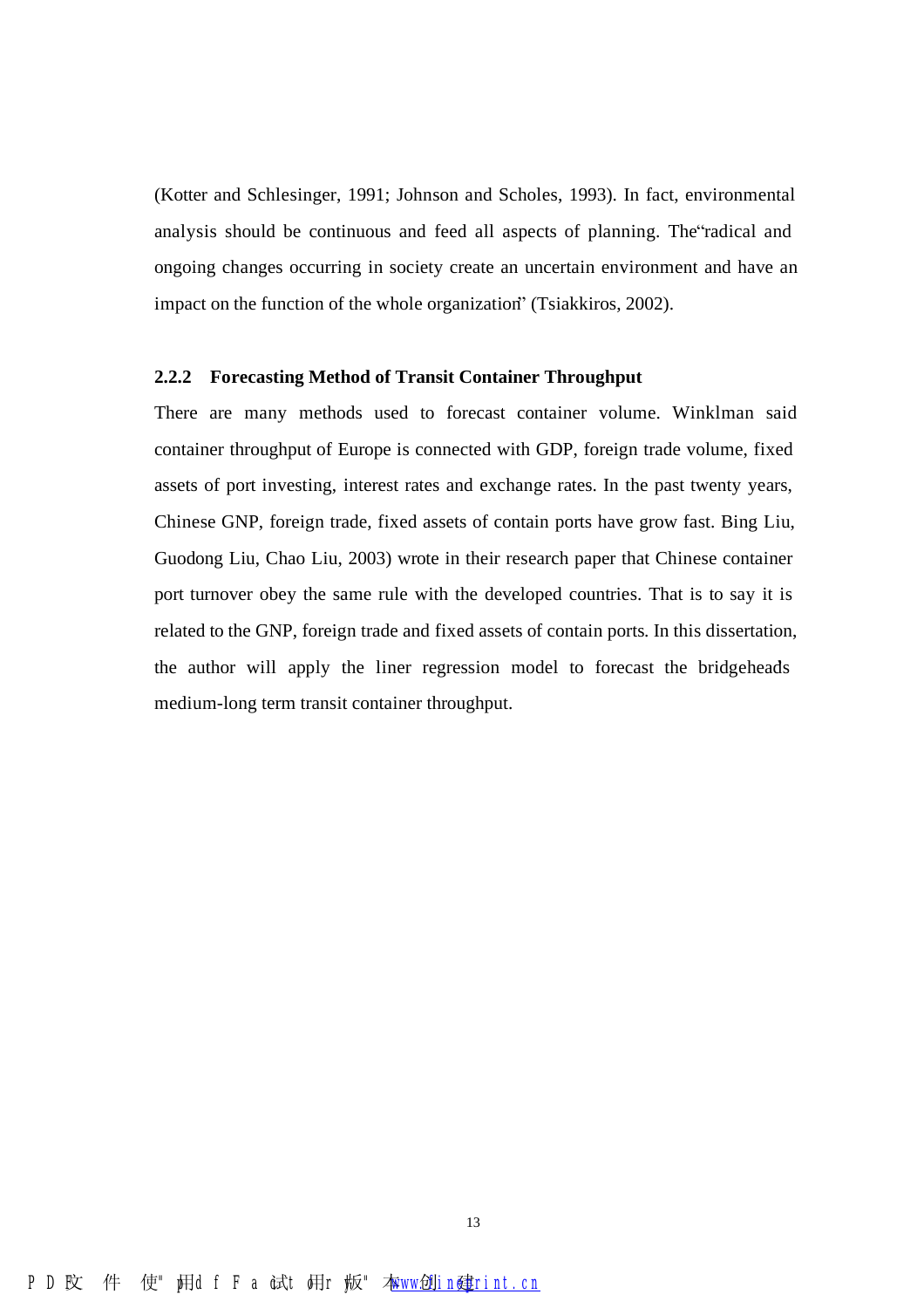## **Chapter3 Environmental Scanning of the Bridgehead Lianyungang**

#### **3.1 Macro environment Analysis**

#### **3.1.1 Economic Factors**

The world financial tsunami originated in Wall Street is hitting the world economy, greatly impact on the global logistics industry, especially the international shipping industry. Financial crisis will have impact on the port's foreign import and export trade. Import and export volume will decrease for a short run but development opportunities still exist under the difficult conditions. In other words, transportation of Land Bridge in 2008 has not been greatly impacted, which also highlights its advantage. The same is true to Lianyungang. First of all, the eastern bridge head Lianyungang Port is supported by the national, provincial and municipal government. It is a downturn of shipping market this year, while many liner companies' capacity surplus. This new opportunity is as long as there are goods there will be liner companies call the port in Lianyungang.

#### **3.1.2 The Policy of Chinese Government**

As early as in the 90th in 20century, the Chinese Government when programming the Ninth Five-Year Plan and Long Term Goals for 2010 pointed out the Yangtze Delta Area with Shanghai as the leader and Economic Belt along the Yangtze River region; the Coastal Economy Area in south-east China led by The Pearl River Delta and South Fujian; Bohai economic circle which is mainly Liaodong Peninsula, Shandong Peninsula, Beijing, Tianjin and Hebei; as well as the economic belt linked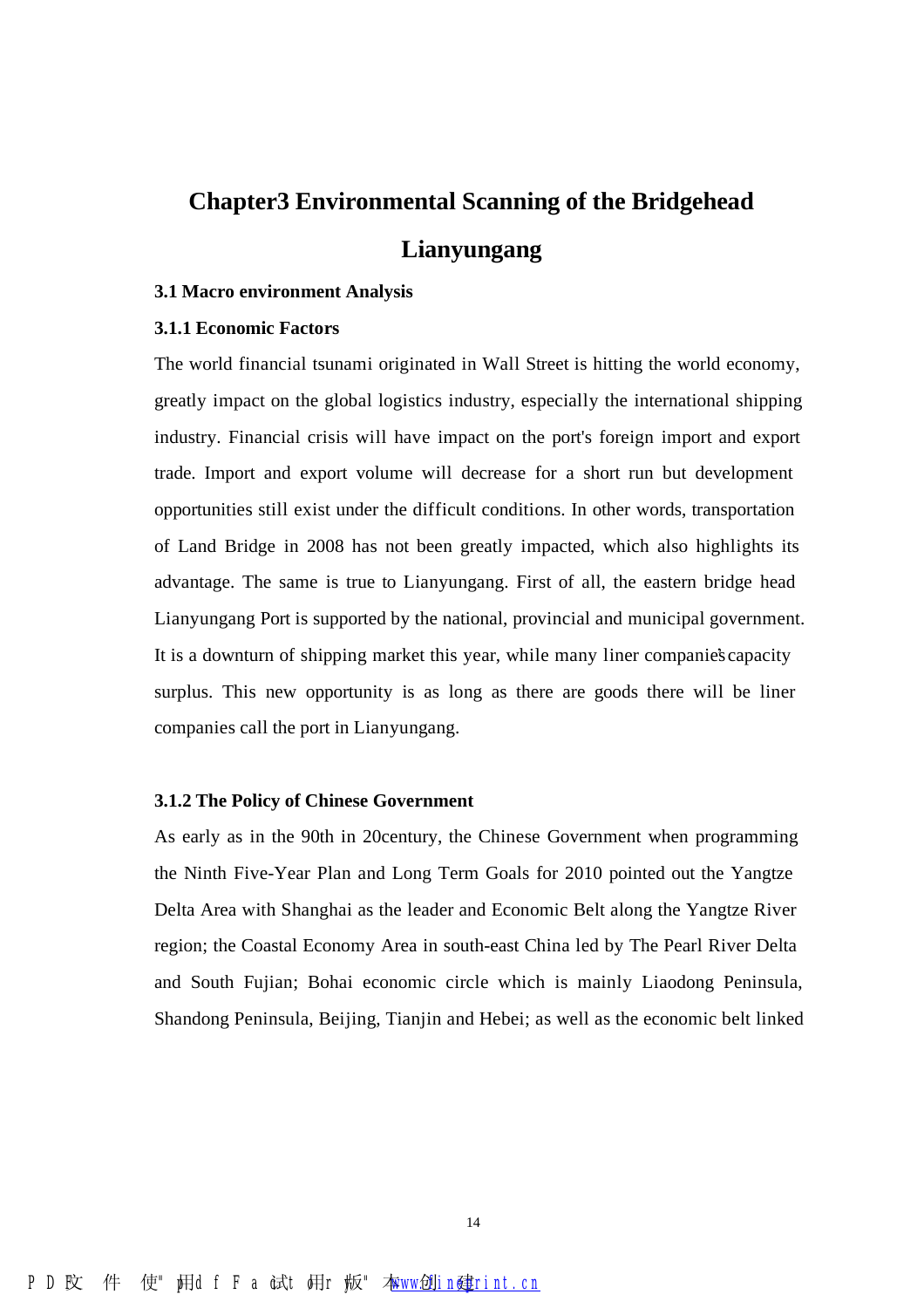by the Eurasian Continental Bridge and the Beijing-Kowloon Railway line.<sup>1</sup>

It was also clearly pointed out in the country's Tenth Five-Year Plan that *"Relying on the transport links and central cities of Eurasian Continental Bridge and the Yangtze River waterway, to String of points to lines and drive points to surface so as to promote the formation of economic zones such as West Longhai, Lan-Xin line economic belt and the upper reaches of the Yangtze River economic belt."*

At the same time, Jiangsu Government make great effort to development North Jiangsu, and continue advancing "Sea of East Jiangsu" program and accelerate Suzhou-Lianyungang, Coastal economy belts and economy belts along the Yangtze River as well as the East Longhai Industry Belt.

In recent years China increased large-scale investment projects in Central Asia, Russia number of which is a very good opportunity. January 2007, Premier Wen Jiabao inspected Lianyungang. On the level of national strategy, he portrayed an inspiring blueprint for Lianyungangs future,

*"Lianyungang plays an important role not only in the economic development of North Jiangsu, but also in linking the south and the north, the east and the west, as well as in promoting regional coordinated development, to make Lianyungang an important tie that integrates the economic development between the area along Longhai railway line and the coastal area."*

l

<sup>3</sup> <http://www.coursework4you.co.uk/pest.htm>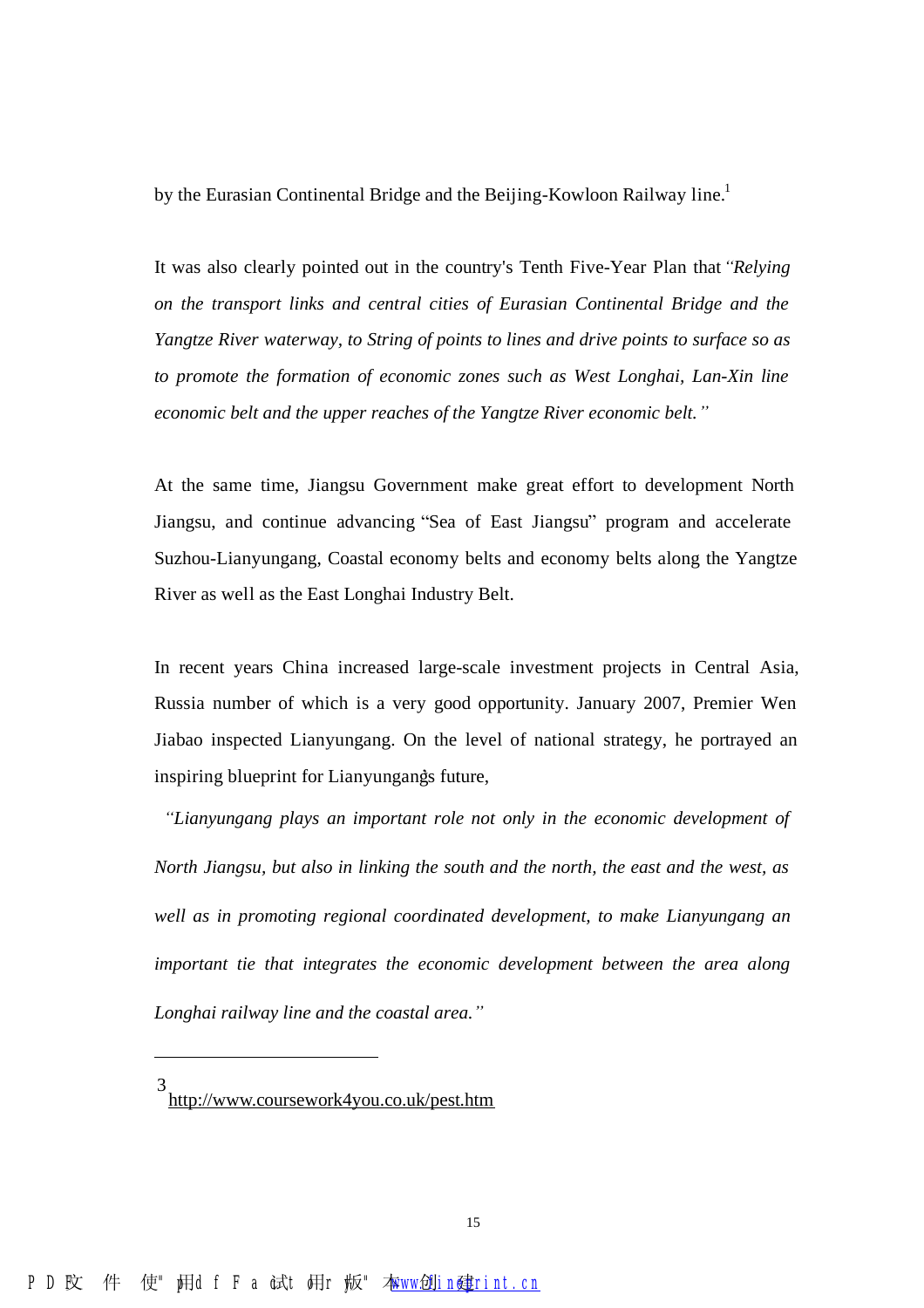Lianyungang has become the flagship and powerhouse of the development of North Jiangsu, Central China, and the Western China. The booming of Lianyungang economy brings Punan considerable business opportunities. The Premier pointed out that: First, Lianyungang firstly must have a good planning; second, Lianyungang must speed up local development to play an important role both in the economic development of North Jiangsu, but also in linking the south and the north, the east and the west, as well as in promoting regional coordinated development, to make Lianyungang an important tie that integrates the economic development between the areas along Longhai railway line and the coastal areas. To implement the regional coordinated development strategy, The CPC Jiangsu Provincial Committee and the provincial government have greatly concerned Lianyungang's development. In March 2007, a resolution has been made to exhaust all efforts of Jiangsu province to support Lianyungang's development in a special conference held by the standing committee of CPC Jiangsu committee to discuss the development of Lianyungang city. The conference instructed that Lianyungang must become the powerhouse of revitalizing North Jiangsu, the new growth pole of the opening up and development provincially, and an important economic hub linking the south and the north, the east and the west.

Various ministries vowed full support for Lianyungang. Domestic and international corporations have begun to discuss projects on new shipping routes, the construction of new docks and facilities, and different ways to set up new industries. Famous corporations such as Yihai Group, a subordinate of Wilmar Singapore, China Shipping, and COSCO are among those involved. The provincial government has also moved Lianyungang affairs to the priority of its agenda. Starting from July 2007, after defining guiding principles, consultation and citizen appraisal, biding international planning, there emerged the Strategic Development Plan of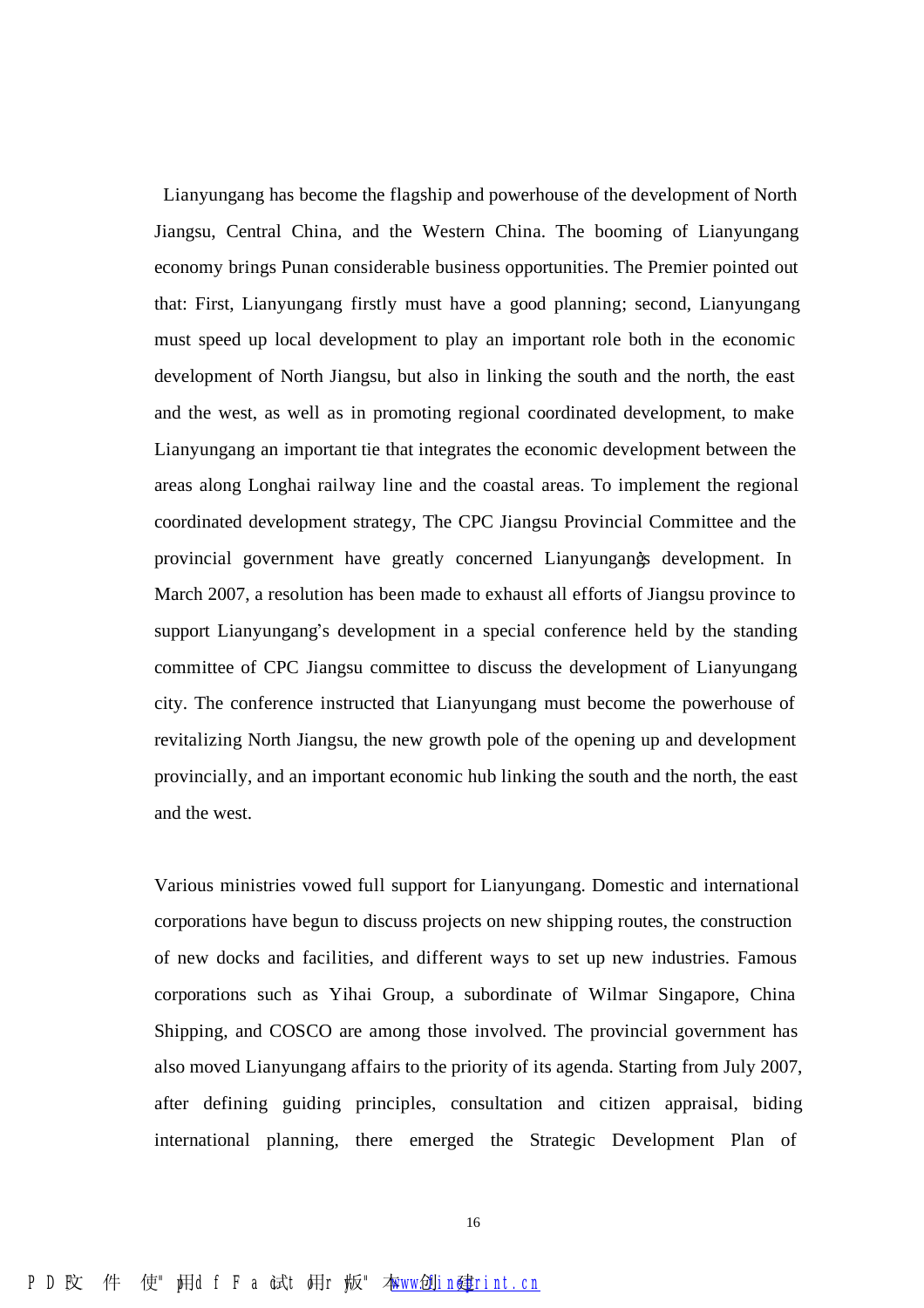Lianyungang City It is a crystallization of collective wisdom of eight foreign and domestic planning institutions. It includes every aspects of Lianyungangs future development and covers the city construction plan of "one center three poles" in order to introduce first-rate planning to lead constructing Lianyungang city. It also includes the industrial development plan of the port plan of "large combined port" composed of one body two wings", "T-shape distribution composed by one vertical and one horizontal", , tourism development plan, and cultural industry development plan, etc.

3.1.3 The Opportunities of the Oriental Bridge Head.

According to the Consideration of the State Council in 2006 named "The Layout Plan of Chinese Layout of Coastal Ports" listed Lianyungang Port, Ningbo Port and Shanghai Port as the main ports of port group in Yangtze River Delta region based on Shanghai International Shipping Centre. Lianyungang has been one of the members of Yangtze Delta and Bohai economic circle. It will provide great opportunity for Lianyungang's development. Shanghai International Shipping Centre was north to Lianyungang. The development of Lianyungang is listed in the Chinas overall development layout and become the key hub and gained great developing opportunity.

#### **3.1.3.1 Support from local industries**

Meanwhile local industries will grow more improved structures with diversification. This will serve as a constructive complement to the harbor sector adding another dimension to the development of the oriental bridge head.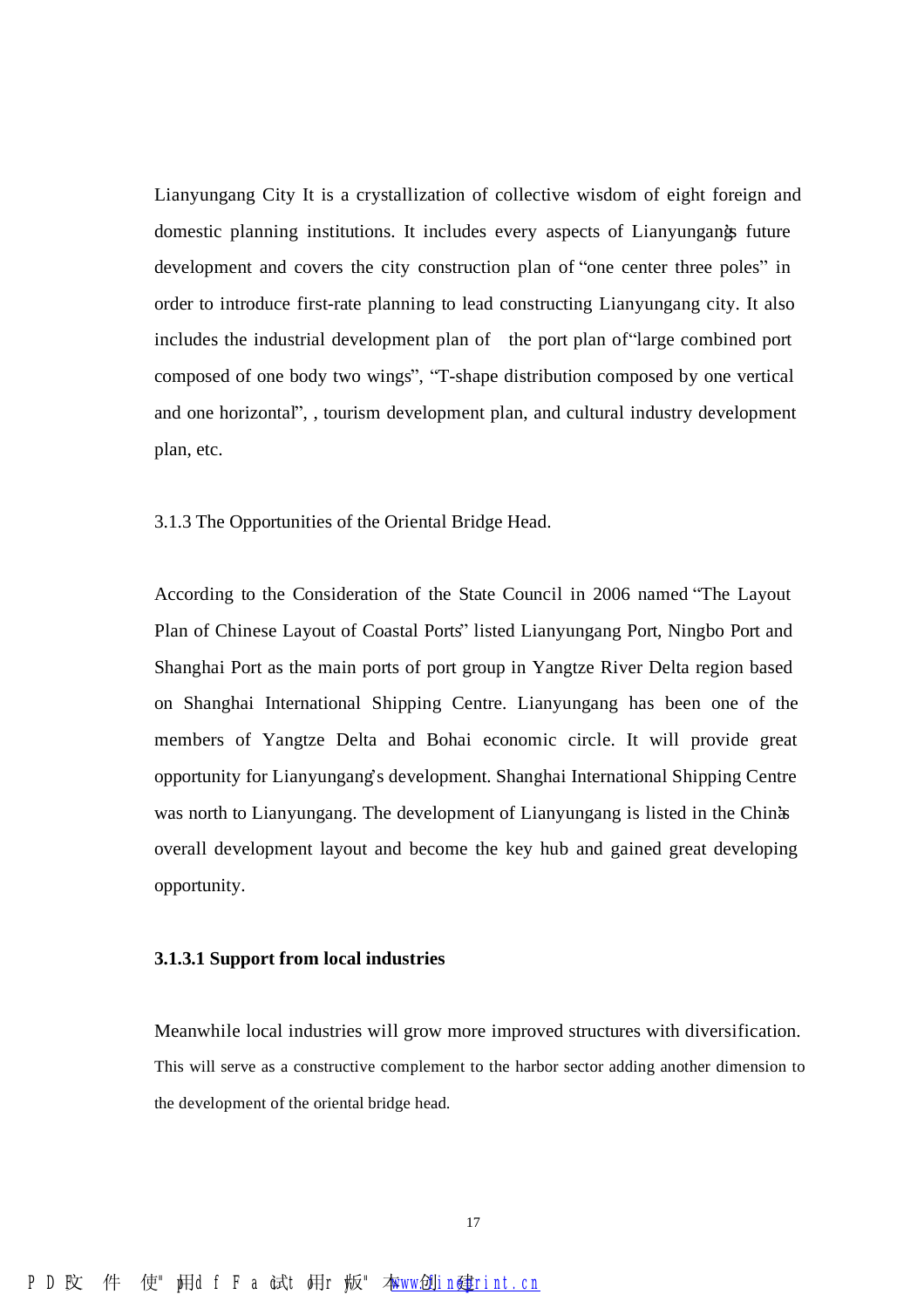Sino-trans Land Bridge Transportation Co., Ltd is a comprehensive and multi functional international freight forwarding enterprises. It has been reformed from the main operator of the New Eurasian Land Bridge transportation and Sino-trans Lianyungang Company . After the confirm of Lianyungang as the start of the New Eurasian Land Bridge and the leading port of the nine coastal opening ports, the company participating in and organized the send out of the first train of the New Eurasian Land Bridge. The company made great effort and greatly improved the transit containers volume through Lianyungang. In June and December1998, the company open the inter-route container line from Lianyungang to Qingdao and to Shanghai. The company's transit containers hit the record time after time. Thus, the containers cargoes from Lianyungang transited all over the world.

The oriental container company in Lianyungang will make effort to open the market. Domestic trade as of the main customers in the ports takes a large proportion of the all customers. There are garlic, vegetables, aluminum ingots, tomato sauce and other large customers. The company mainly focuses on exploration Longhai regular train in order to explore market in 2009. The company will be well prepared to start the European and Russian regular train. And open Houma, Lanzhou, Yinchuan regular train, etc before the end of March. The company focuses on national good source and use the national trade to promote the foreign trade. The loss of supply will be back.

Lianyungang Port will shine as a comprehensive port for world trade at the coast of the China's Yellow Sea, and offers high-quality services to promote the economic and trade cooperation between Asia and Europe and the economic development along the New Eurasian Continental Bridge.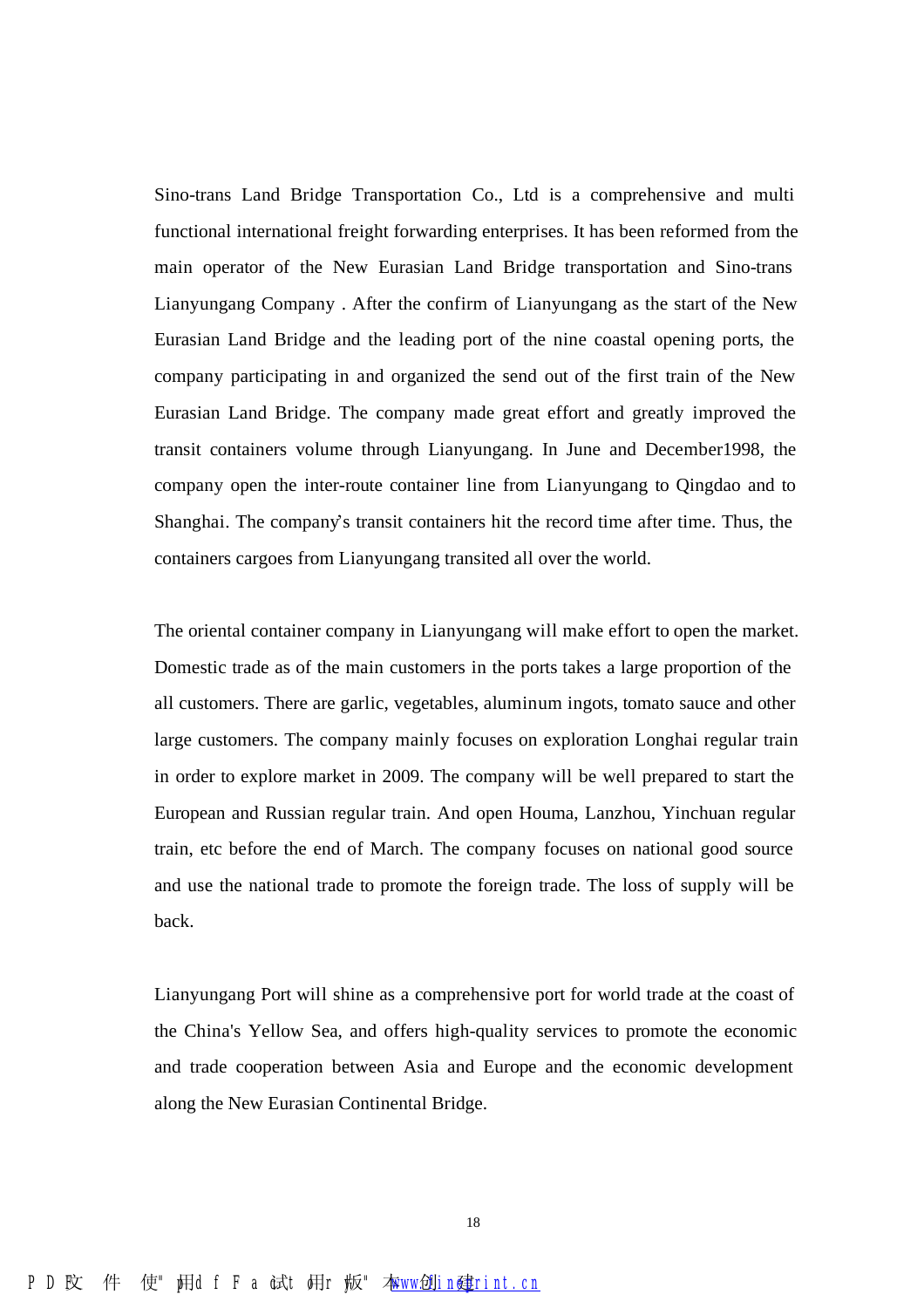#### 3.1.4 Threat from External Competition among Coastal Land Bridges

Since1992 the initial stage of opening and operation of the New Eurasian Land Bridge, Lianyungang is only port unit that participate in international transit transportation of the Land Bridge. As advantages of international transit transportation of the Land Bridge become more and more prominent, Chinese coastal port unit are in the rush to intermarriage with the "Bridge" to be connected with the Mid-Asia and Europe. Port of Tianjin, Rizhao and Shanghai thronged to declare that there is one of the east bridge heads of the NELB. There form a competitive group of bridge heads. (See table 2 & 3)

| Year | Tonnage     | Tonnage  |
|------|-------------|----------|
| 2008 | 100,000,000 |          |
| 2007 | 85,060,000  |          |
| 2006 | 72,320,000  |          |
| 2005 | 60,160,000  |          |
| 2004 | 43,520,000  |          |
| 2003 | 37,510,000  | 131%     |
| 2002 | 33,160,000  |          |
| 2001 | 27,082,000  |          |
| 2000 | 20,160,700  | 13.6%    |
| 1999 | 20,160,000  |          |
| 1998 | 11,140,000  |          |
| 1997 | 15830000    | $-7.86%$ |

| Table2 |  | Annual throughput of Lianyungang Port |  |
|--------|--|---------------------------------------|--|
|        |  |                                       |  |

Source: Author's Collecstion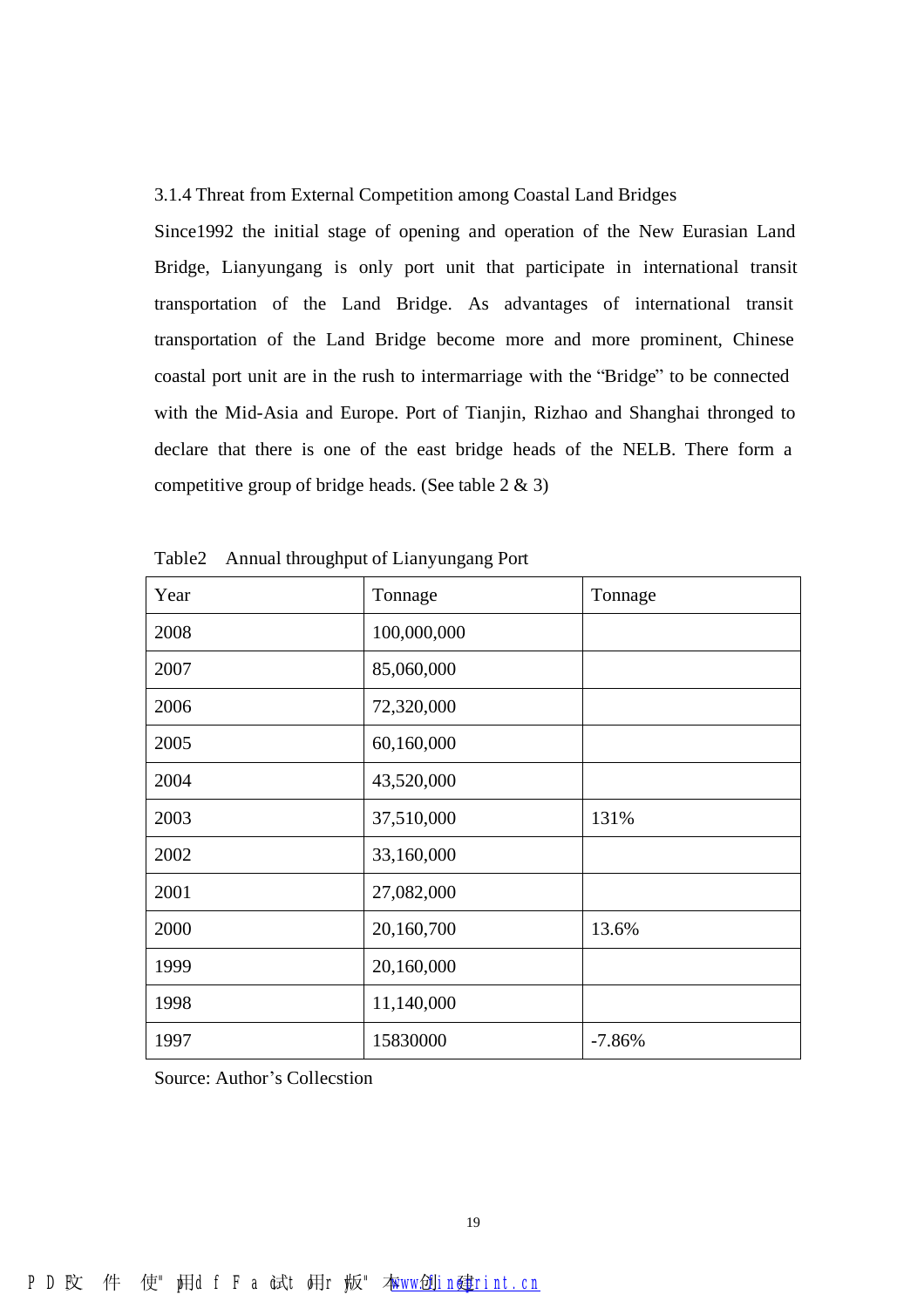| Year | <b>TEU</b> |        |
|------|------------|--------|
| 2008 | 3,000,000  | 49.8%  |
| 2007 | 2,000,000  | 54%    |
| 2006 | 1302000    | 30%    |
| 2005 | 872000     |        |
| 2004 | 501000     |        |
| 2003 | 205100     | 30.2%  |
| 2002 | 157500     |        |
| 2001 | 120000     | 8.7%   |
| 2000 | 110500     | 20.6%  |
| 1999 | 110000     |        |
| 1997 | 89558      | 36.75% |

Table 3 Container throughput of Lianyungang Port

Source: Author's Collecstion

Figures above tell that Lianyungang still is leading among the ports of eastern land bridge group which participating the transit transportation of Eurasian Land Bridge in 2008 with 64000TEU which is more than 40 percent of the whole transit containers. However Lianyungang's status of hegemony has been shaken compared with before which is over 90 percent. It is felt that the smell of gunpowder between their competitions is so strong. See table 3.2.3.

Table 4 Transit Container Value of Four Railway Department

| Port       | Lianyungang | Qingdao  | Tianjin  | Shanghai |
|------------|-------------|----------|----------|----------|
| Department |             |          |          |          |
| Transit    | 64000Teu    | 40101Teu | 11833Teu | 10770Teu |
| Containers |             |          |          |          |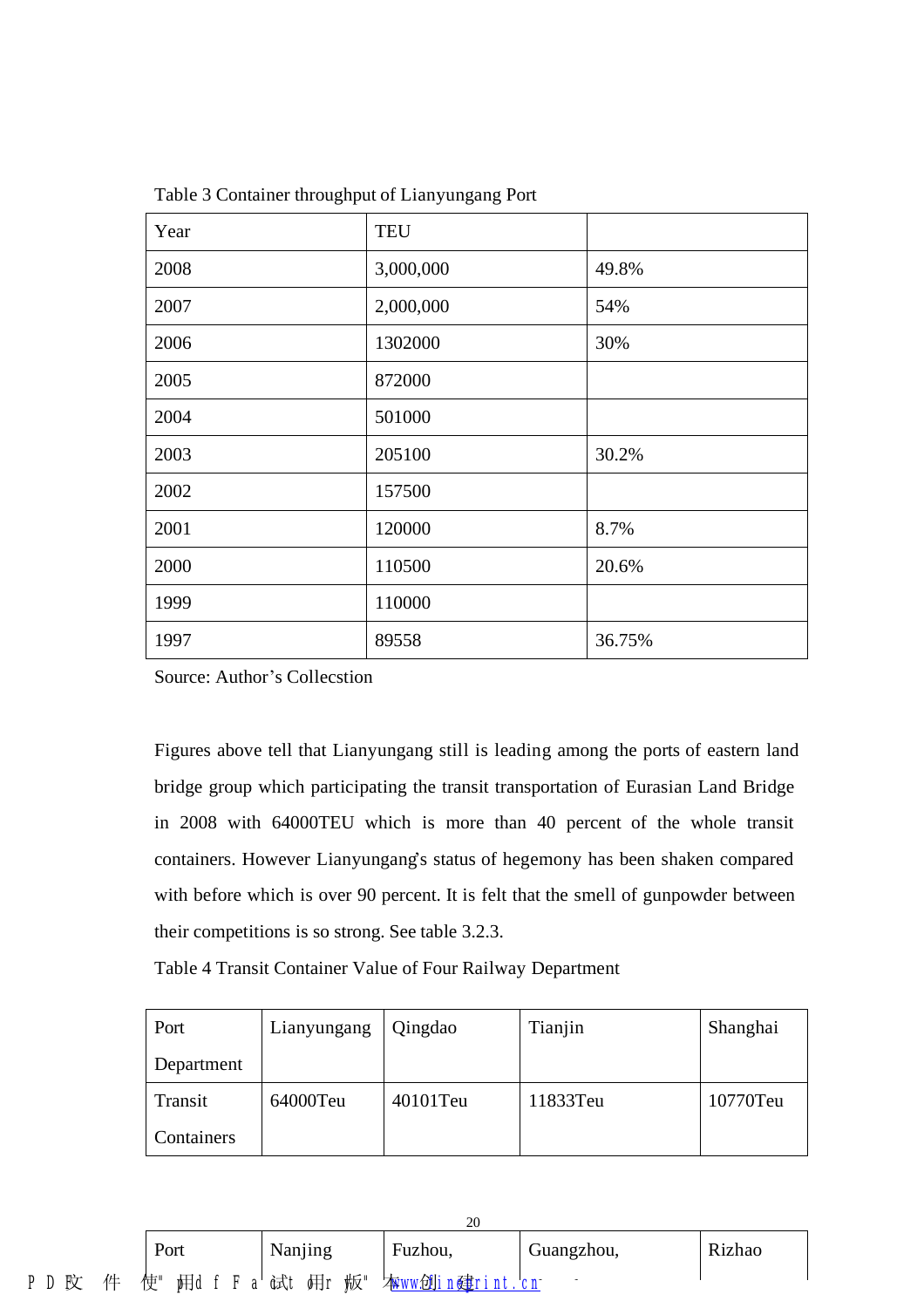| Transit    | 6012Teu | $1314$ Teu | 11260Teu |  |
|------------|---------|------------|----------|--|
| Containers |         |            |          |  |

Source: Horizontal Land Bridge, 2009

The author would like to point out that Qingdao port, whose transit container volume is 40101 TEU in 2008. It is an alarming increase for it has increased by 56% which is 14313TEU compared to 25788TEU in 2007. Although it ranked in second place, its growth rate may tell that what Qingdao's objection to participating the Land Bridge transit transportation in 2009.

#### **3.2 Micro environment**

#### **3.2.1 The strength of the oriental bridge head and opportunity**

#### **3.2.1.1 Unique location**

As what President Jiang Zemin said when visiting Lianyungang last year:

*"A long journey starts with the first step."* 

This vigorous city connects the overland Silk Roads and the ancient maritime. Today, it is the starting point of the New Eurasian Continental Bridge. Trade, development and prospects all start from this strategic area.

Lianyungang Port originated from the mixture of river-sea, railway-sea, and sea-air combined transport and it enjoys unique advantages as a strategic resource of Lianyungang city. In the light of the combination and cluster strategies, the city will enhance one body while develop two wings by developing the "one body two wings" combined port structure along the 176 km coastline, aiming to accelerate its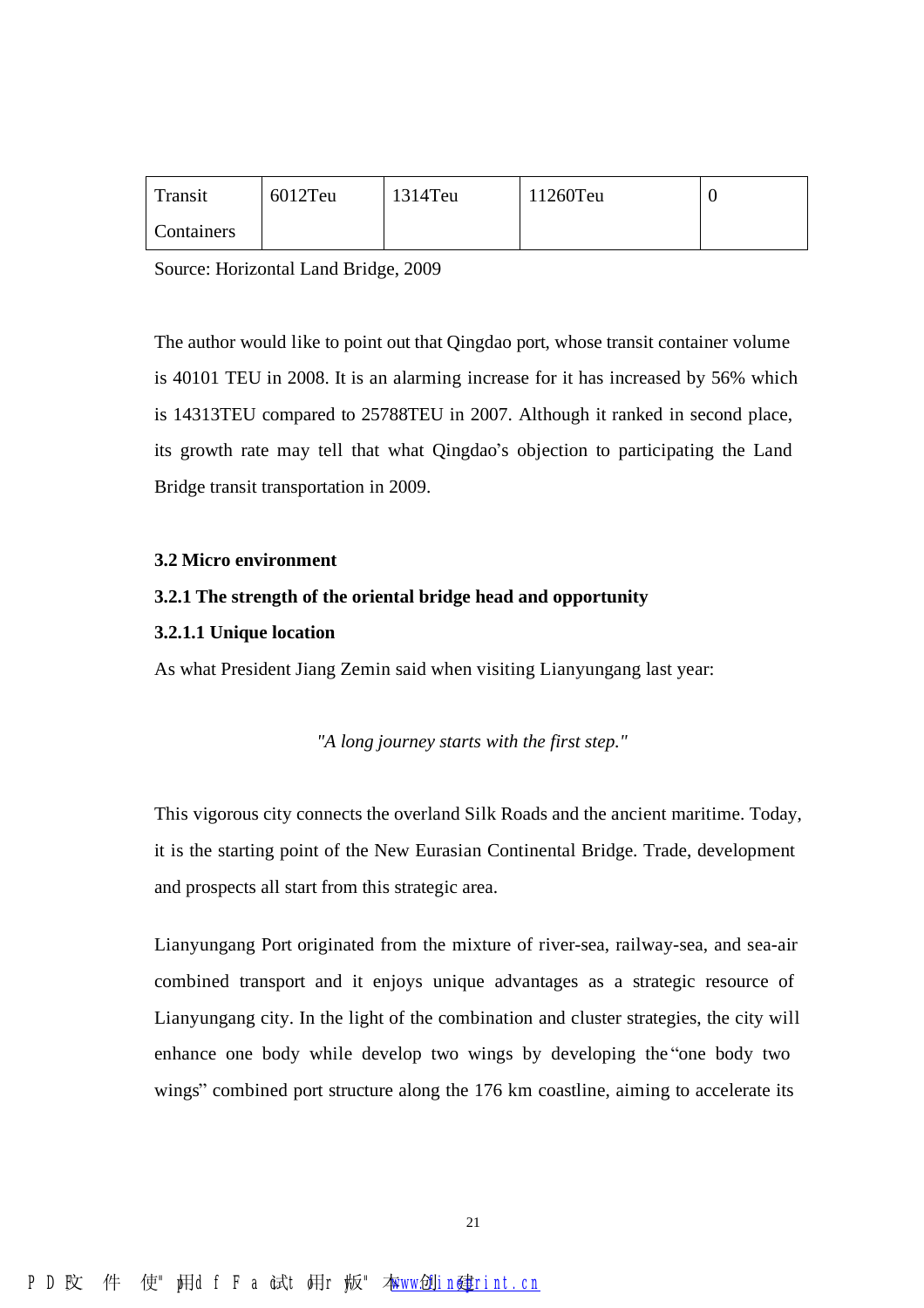expansion of total scale, upgrade its function, and play a better role in driving the local economic development as well as strengthening its core competitiveness.

#### **3.2.1.2Resourceful Hinterland**

"Longhai – Portland" new economic zone is known as the heart of China's rich natural resources. The general consumer market has a strong cohesion and digestion. Lianyungang has a vast and stable economic hinterland, that is, the entire "Longhai-Portland" new economic zone. Northeast Jiangsu Province is one of China's most vital economic and technological development zones. Lianyungang is port for more than 10,000 tons of existing berths 30. Just past 2008, and is one of the top ten ports. Lianyungang Port completed a total of 100,115,500 tons of cargo throughput. 6.7 kilometers to stop the sea dike, so that the port formed a basin of 30 square kilometers calm. There create a million tons of handling capacity by Hundreds of parking spaces for the building. In the world more than 160 countries and regions have more than 1000 ports in a close relations and trade links with Lianyungang. Lianyungang has become an important hub of a comprehensive international trade port function.

#### **3.2.1.3 Fast development**

There used to be over 95% of the transit containers via China undertaken at Lianyungang with cargo moves in both directions instead of single west going. In 1997, Lianyungang port handled transit containers of 30,016 TEUs involving 14 countries and regions. This continental bridge transportation business involved Japan, South Korea, Germany, Australia, Kazakhstan, Russia, Uzbekistan, USA ,Singapore, Hong Kong, Taiwan and etc. There are nearly 30 kinds of cargoes transported along the bridge. these cargoes include machinery, chemicals, electrical equipment and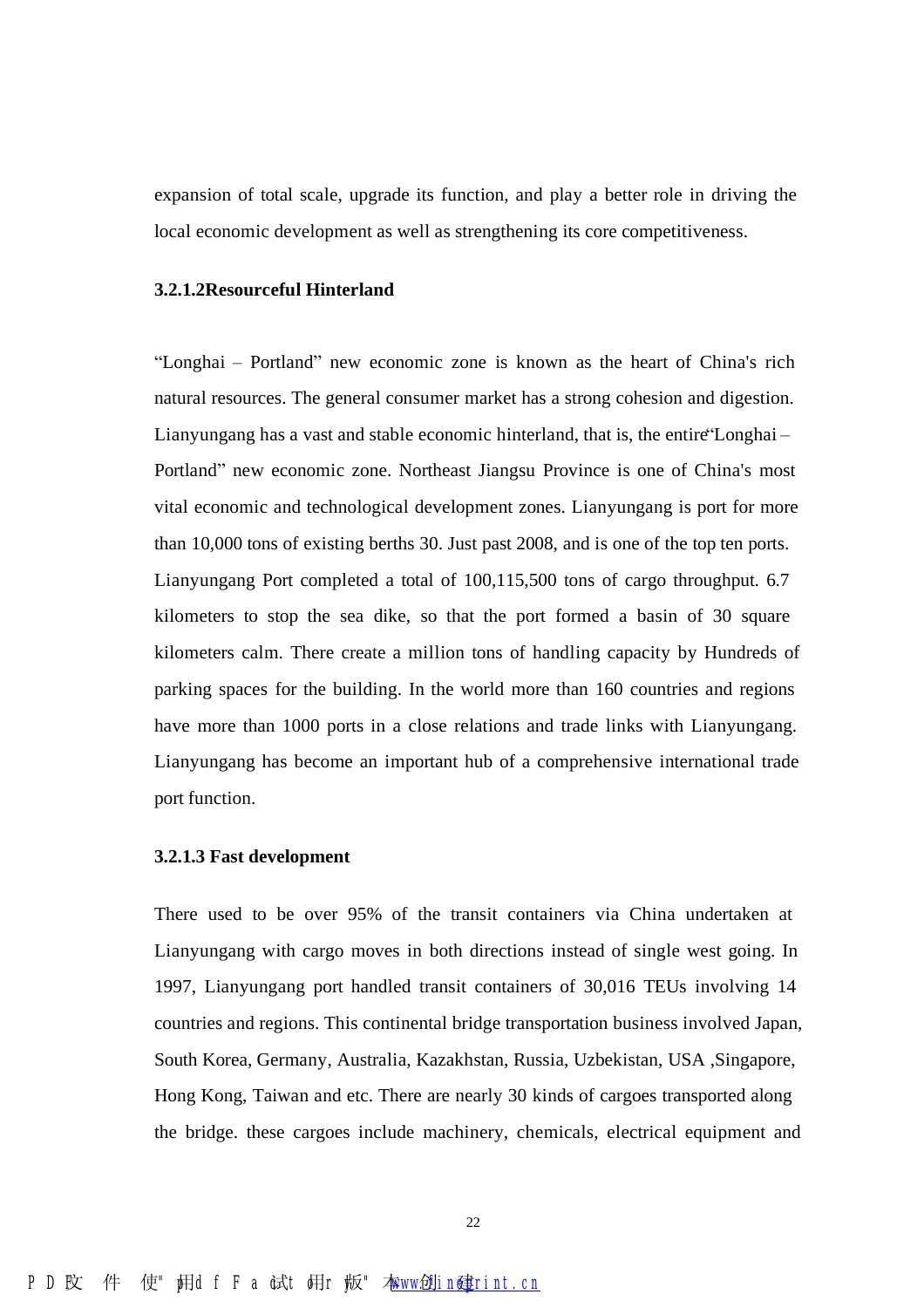other industrial and agricultural products .

Accompanied by the continuous development of import and export volume of international container, there have been sea-rail international container liners since 1996 to be transited in Alashankou, transferred in Dolstyk to countries such as Kazakhstan. Due to unfixed run time, unfixed organization, and inefficient transportation organization, there has been a poor long-term condition of working but not smooth.In 1997, the freight is lowered and more favorable conditions are possible for big lot cargo for A special regular train has been put into operation at that time. The train started from Lianyungang and ended at Abarhan-Pass. It is safer and faster transport and quicker feedback information is ensured for it takes only 5.13 days for the 4131 km China's section rather than 15 days as before. The train is of fixed stops, fixed freight, fixed number, fixed time and fixed route. It was approved by the National Railway Ministry on April 4th 1998, for the Railroad Container Forwarding Center of Lianyungang simplifies the procedures and reduces the expenses for the intermodal transport, and provides a better service for cargo owners. In order to optimize the new Eurasian continental bridge to improve transport, China's Railway Administration implemented "express train" mode of transport in 2006, which reduced the time of inter-China transport to 4.5 days. In 9th October, 2007, Chinese railway department and China Shipping opened the Lianyungang- Russia five-fixed international container regular train. As a result, it takes 14 days to transport the 8310mile distance between this two places and thus the direct transit container transport of the new Eurasian continental bridge extended to Europe from Central Asia. These initiatives contributed greatly to the development of a land bridge transport and to China's western development strategy.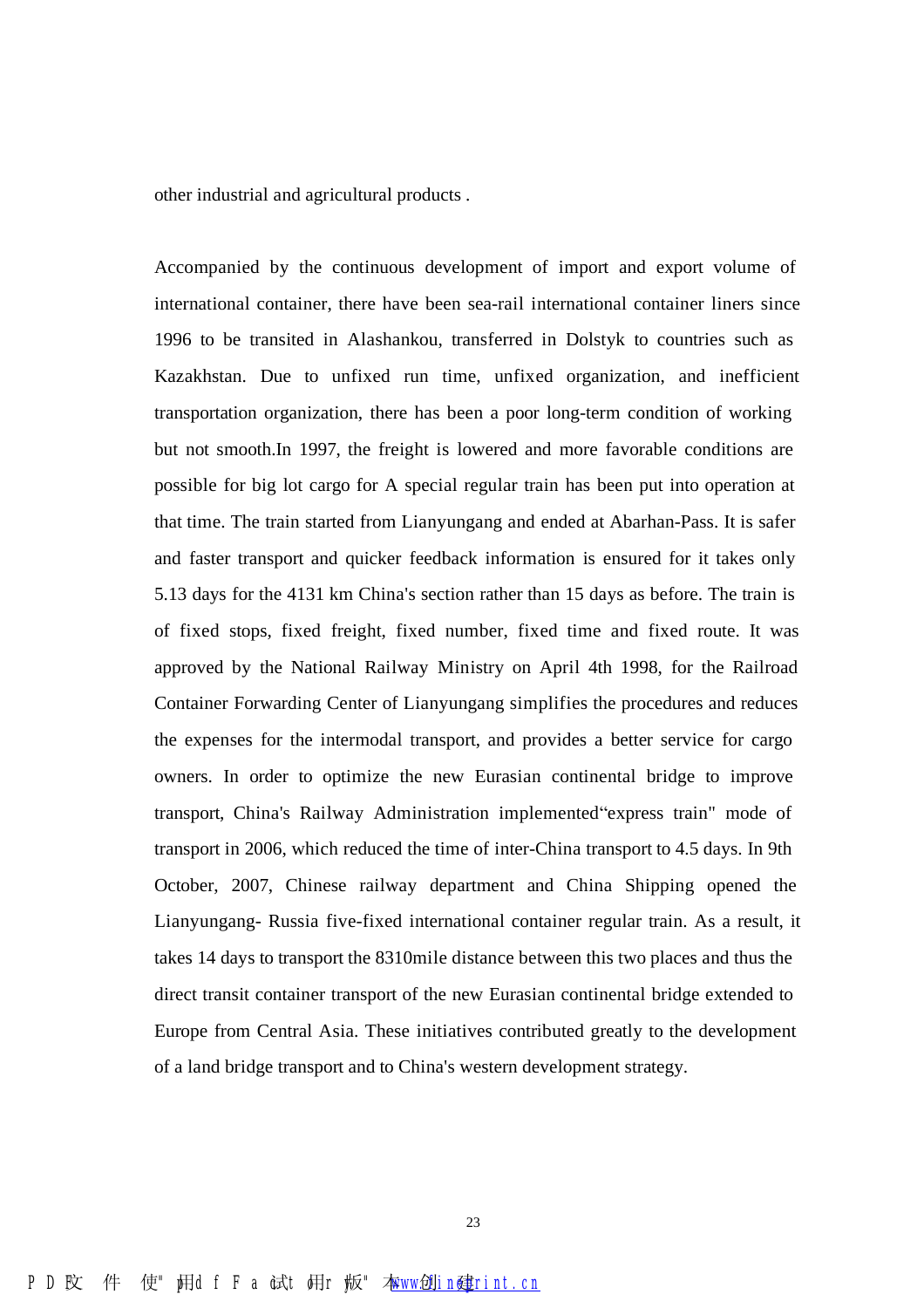Last year, under the concern of railway administration and the correct leadership of the company, the line of "three points four lines" direct sea-rail express train opened from November 26. This year, "4.18" plan fixed the line as inter-bureau "five fix" Container Express train liner. The course included 48 groups. They charged in the port of Lianyungang and clear in the entire column in Alashankou customs, and there are solution operations in the way. The whole 112 hours running time is about 4.7 days. As a result of the introduction of new products has advantages over a fixed-point, fixed time, direct and through, relatively fast, safe and environment friendly, and heavily loaded from and return , quality service, all of which are welcomed by customers and promote the rapid growth of the Land Bridge Transit container volume. October 9 this year, the company joint with the China Shipping Group holding a ceremony of Lianyungang to Moscow international railway container. From January 317 trains has started out in average of 1.04 per day, with an additional 97 trains; 30418TEU has been loaded, with a year-on-year increase of 25.1 percent.

Currently, 30kinds of goods are transported including machinery, chemical, mechanical and electrical products, light industry, agricultural and sideline products involved 14 countries and regions including Japan, Korea participated in the New Eurasian Continental Bridge international transport. Adding to this, Cargo moves now in both directions instead of single west going. During the 16 years official opening of the new Eurasian continental bridge, the volume of transit transport containers climbing. It reached 30,016 TEUs in 1997, climbed to 49,900 TEUs in 2006, achieved to 59,400 completed in 2007 TEUs and in 2008, capacity exceeded 60,000 TEUs.

#### **3.2.1.4 Accessing port construction and investing**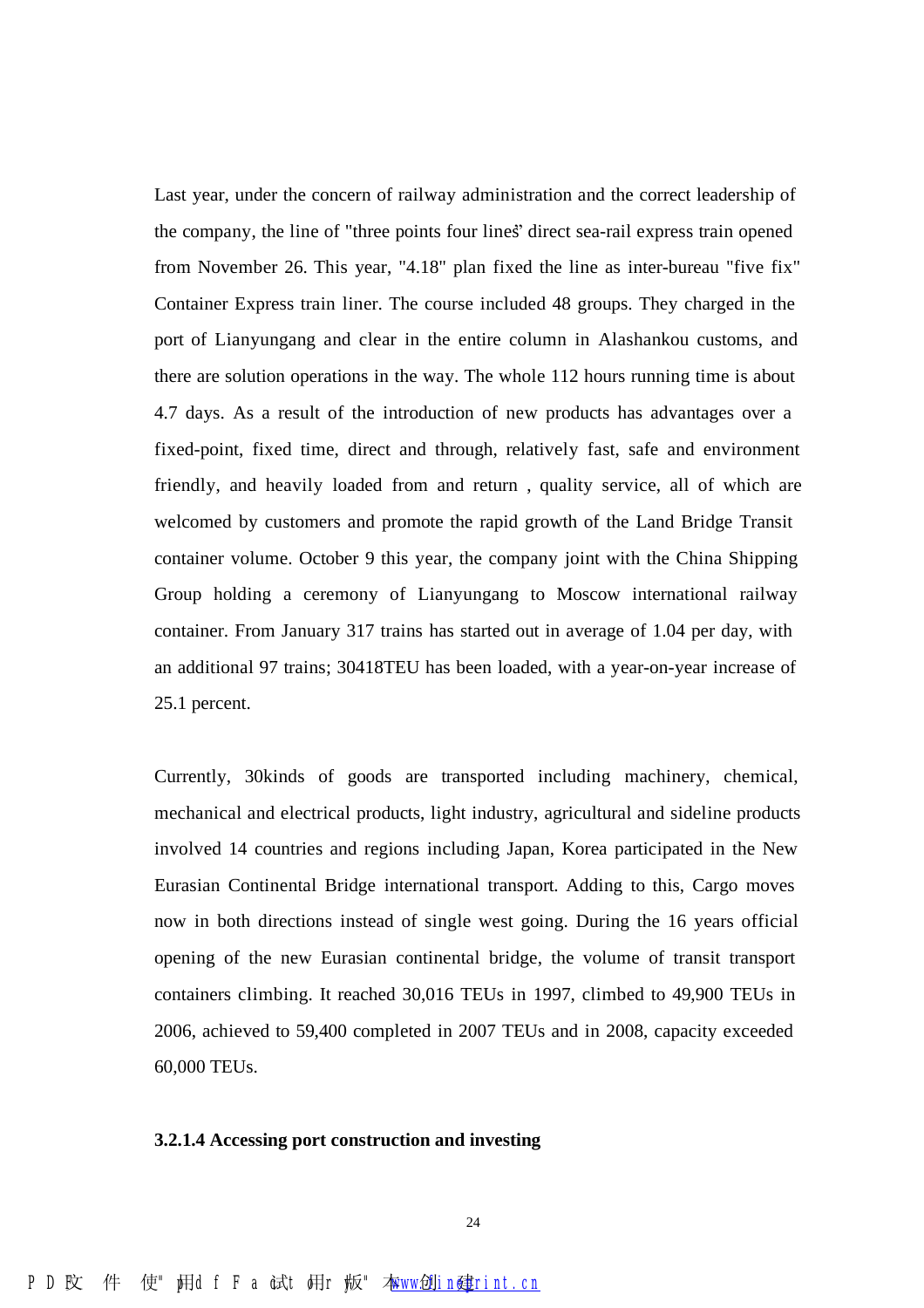From 2001 to 2006, Lianyungang port has invested 5.42billion. Among these 1.6billion was in container terminal and 700million is in bulk cargo terminal while 700million is in handling facilities and 50million about electric. In the single year of 2007, it has invested 3.9billion. According to the blue plan, 5 port areas would be formed including Old port area, Miaoling port area, Xugou port area, North port area and Eastern port area, the quay line will be over 25 kilometers and more than 100 berths will be constructed, the annual throughput capacity will be between 60 million and 100 million tons .

In the meantime, Lianyungang is cooperating with central Asian and east European countries in the economic and commercial domain. On the basis of its convenient transport and abundant natural resources, Lianyungang has established a series of pillar industries, including textiles, pharmaceuticals, foodstuffs, electronics, chemicals and building materials.

Generally speaking, under the big world condition, it is favorable to the development of NELB and its bridgehead Lianyungang. From the analysis of its macro and micro environment, it is clear to prove that Lianyungang is irreplaceable as the oriental bridge head and as the connection between the powerful Asia and the link of land and the sea. Comparing to the other Chinese coastal ports who are striving for the name of east bridge head, Lianyungang shows competitiveness in a large sense. However, coming along with its strength and opportunities, there are undeniable threats and weakness for Lianyungang's development, which should be greatly concerned.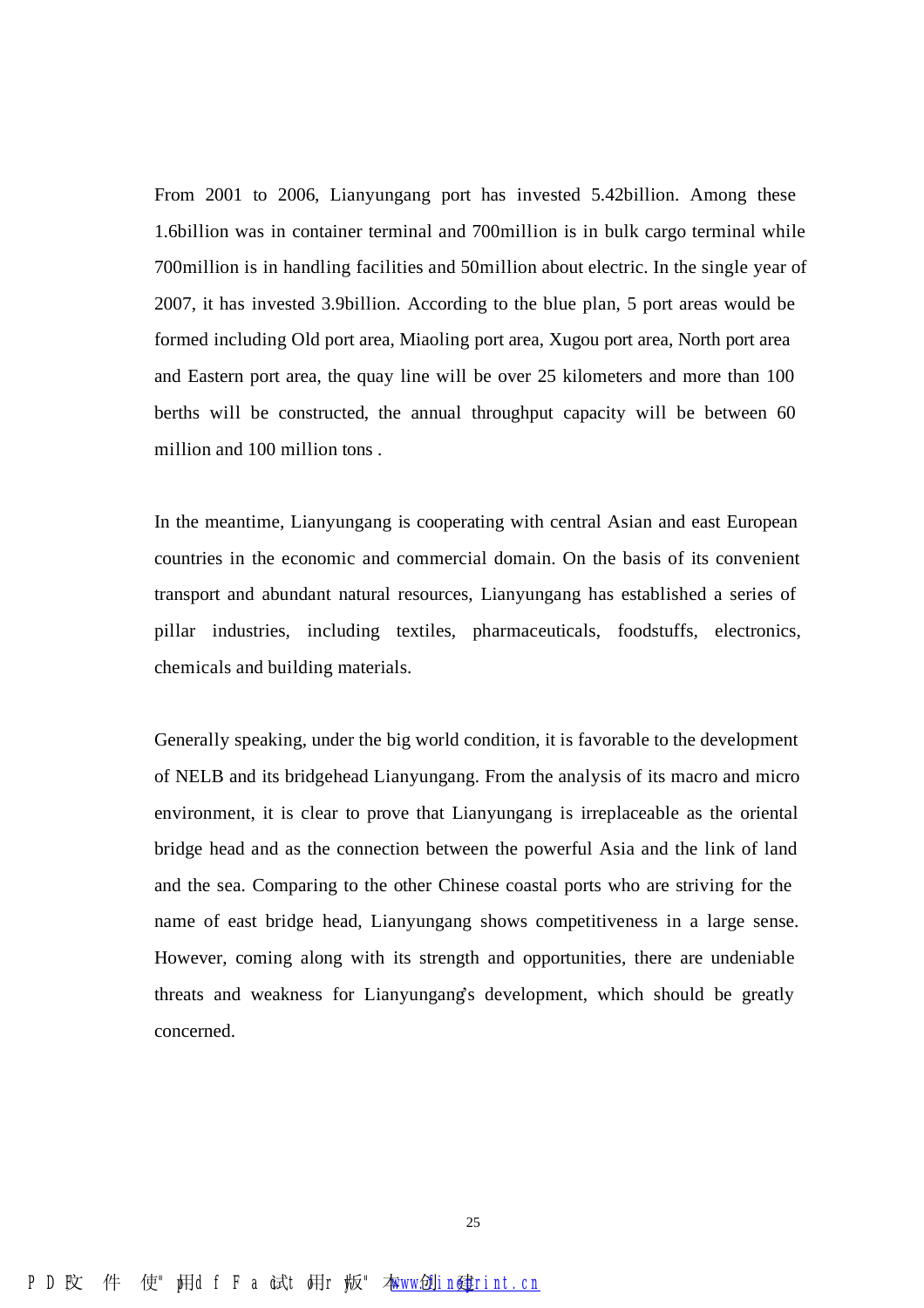## **Chapter4 Necessity of Establishing Lianyungang to be the Bridgehead**

#### **4.1 Historical statistics and forecast of transit container throughput**

We can see from the table (table 5) that the first year in 1992, there only 50Teu transit containers, then up to 12000, 30000 TEU in year 1996 and 1997 respectively. In 1997, Lianyungang port handled transit containers of 30,016 TEUs involving 14 countries and regions in the continental bridge transportation business as Japan, South Korea, USA, Kazakhstan, Russia, Uzbekistan, Germany, Australia, Singapore, Hong Kong, Taiwan and etc. There are nearly 30 kinds of cargoes transported along the bridge such as machinery, chemicals, electrical equipment and other industrial and agricultural products.

It reached 30,016 TEUs in 1997 achieved to 59,400 and the volume of containers began to decline year by year for the 1998 world financial crisis. By 2002, it dropped to four thousand TEUS. Along with the economy recovery, the volume rose in the year 2003. , climbed to 49,900 TEUs in 2006. Up until 2007, international transit containers has reached 223,000 TEUs, and Lianyungang took more than 90% of the volume of inter China transit containers of this land bridge. In the year 2008 for the global world crisis, the volume in December is decrease by 2300 TEUS compared to November and its capacity exceeded 60,000 TEUs.

Table 5 Annual TCV including West-going and East-going

| Item | Year | <b>TCV</b> | west going | east going |
|------|------|------------|------------|------------|
|      | 1992 | 50         | 50         |            |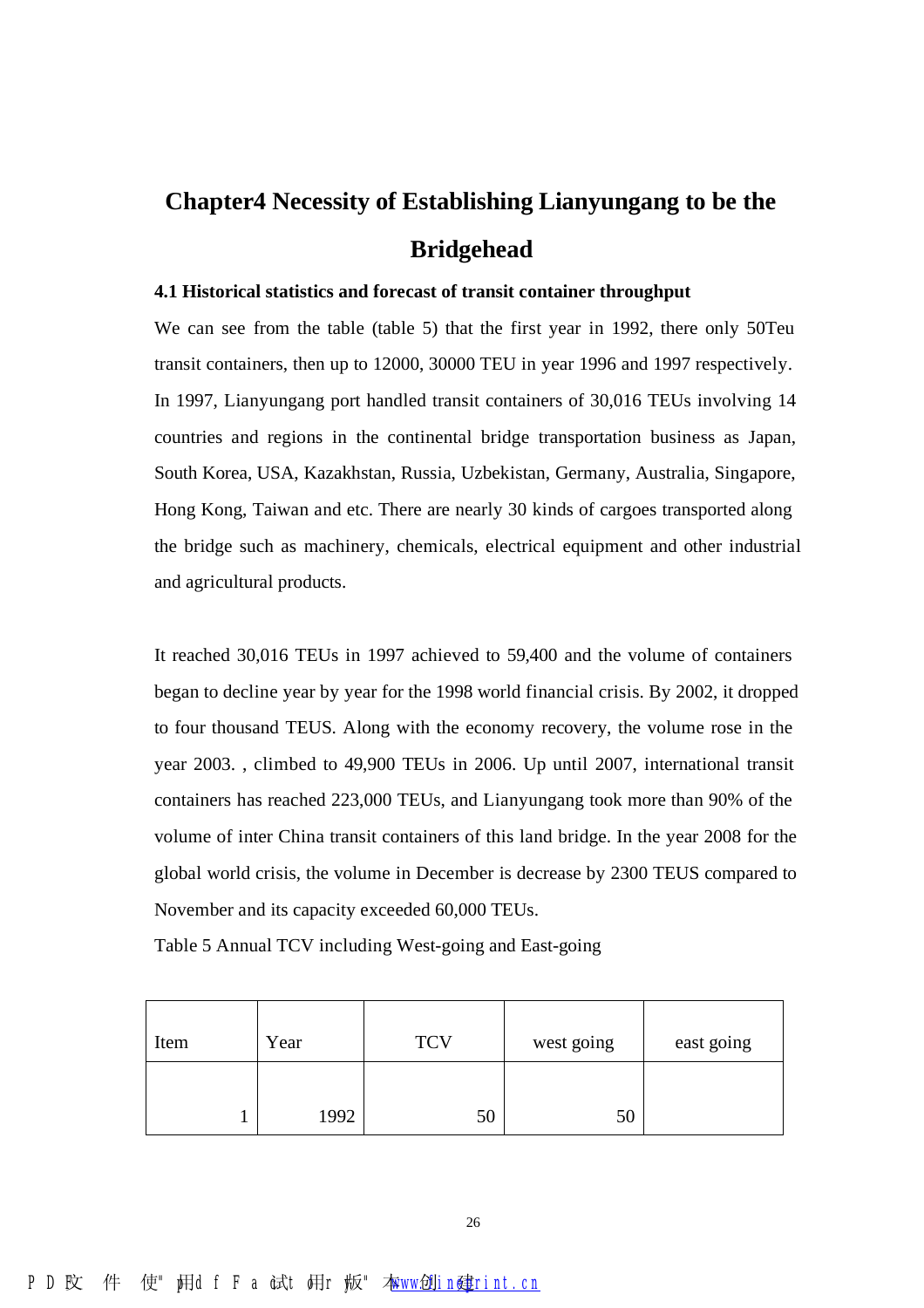| $\overline{2}$ | 1993     | $\boldsymbol{0}$ | $\boldsymbol{0}$ |       |
|----------------|----------|------------------|------------------|-------|
| 3              | 1994     | 61               | 61               |       |
| $\overline{4}$ | 1995     | 257              | 78               |       |
| 5              | 1996     | 12118            | 9357             | 2761  |
| 6              | 1997     | 30016            | 15339            | 14677 |
| $\overline{7}$ | 1998     | 12194            | 6499             | 5695  |
| 8              | 1999     | 10514            | 4793             | 5721  |
| 9              | 2000     | 4893             | 3414             | 1479  |
| 10             | 2001     | 7526             | 4110             | 3416  |
| 11             | 2002     | 4175             | 2575             | 1600  |
| 12             | 2003     | 6150             | 5580             | 570   |
| 13             | 2004     | 8329             | 6873             | 1456  |
| 14             | 2005     | 29004            | 22498            | 6506  |
| 15             | 2006     | 43454            | 33741            | 9713  |
| 16             | 2007     | 57160            | 37452            | 19708 |
| 17             | 2008     | 63997            | 45840            | 18157 |
|                | Jan-Apr. |                  |                  |       |
| 18             | 2009     | 20191            | 13224            | 6967  |

Source: provided by Oriental Container Terminal Company

However, in the first four months in 2009, the volume increased month by month. The world crisis brings it with uncertain factors to forecast transit container volumes and it is difficult to use a specific mathematical model to predict the volume in short term. Some experts forecast the volume based on supply and demand, the transport capacity, link capacity and related freight rate. Here, the author use the simple regression to predict the container volume in a medium-long time period.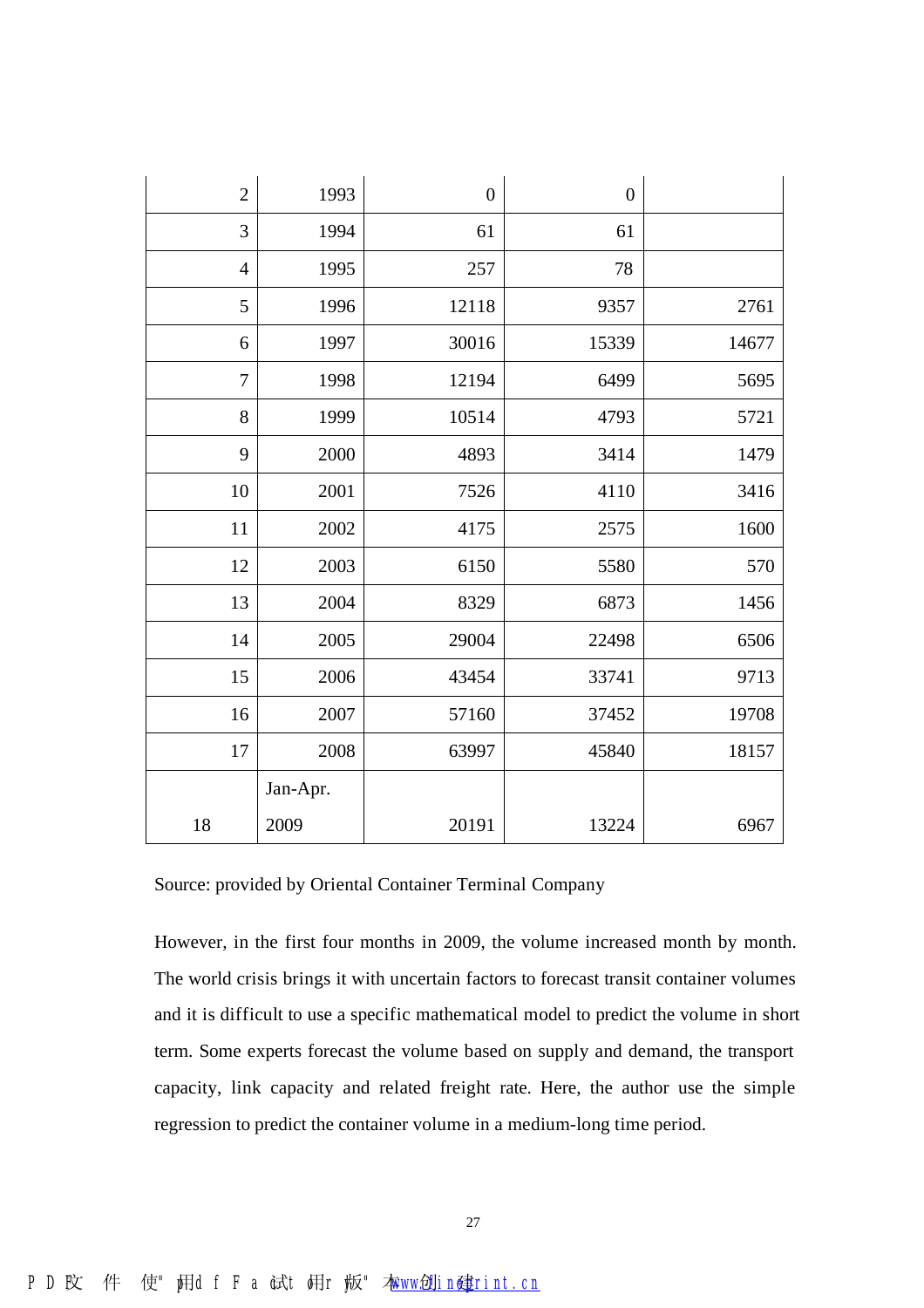#### **4.2 Transit container volume prediction based on the liner regression model**

#### **4.2.1 Model of Liner Regression**

Table 6 Data for Transit Container Volume

| B <sup>1</sup> | $\overline{C}$         | D                                                | E          |
|----------------|------------------------|--------------------------------------------------|------------|
|                |                        | WORKSHEET FOR REGRESSION CALCALATION FOT TRANSIT |            |
| $2^2$          | <b>CONTAINER VOLUE</b> |                                                  |            |
| 3              | <b>YEAT</b>            | <b>GDP</b>                                       | <b>TCV</b> |
| $\overline{4}$ |                        | <b>MILLION</b>                                   | <b>TEU</b> |
| 5              | 1997                   | 19.6                                             | 30016      |
| $\sqrt{6}$     | 1998                   | 21.7                                             | 12194      |
| $\tau$         | 1999                   | 23.2                                             | 10514      |
| 8              | 2000                   | 24.9                                             | 4893       |
| 9              | 2001                   | 26.9                                             | 7526       |
| 10             | 2002                   | 29.7                                             | 4175       |
| 11             | 2003                   | 33.3                                             | 6150       |
| 12             | 2004                   | 39.2                                             | 8329       |
| 13             | 2005                   | 45.6                                             | 29004      |
| 14             | 2006                   | 52.7                                             | 43454      |
| 15             | 2007                   | 61.5                                             | 57160      |
| 16             | 2008                   | 75                                               | 63997      |

Source: By author's calculation

Step 1 Name Ranges.

 $\overline{a}$ 

The range includes the dependent variable and the independent variable. We name the range from D5 to D16 GDP which includes the independent variable and name the range from E5to E16 TCV which includes the independent variable.

<sup>1</sup> Note: B, C, D are the Rows in the Excel Worksheet

 $2^2$  The number 2 to 9 are the columns in the Excel Worksheet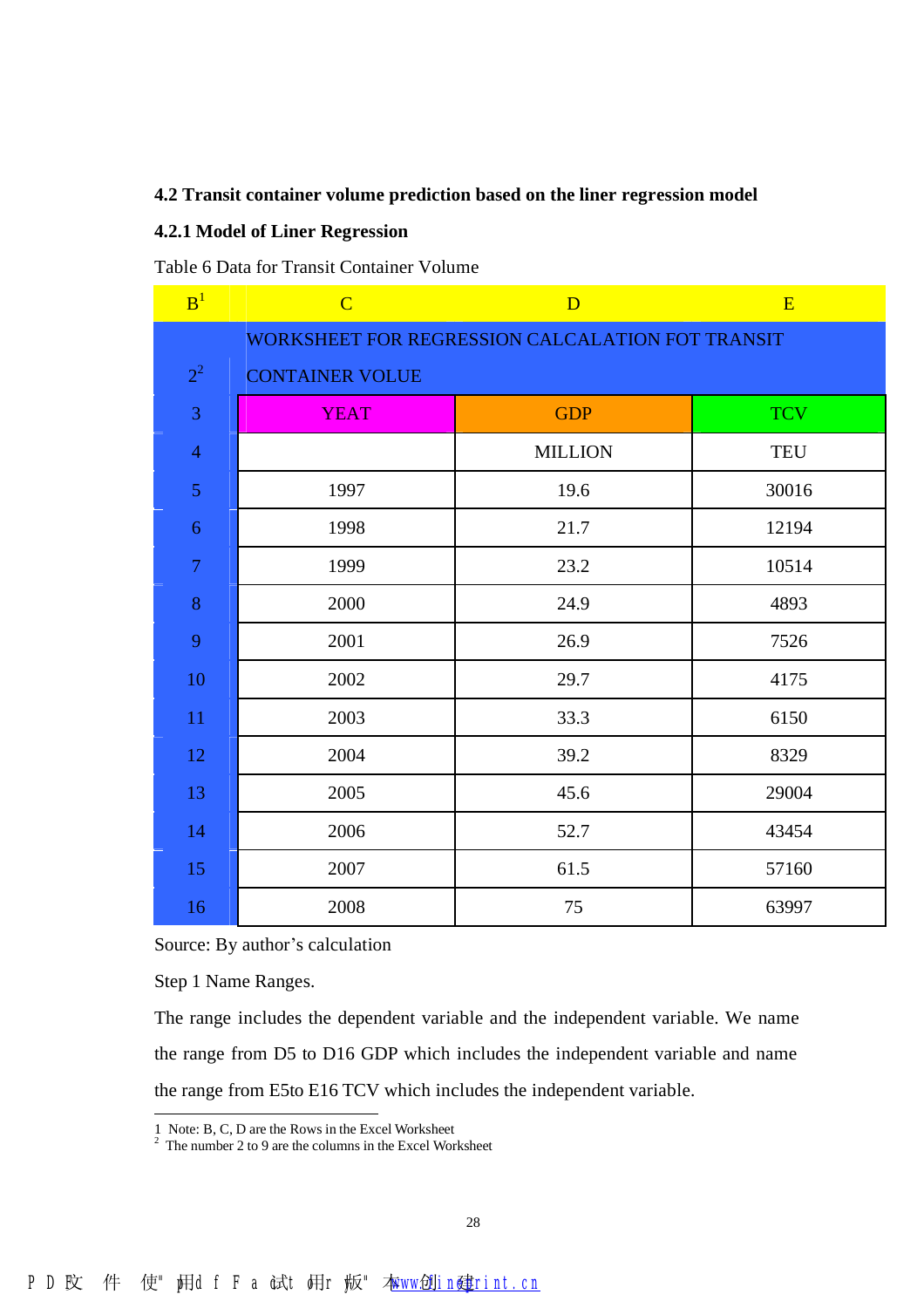Step 2 Intercept and Slop

By using the Excel INTERCEPT and SLOP functions. Enter the formulas

 $=$  INTERCEPT $(y, x)$ 

and

 $=$  SLOP(y, x).

Enter the formulas in this case

 $=$  INTERCEPT(y, x)  $=$  INTERCEPT (D5:D16, E5:E16)

and

 $=$  SLOP(y, x)  $=$  SLOPE (E5:E16, D5:D16)

As before, this leads to the regression

 $\hat{y}_i = \hat{a} + \hat{b}x_i$ 

Step 3 Predictions.

The prediction costs can be found by entering the x values into the regression line.

Using Excel's TREND function is an easy way to do this.

The result is as Table 7:

Table 7 Prediction in Excel Worksheet

| WORKSHEET FOR REGRESSION CALCALATION FOT TRANSIT |                |            |                  |  |  |
|--------------------------------------------------|----------------|------------|------------------|--|--|
| <b>CONTAINER VOLUE</b>                           |                |            |                  |  |  |
| <b>YEAT</b>                                      | <b>GDP</b>     | <b>TCV</b> | <b>PREDICTIO</b> |  |  |
|                                                  | <b>MILLION</b> | <b>TEU</b> |                  |  |  |
| 1997                                             | 19.6           | 30016      | 20311.70         |  |  |
| 1998                                             | 21.7           | 12194      | 22485.64         |  |  |
| 1999                                             | 23.2           | 10514      | 24038.45         |  |  |
| 2000                                             | 24.9           | 4893       | 25798.30         |  |  |
| 2001                                             | 26.9           | 7526       | 27868.72:        |  |  |
| 2002                                             | 29.7           | 4175       | 30767.30         |  |  |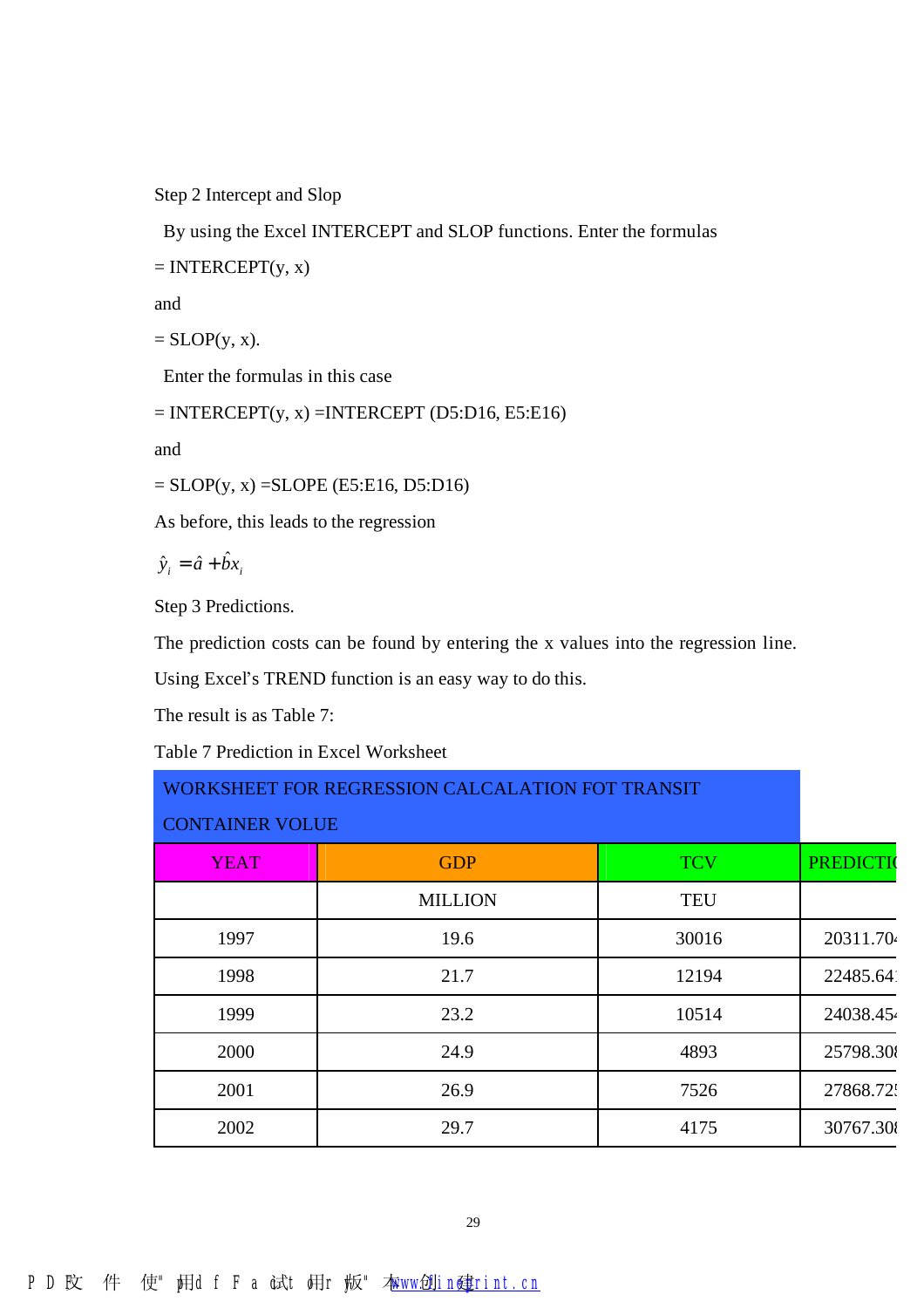| 2003 | 33.3 | 6150  | 34494.05  |
|------|------|-------|-----------|
| 2004 | 39.2 | 8329  | 40601.78  |
| 2005 | 45.6 | 29004 | 47227.119 |
| 2006 | 52.7 | 43454 | 54577.09  |
| 2007 | 61.5 | 57160 | 63686.93  |
| 2008 | 75   | 63997 | 77662.24. |

#### Step 4 Other quantities.

Other quantities frequently obtained in regression analysis are as follows: the R-SQUARE VALUE, the STANDARD ERROR OF ESTIMATE, and the CORRELATION.

The formula are as  $RSQ(Y, X)$ ,  $STEYX(Y, X)$  and  $CORREL(Y, X)$  respectively.

 $RSQ(Y, X) = RSQ$  (E5:E16, D5:D16)

 $STEYX(Y, X) = STEYX (E5:E16, D5:D16)$ 

 $CORREL(Y, X) = CORREL (E5:E16, D5:D16)$ 

Quantities output is showed in the table8.

Table 8 Quantities output

| <b>INTERCEPT</b> | 21.62172522 |
|------------------|-------------|
| <b>SLOP</b>      | 1035.208284 |
| <b>RSQ</b>       | 0.723343066 |
| <b>STEYX</b>     | 11813.71123 |
| <b>CORREL</b>    | 0.850495776 |

Source: By author's calculation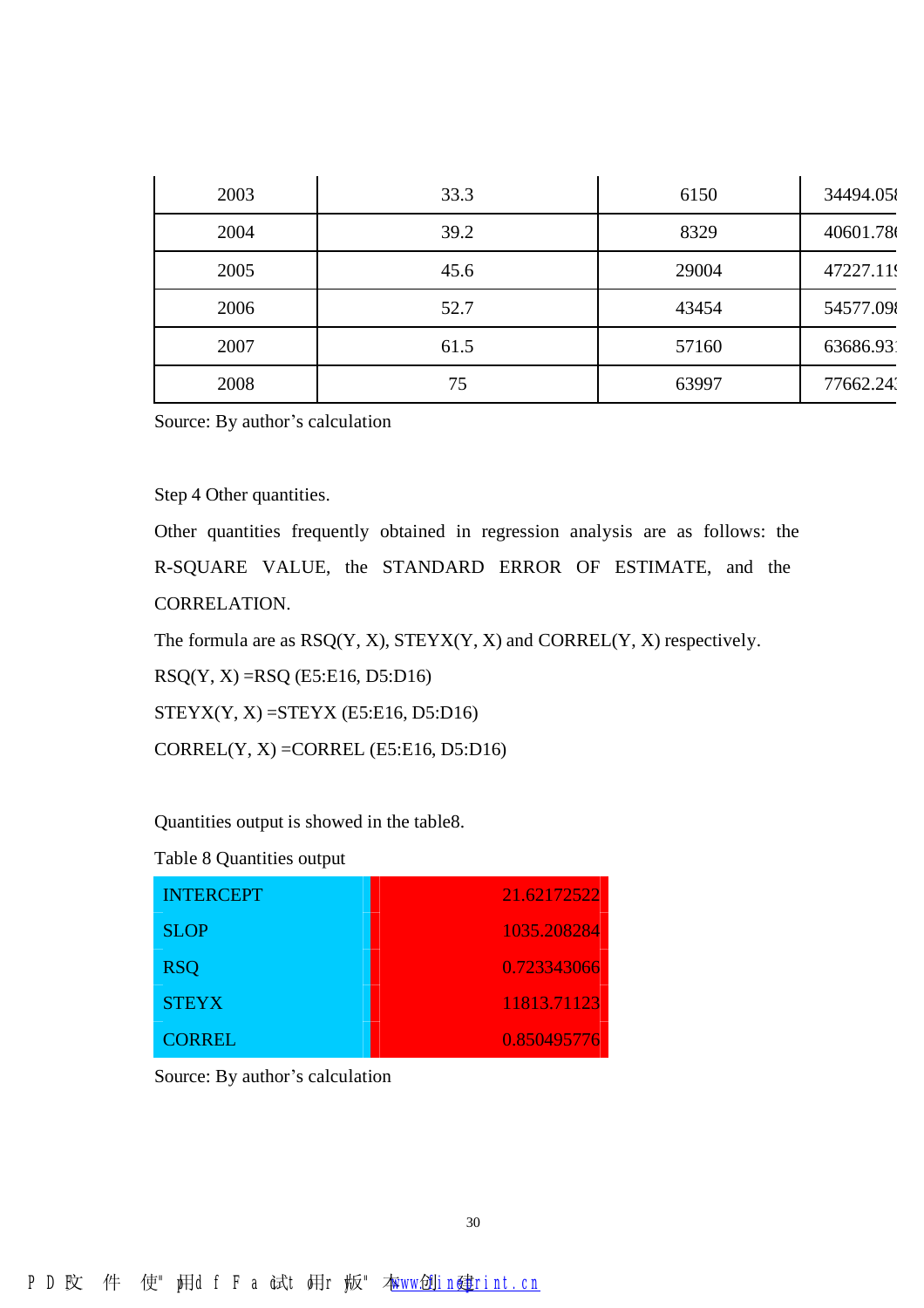Step 5 Finish the scatter plot

First we select the Insert/Trend/On New Sheet menu item, and then follow the ChartWizard steps. Second we can create the scatterplot which will be shown on a new sheet. Then creating the chart, click on any of the points on the scatterplot. After that we select the linear box and choose the Insert/Trend line menu item. Every least squares line has two properties.



Figure 3 Scatter Plot of Transit Container Value in Lianyungang Port

Source: By author's calculation

And then select the Insert/Trend line menu item and choose the linear box.

Figure 4 Trend line of liner regression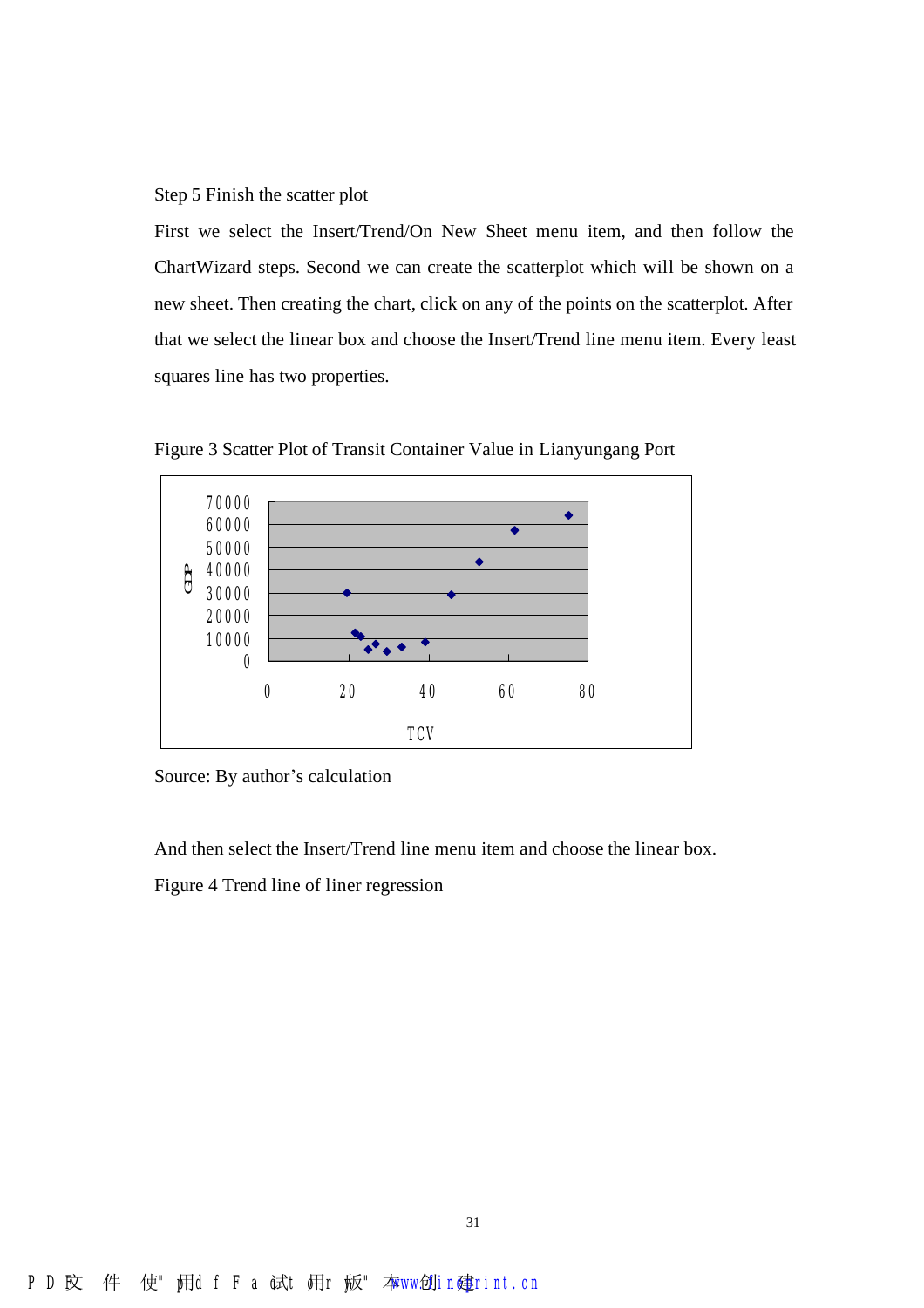

(Source: By author's calculation)

The next we get the R-square and the function as show in the following figure.





Source: By author's calculation

If the scatter plot trends to be a liner, we suppose that variable y and x satisfy that Y=a + bx+ε (1.3.1)

The εis random error, we suppose that the  $\epsilon$  N(0,σ2). And input (xi, yi) i=1, 2... n into the function 1.3.1 then we can the simply regression model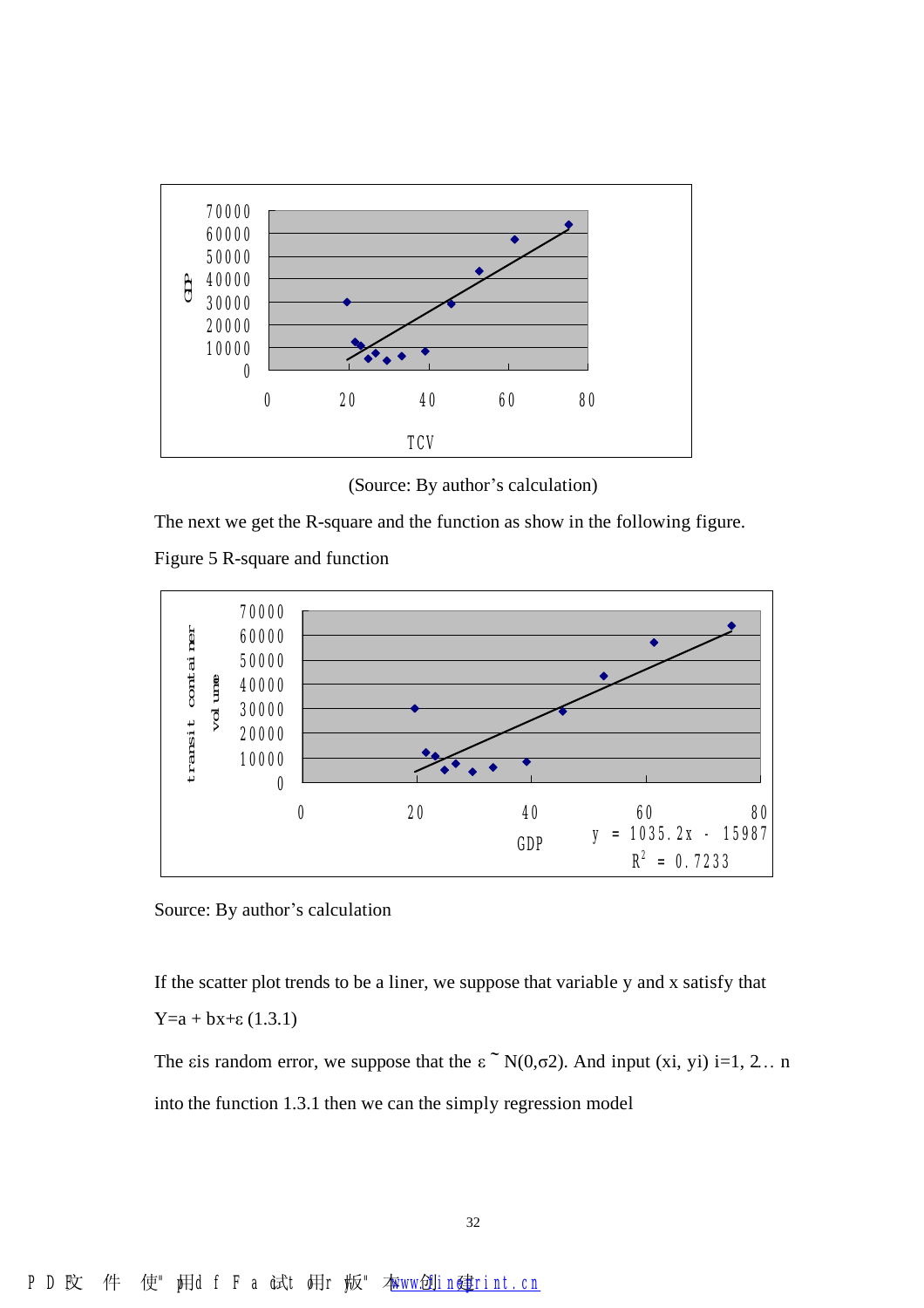$$
\begin{cases}\ny_i = a + bx_i + e_i \ i = 1, 2, L \ , n \\
e_i \ (i = 1, 2, L \ , n) \ i.i.d \ , \ N(0, s^2)\n\end{cases} (11.2)
$$
\n
$$
Q(a, b) = \sum_{i=1}^n e_i^2 = \sum_{i=1}^n [y_i - (a + bx_i)]^2
$$

The minimum $(\hat{a}, \hat{b})$  of function  $Q(a, b)$  is called the OLSE of a and b.  $\hat{a}$  and  $\hat{b}$  value minimize the sum of squared residuals are referred as OLS, Ordinary Least Square.

The process of getting the minimum is as follows:

$$
\begin{cases}\n\frac{\partial Q}{\partial a} = -2\sum_{i=1}^{n} (y_i - (a + bx_i)) = 0 & \text{and } n\overline{x}b = n\overline{y} \\
\frac{\partial Q}{\partial a} = -2\sum_{i=1}^{n} (y_i - (a + bx_i)) = 0 & \text{and } n\overline{x}a + (\sum_{i=1}^{n} x_i^2)b = \sum_{i=1}^{n} x_i y_i \\
D = \begin{vmatrix}\nn & n\overline{x} \\
n\overline{x} & \sum x_i^2\n\end{vmatrix} = n(\sum x_i^2 - n\overline{x}^2) = n(\sum_{i=1}^{n} (x_i - \overline{x})^2) = n(n-1)S^2 \neq 0 \\
\begin{cases}\n\hat{a} = \overline{y} - \hat{b}\overline{x} \\
\hat{b} = \frac{\sum_{i=1}^{n} x_i y_i - n\overline{x} \overline{y}}{\sum_{i=1}^{n} (x_i - \overline{x})^2} = \frac{\sum_{i=1}^{n} (x_i - \overline{x})(y_i - \overline{y})}{\sum_{i=1}^{n} (x_i - \overline{x})^2}\n\end{cases}
$$

We define that

$$
l_{xx} = \sum_{i=1}^{n} (x_i - \overline{x})^2 = (n-1)S_1^2 = nS_1^2
$$
  

$$
l_{yy} = \sum_{i=1}^{n} (y_i - \overline{y})^2 = (n-1)S_2^2 = nS_2^2
$$

## PD 文件 使" **阴d f F a 试t 胡r 恢"** 本**ww位in<print.cn**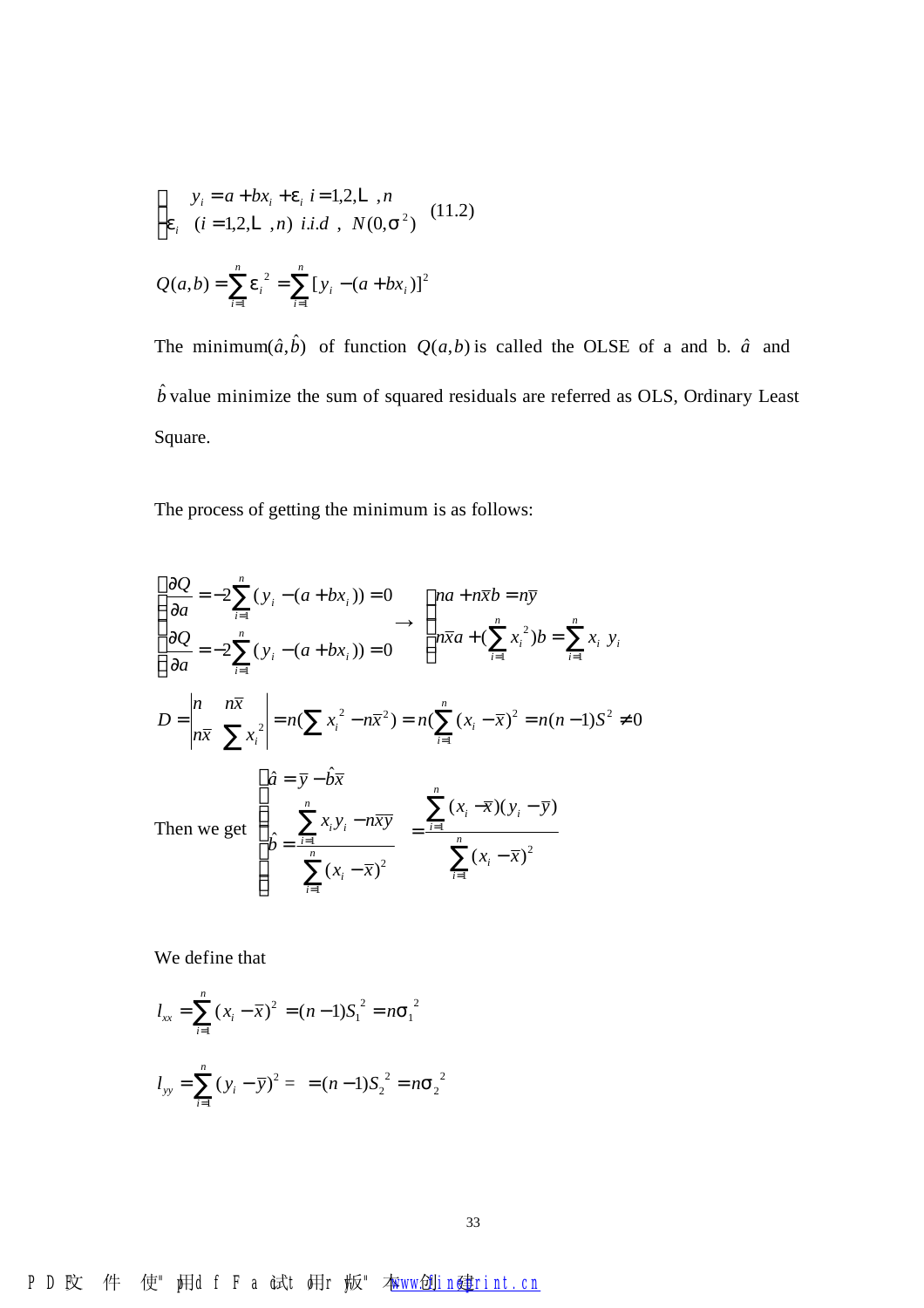$$
l_{\infty} = \sum_{i=1}^{n} (x_i - \bar{x}) (y_i - \bar{y}) = \sum_{i=1}^{n} x_i y_i - n \bar{x} \bar{y}
$$
  
Then we get 
$$
\begin{cases} \hat{a} = \bar{y} - \hat{b} \bar{x} \\ \hat{b} = \frac{l_{xy}}{l_{xx}} \end{cases}
$$

$$
\begin{cases} \bar{x} = \frac{1}{n} \sum_{i=1}^{n} x_i, \bar{y} = \frac{1}{n} \sum_{i=1}^{n} y_i, \\ S_1^2 = \frac{1}{n-1} \sum_{i=1}^{n} (x_i - \bar{x})^2, \\ S_2^2 = \frac{1}{n-1} \sum_{i=1}^{n} (y_i - \bar{y})^2 \end{cases}
$$

In order to test how fine the least squares line fit our date points, three components of variations are needed: SST, SSE AND SSR.

The relationship among these three variations are SST=SSE + SSR.

SSE will be small for a goodness of fit. We define the coefficient of determinations  $R^2$ 

as 
$$
R^2 = \frac{SSR}{SST}
$$

As we have measured before that a correlation near 1 indicates a strong positive linear relationship. And after using Excels CORREL function we get the correlation value.

Table 9 Correlation value

CORREL 0.850495776

Source: By author's calculation

We can conclude that the liner relationship between the GDP and TCV of Lianyungang is positive.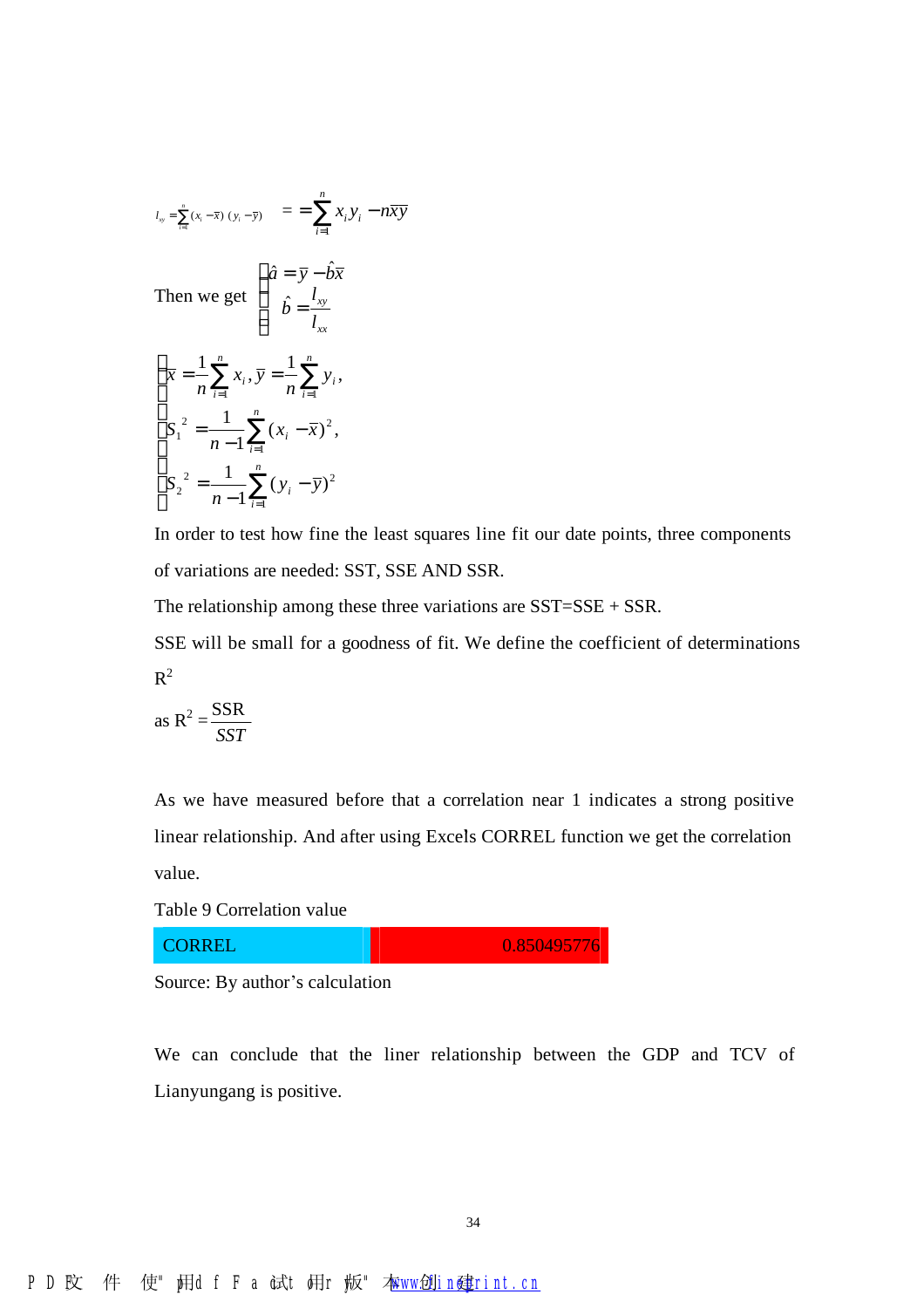First we select the Tools/Data Analysis menu item as show in the figure6.

Figure 6 Regression Output from Data Analysis Tool for TCV

SUMMARY OUTPUT

## REGRESSION STATISTICS

| Multiple R  | 0.850495776 |
|-------------|-------------|
| R Square    | 0.723343066 |
| Adjusted R  |             |
| Square      | 0.695677372 |
| Standard    |             |
| Error       | 11813.71123 |
| Observation |             |

### ANOVA

|            | do | SS         | MS                    | F | Significance F |
|------------|----|------------|-----------------------|---|----------------|
| Regression |    | 3649013445 | 3649013445 26.1458498 |   | 0.000455111    |
| Residual   | 10 | 1395637730 | 139563773             |   |                |
| Total      | 11 | 5044651175 |                       |   |                |

|              | Coefficients | SЕ          | t Stat                   | P-value    | Lower 95%          |
|--------------|--------------|-------------|--------------------------|------------|--------------------|
| Intercept    | -15987.32627 |             | 8373.626832 -1.909247521 | 0.08531079 | -34644.92947       |
| X Variable 1 | 1035.208284  | 202.4539981 | 5.113301262 0.00045511   |            | 584.1126672        |
|              |              |             |                          |            |                    |
|              |              |             | Upper $95\%$             | Lower95%   | <b>Upper 95.0%</b> |
|              |              |             | 2670.276927              | -34644.929 | 2670.276927        |
|              |              |             | 1486.303901              | 584.112667 | 1486.303901        |

RESIDUAL OUTPUT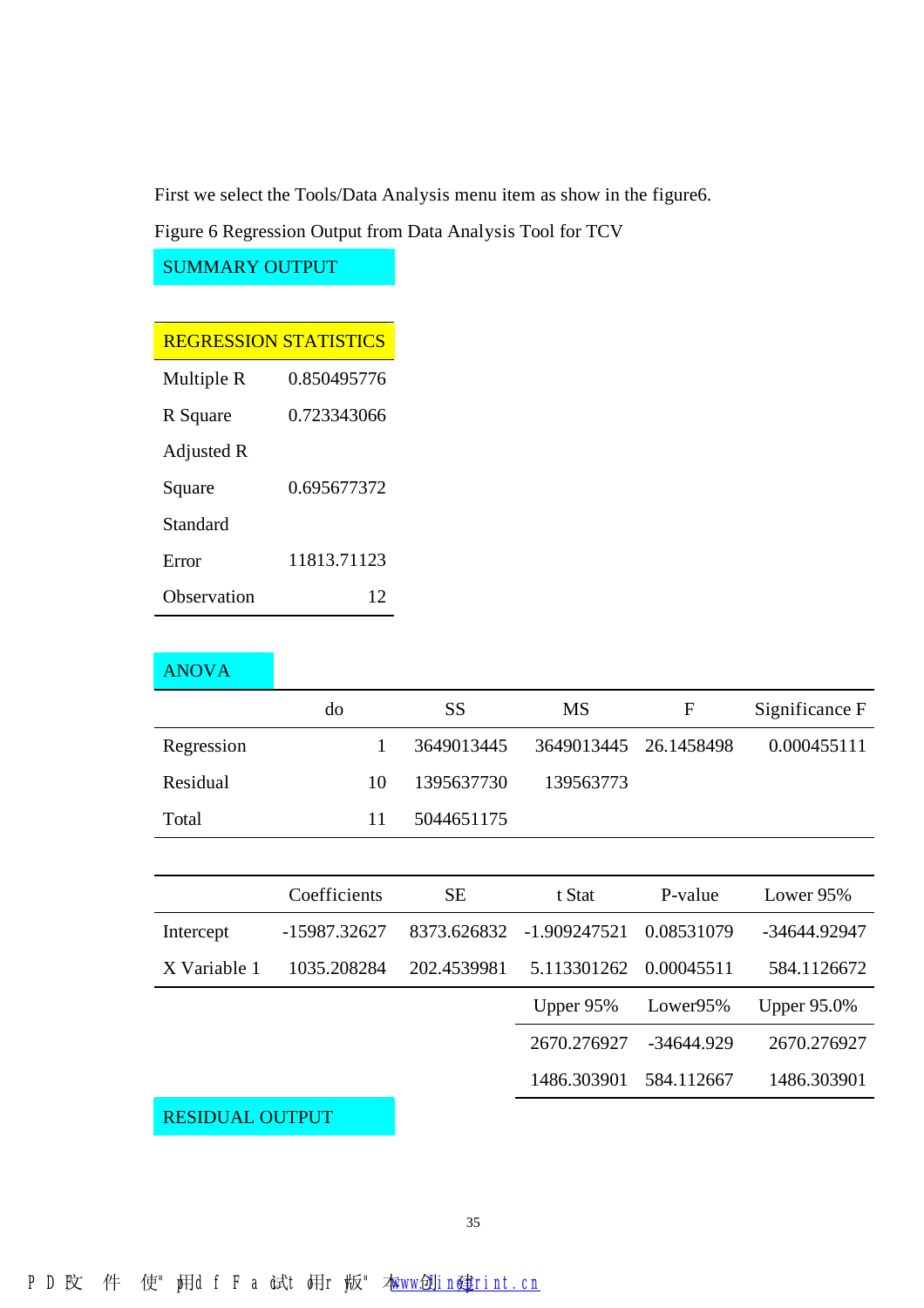|                | Predicted   |              |                |
|----------------|-------------|--------------|----------------|
| Obersavation   | <b>TCV</b>  | Residuals    | SЕ             |
| 1              | 4302.756101 | 25713.2439   | 2.282794729    |
| $\overline{2}$ | 6476.693498 | 5717.306502  | 0.507576454    |
| 3              | 8029.505924 | 2484.494076  | 0.220570769    |
| 4              | 9789.360007 | -4896.360007 | $-0.434693688$ |
| 5              | 11859.77658 | -4333.776576 | -0.384748123   |
| 6              | 14758.35977 | -10583.35977 | -0.939579541   |
| 7              | 18485.10959 | -12335.10959 | -1.095098046   |
| 8              | 24592.83847 | -16263.83847 | -1.443886461   |
| 9              | 31218.17149 | -2214.171491 | $-0.196571814$ |
| 10             | 38568.15031 | 4885.849691  | 0.433760593    |
| 11             | 47677.98321 | 9482.01679   | 0.84180347     |
| 12             | 61653.29505 | 2343.704953  | 0.208071659    |

And we get these figures.

Figure 7 Probability Output

PROBABILITY

OUTPUT

| percent order | Y    |
|---------------|------|
| 4.166666667   | 4175 |
| 12.5          | 4893 |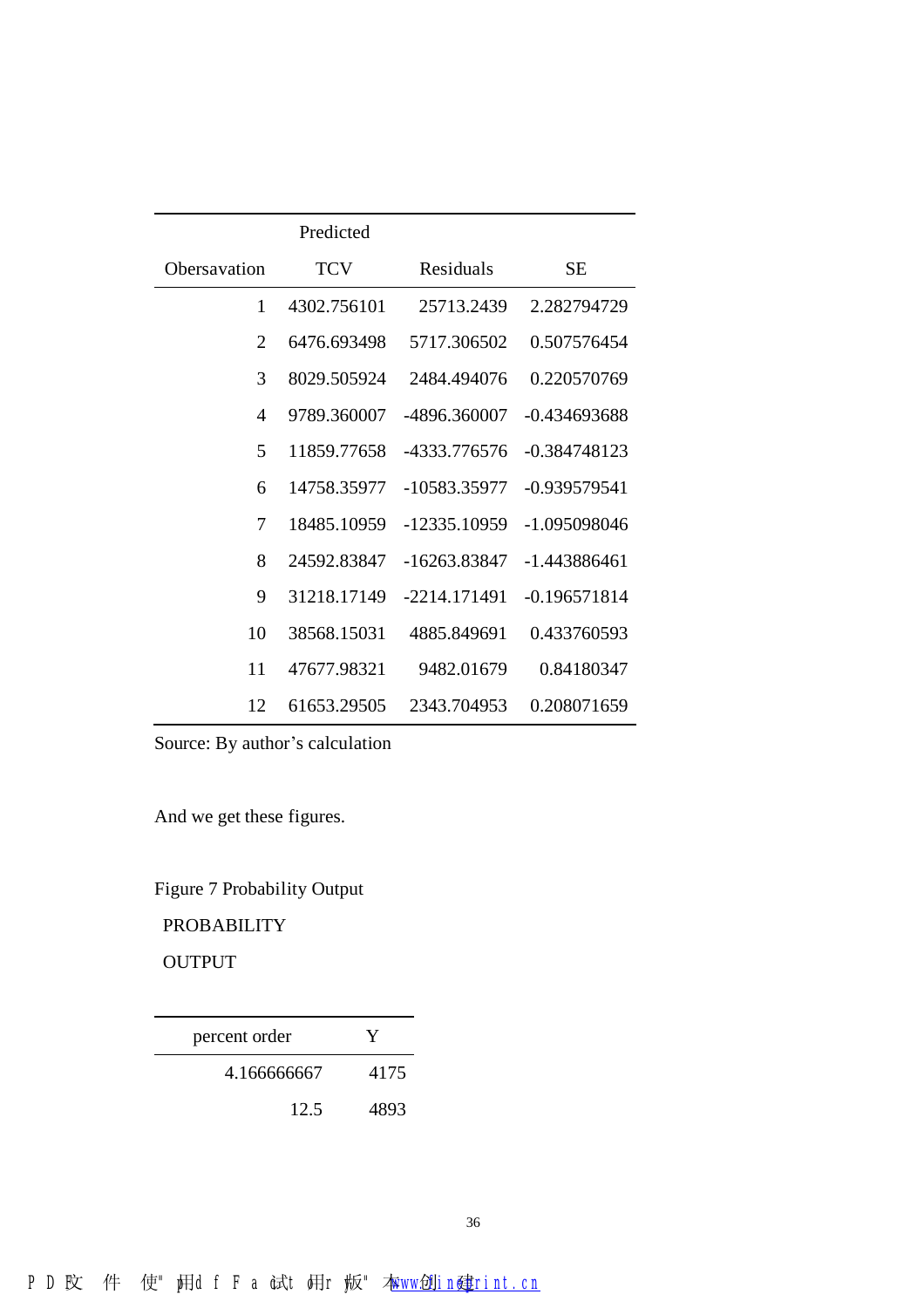| 20.83333333 | 6150  |
|-------------|-------|
| 29.16666667 | 7526  |
| 37.5        | 8329  |
| 45.83333333 | 10514 |
| 54.16666667 | 12194 |
| 62.5        | 29004 |
|             |       |
| 70.83333333 | 30016 |
| 79.16666667 | 43454 |
| 87.5        | 57160 |

Figure 8 Residual Plot



Source: By author's calculation

Figure 9 X Variable 1 Line Fit Plot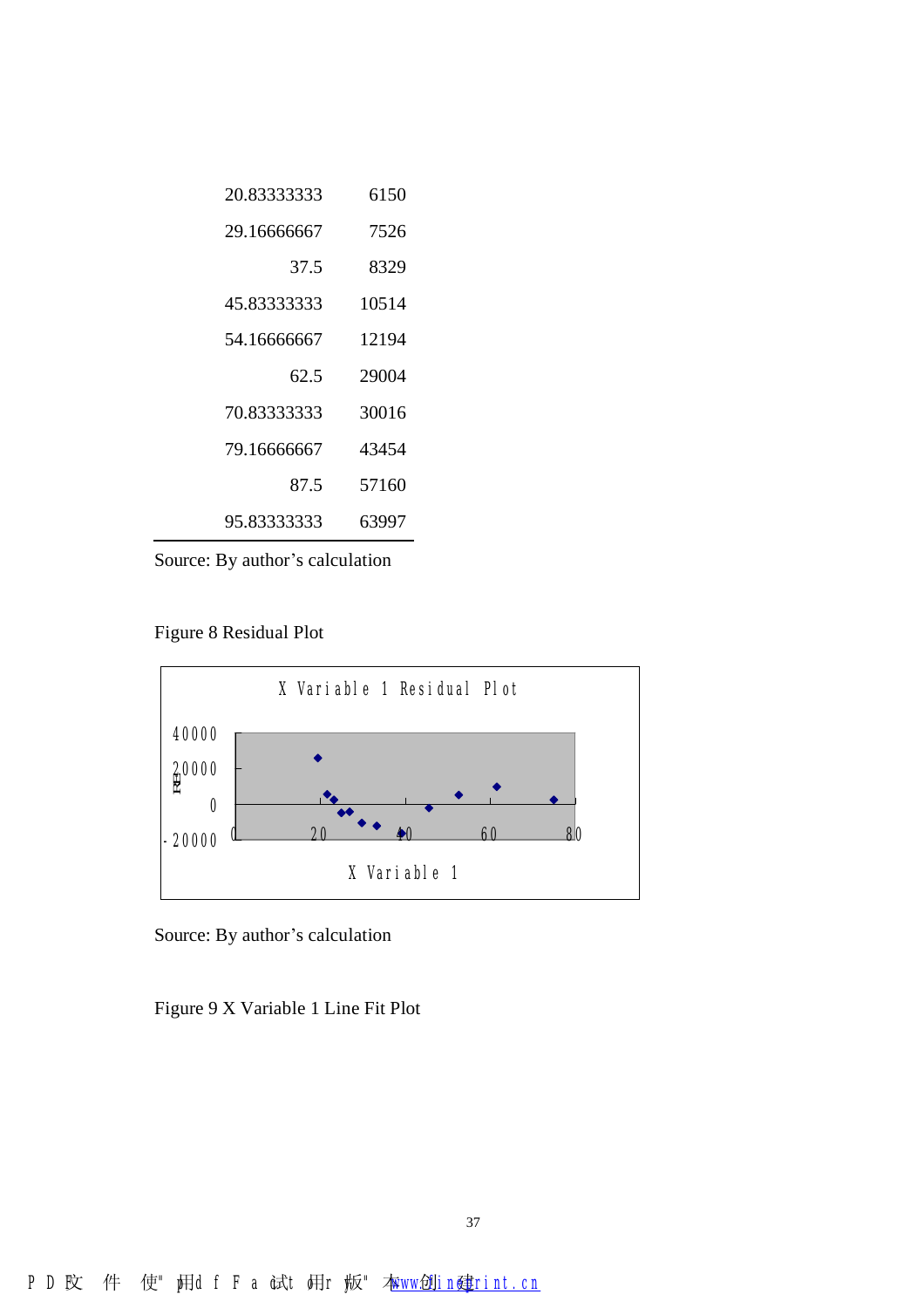

Figure 10 Normal Probability Plot



Source: By author's calculation

#### **4.2.2 Result of the liner regression prediction**

It predicted that the volume would be about 63000 TEUs for the whole year. Without the impact of the financial crisis and the opening of Moscow Regular Train, we predict that the volume will increase ten thousand to fifteen thousand yearly.

#### **4.3 Significance of the Bridgehead**

#### **4.3.1 Advance the central and western exploration**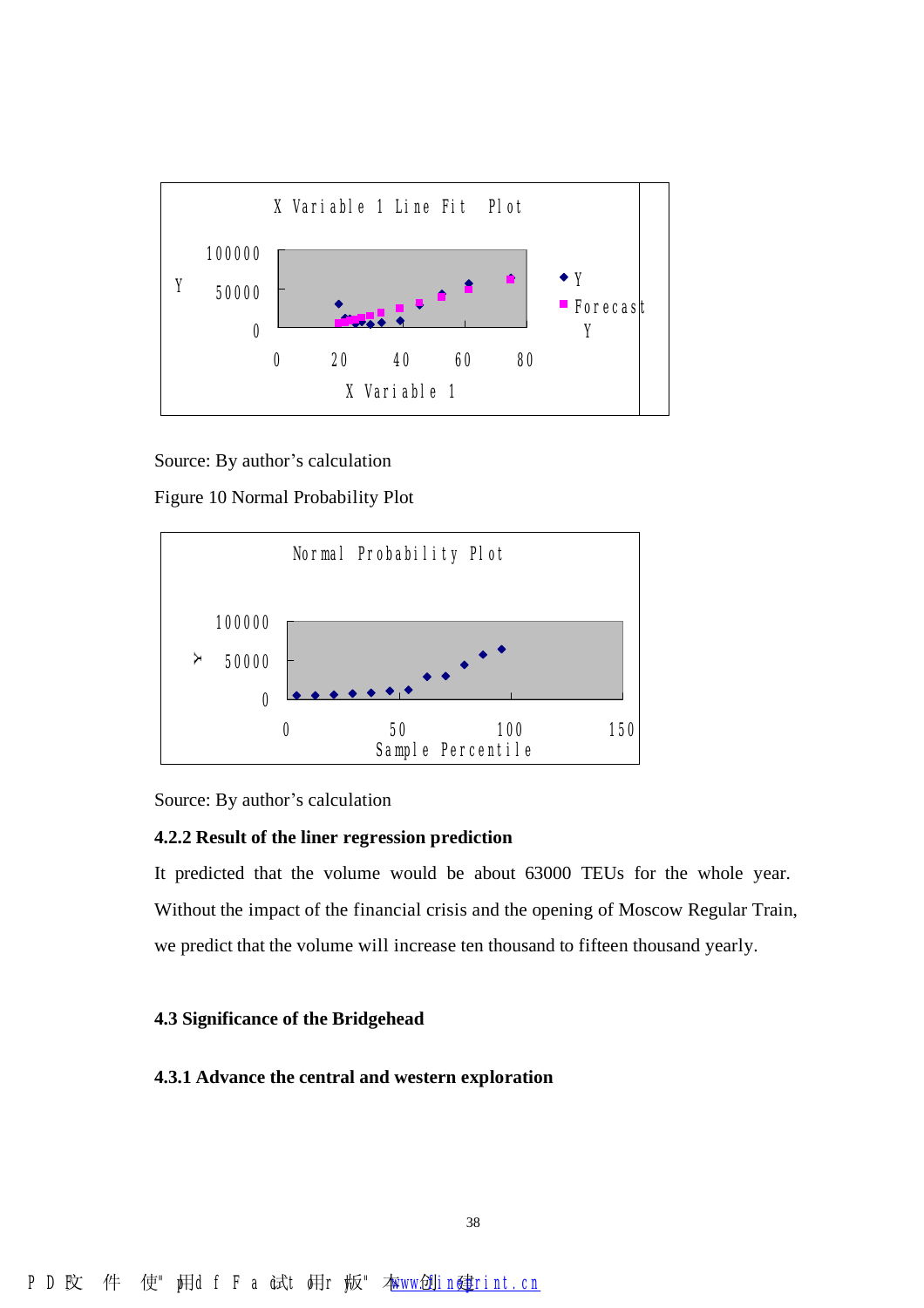Regional economy of New Eurasian Continental Bridge is Longhai, Lanxin new economy belt in China mainland, as well as a breakthrough of the western development strategy. Xinjiang ketchup, Shanxi's coal exports, imports of alumina in Gansu all choose to transit in Lianyungang port. Coal, alumina, fertilizer, grain and other five main kinds of bulk which transited in Lianyungang port become the well-known brands of bulk cargo in China's coastal ports.

Transport increase of foreign trade between the central and western regions injects new vitality into development of Lianyungang port. Sixty percent of Lianyungang port's throughput comes from the central and western Chinese regions. Lianyungang has become the best juncture of two major historical event-- development of the western region and China's accession to the WTO.

#### **4.3.2 Serve the Yangtze River Delta Development**

"Layout planning of national coastal port " has been examined and approved by the State Council China in August 16, 2006. After, the national coastal ports will be divided into five groups of ports including the Bohai Sea, Yangtze River Delta. Lianyungang is positioned as one main port of the port group that based on the Shanghai international shipping center in the Yangtze River Delta region. Clearly, Lianyungang port possesses important status in the Yangtze River Delta port cluster. Lianyungang initiatively integrated the Yangtze River Delta. And operate transit transportation on iron ore, coal and other bulk cargo from sea to the Yangtze River since 2003.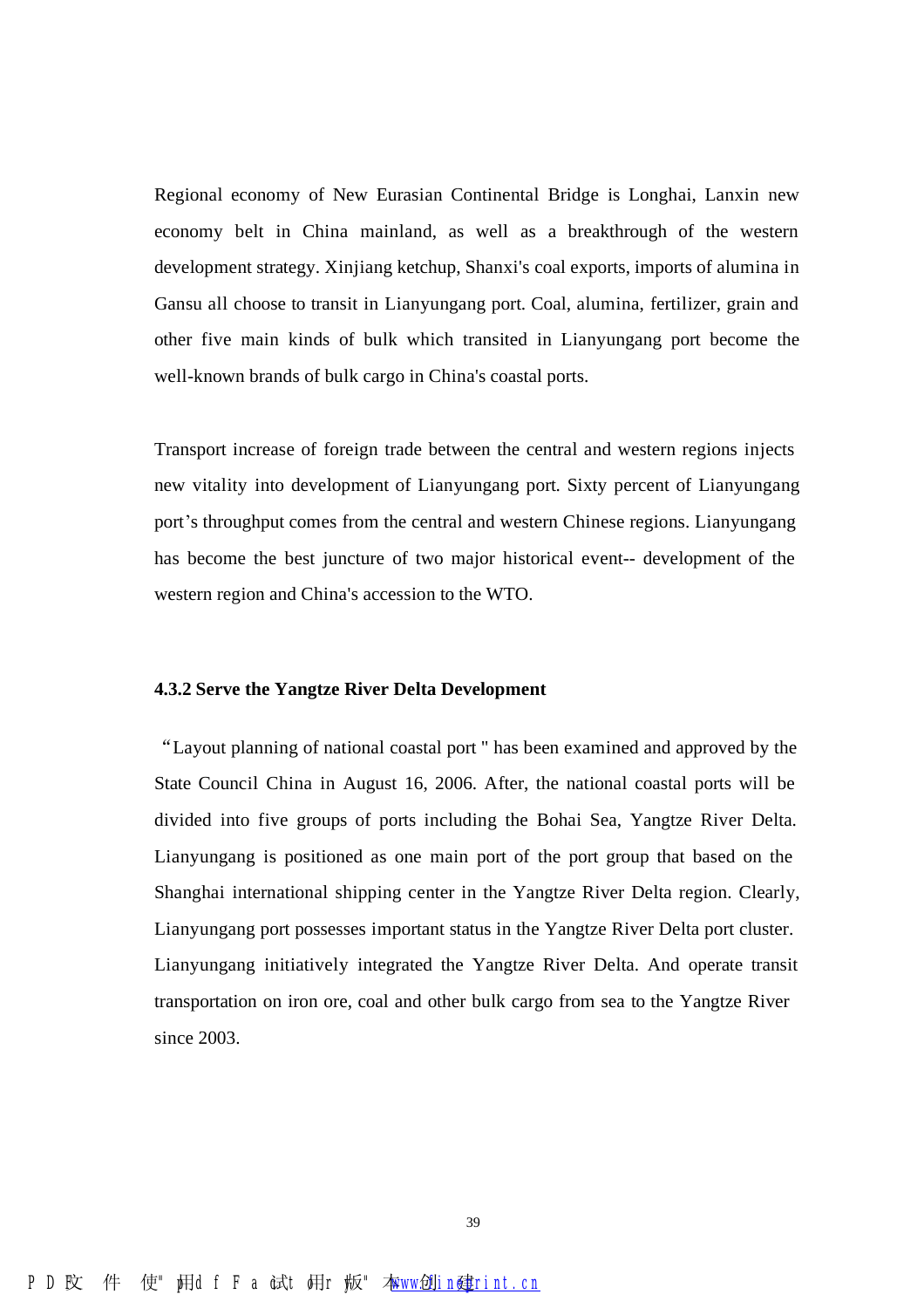At the beginning the Port is managed by the Ministry of Transportation and Communications. Now it is decentralized to the local. Lianyungang City and Jiangsu Province consider Lianyungang port with a sense of responsibility and urgency, as resources to promote local economic development to enhance further service for the Yangtze River Delta, to serve for "the two lead-in" policy in Jiangsu, to re-frame new harbor, with a characteristics of container transport, accelerating Lianyungang 's construction pace into the international coastal ports manifestation, to stand for the level of major coastal ports with foreign trade strength in North Jiangsu province as soon as possible. Become the large logistics platform to draw international capital to undertake manufacturing and expansion of the Yangtze River Delta region.

#### **4.3.3 Outward Window of the NELB**

Currently, 14 countries and regions including Japan, Korea participated in the New Eurasian Continental Bridge international transport, 30kinds of goods are transported including machinery, chemical, mechanical and electrical products, light industry, agricultural and sideline products. Adding to this, Cargo moves now in both directions instead of single west going. As result of the 16 years official opening of the NELB, the volume of transit transport containers climbing. Lianyungang Port will shine as a comprehensive port for world trade at the coast of the China's Yellow Sea, and offers high-quality services to promote the economic and trade between Europe and Asia as well as the economic development along the New Eurasian Continental Bridge.

The role played by the Lianyungang- Eastern Bridgehead of NELB is irreplaceable. And the prediction also shows that its transit container volume will increase by large.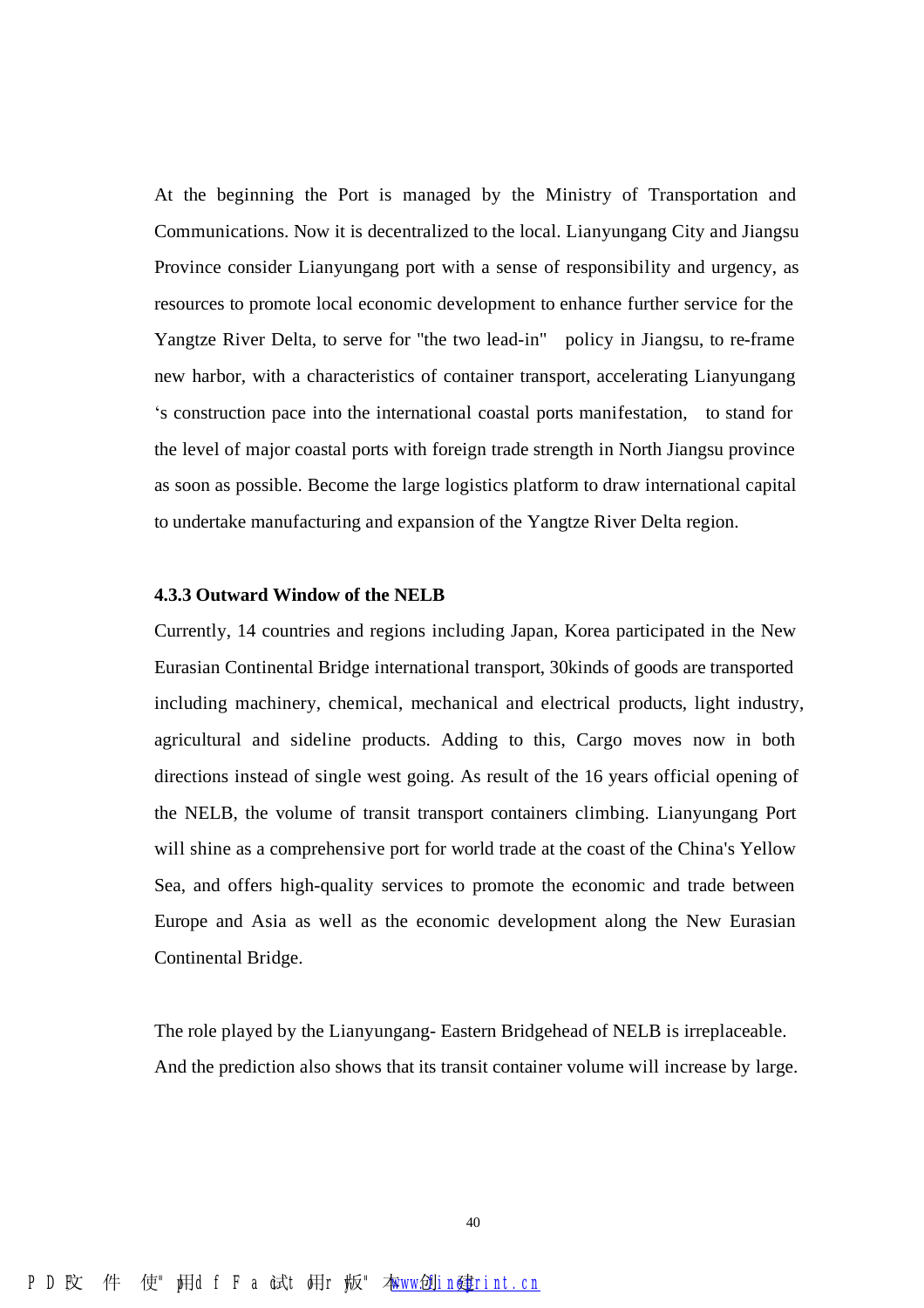As the link of land and the sea, Lianyungang shows competitiveness and deep potentiality, it is correlative and complementary with the cities along the Land Bridge.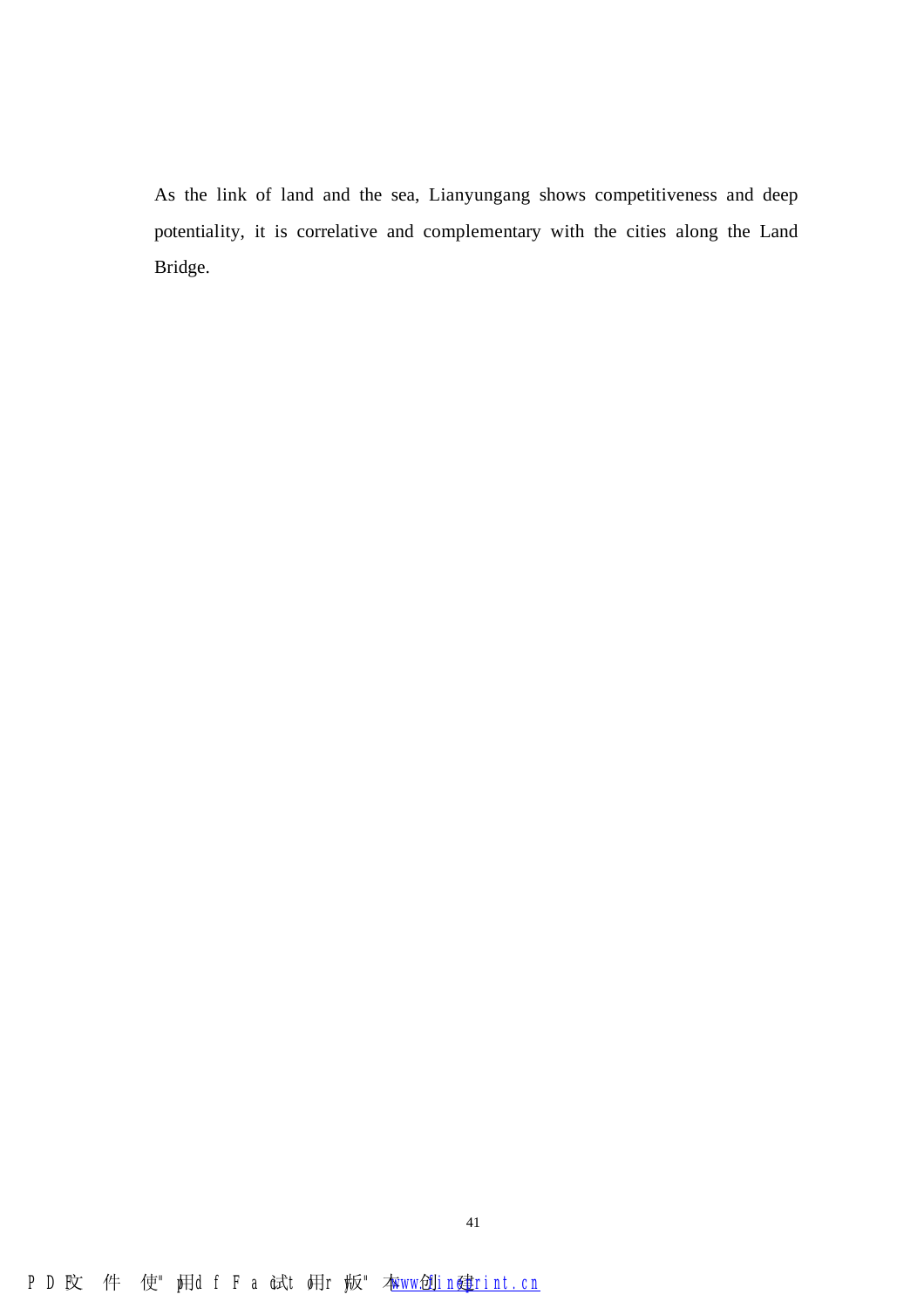### **Chapter5 Strategy Making of the Bridgehead Lianyungang**

#### **5.1 Guideline of strategy making**

The objective of "two take-leadings" and the implementation of the strategy of revitalizing the North Jiangsu provide policy Security and development opportunity for promoting the competitiveness of Yangtze River Delta economic belt and accelerating the exploration of coastal industry belt. "Chinese 21 Century Agenda" include cities along the new Eurasian continental bridge as the first selection of sustainable development projects. "Chinese Ocean Exploration Project" clearly listed Lianyungang as one of the three especial exploration oceans.

#### **5.2 Strategies Making by Case Study**

#### **5.2.1 Case study of Sino-trans Land Bridge Transportation Co.,Ltd**

Sino-trans Land Bridge Transportation Co.,Ltd participated in and organized the send out of the first train of the New Eurasian Land Bridge after confirm of Lianyungang as the begin of the New Eurasian Land Bridge and the leading port of the nine coastal opening ports. In June and December1998, the company open the inter-route container line from Lianyungang to Shanghai and to Qingdao. The company's transit containers hit the record time after time and the effort the company made greatly improve the transit containers volume through Lianyungang. The containers cargoes from Lianyungang transited all over the world. In the year 2002, the company opened the transit transportation channel radiated north to Mongolia, Myanmar in Southeast Asia, Kyrgyzstan to Kashgar and realized extending in all directions, to apply the spirit of the International Symposium with the theme of NELB regional economic cooperation and become the new landmark of the New Silk Road.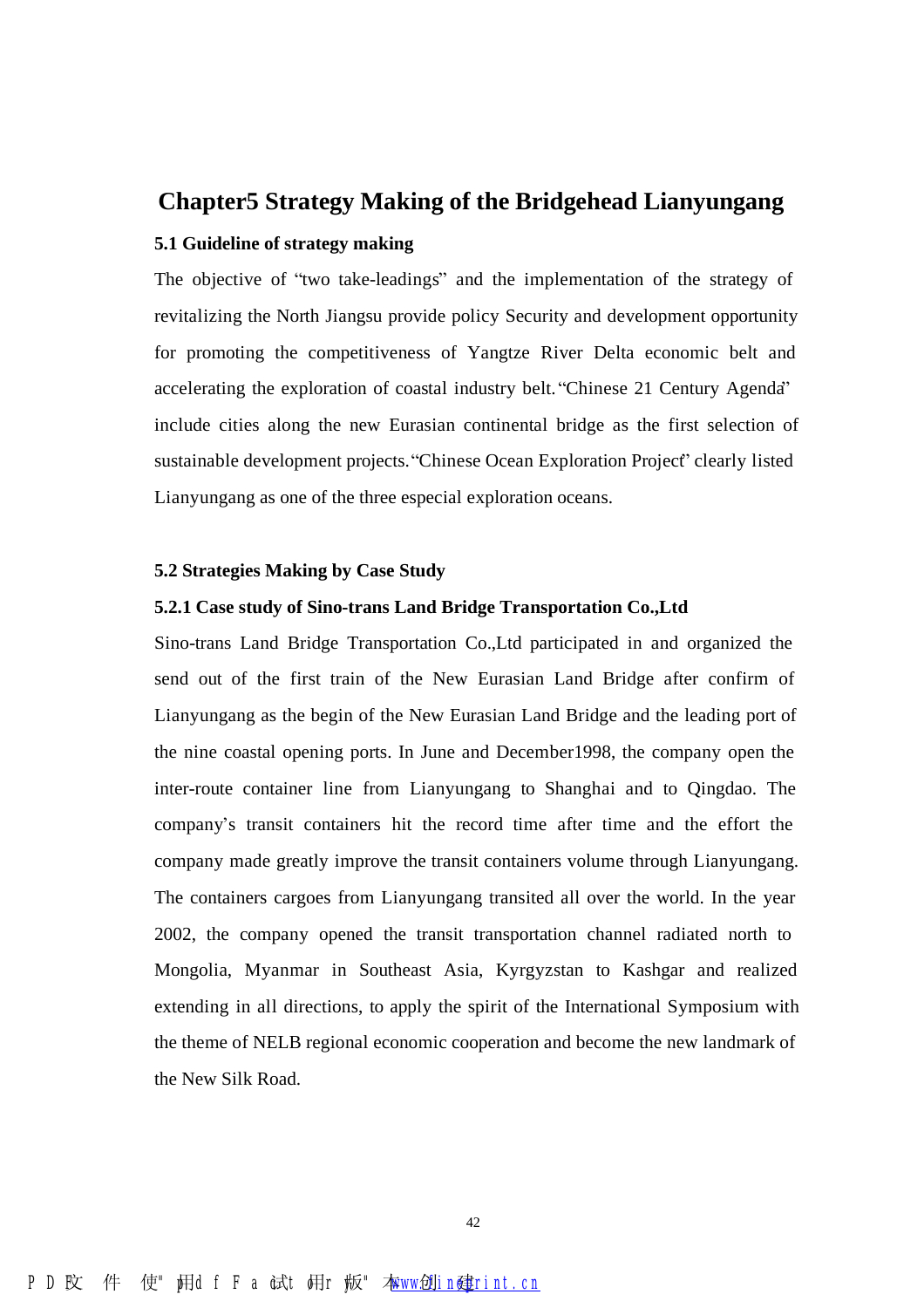#### **5.2.2 Case study of the oriental container company**

The oriental container company in Lianyungang will make effort to open the market. The company mainly focus on exploration Longhai regular train in order to explore market in 2009. The company will be well prepared to start the European and Russian regular train. And open Houma, Lanzhou, Yinchuan regular train, etc before the end of March. The company focuses on national good source and uses the national trade to promote the foreign trade. Domestic trade as of the main customers in the ports takes a large proportion of the all customers. There are garlic, vegetables, aluminum ingots, tomato sauce and other large customers. The loss of supply will be back.

#### **5.2.3 Case study of China railway container Co.ltd**

Since Lianyungang as the Bridge Head managed by the shanghai authority, the Chinese Railway company in shanghai attach great concern to the development of Lianyungang as the bridge head. The companies take policy to support the development of the international board transportation of NELB.

The New Land Bridge International channel entered into a new New World since April 2004, for China Railway and China Railway Container International Multimodal Transport Co., Ltd. have opened a line of Lianyungang, Qingdao Port and Tianjin Port - Almaty international container model train. Since Nov 27, 2006, the Railways Ministry started further to optimize the previous "five-fix" rail liners, direct Express train line between Lianyungang and Alashankou. It promote fast-growing of the mainland bridge transit container volume, after speed-up in April 2007. In that year, the Ministry of Railways fixed the lines from Lianyungang to Alashankou, Qingdao to Alashankou, Tianjin to Alashankou, train line as an inter-bureau "five fix" Container Express train.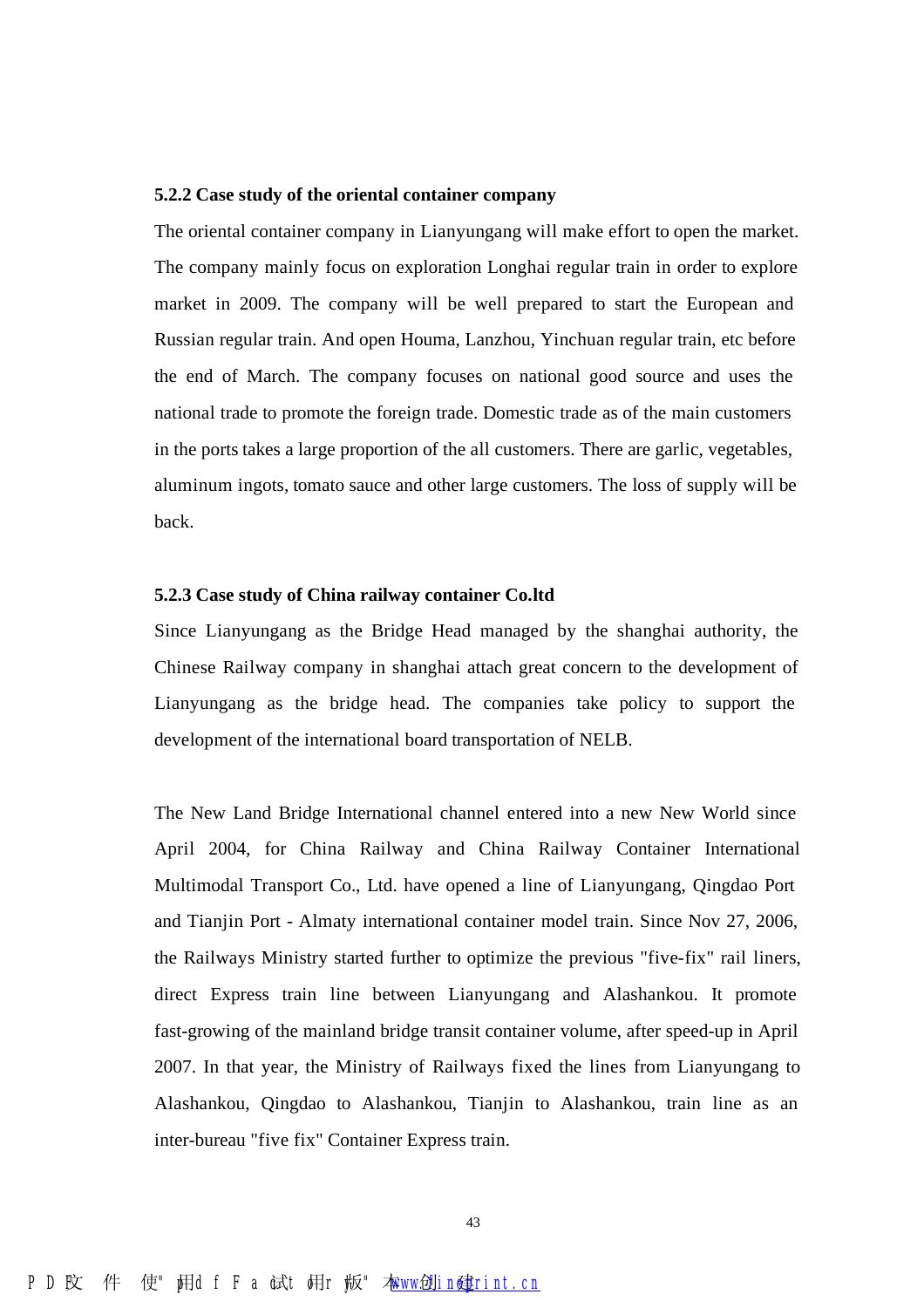At the same time, in order to smooth the bridge as well as improve transit efficiency, Chinese railways have been continuous improving in the international railway container port infrastructure. It built a largest indoor container equipped library in Asia; realize a day out to transfer the whole container, both of which greatly enhanced efficiency of container transfer. Second is timely Response cause the steady growth of international transit volume. When the world shipping industry is cutting prices when facing the world financial crisis have and even implement a zero tariff policy, the railway operating departments took immediate measures to ensure that the new Eurasian Continental Bridge develop steadily. To this end, in accordance with the market situation and international trade, the operator has to adjust prices, and some prices even fall by 25%. The downward adjustment of sea-rail combined container transport is up to 50%.

At present, the China Railway Container Company cooperates with Russia, Kazakhstan Railway in international Container Transport. The two sides are actively preparing for the establishment of Sino-Kazakh, Chinese and Russian joint venture, which will strengthen future transit transport organizations, improve transport efficiency.

## **5.3 Existing Problems of Implementing the Land Bridge Strategy and Proposals 5.3.1 Main Existing Problems**

Return of empty containers has become a bottleneck restricting the Land Bridge transportation. As far as Bridge linked enterprises concern, the strongest problem is the return of the empty containers. At present, east going cargo volume is ten times of the west going cargo volume transported through the Land Bridge. The unbalance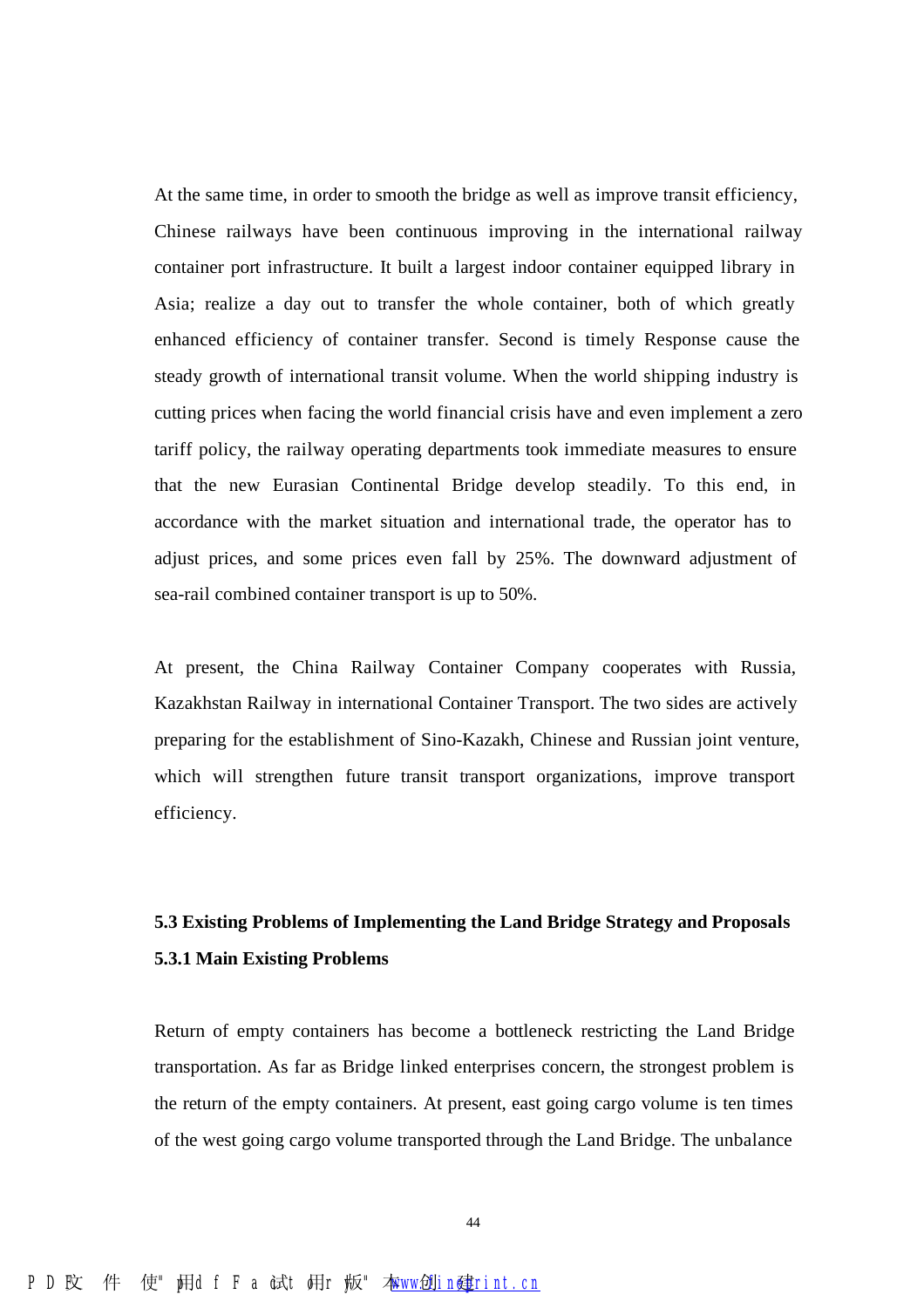between these two areas causes the problem that the west going containers should be returned empty. The tension of source in Urumchi railway authority is one of the reasons. Transportation of empty container transport cost of the entire route. As a result, many containers which are loaded while difficult to go back even may be abandoned. Recently there were reports that Western scavengers cut containers into scrap metals to sell.

#### **5.3.2 Proposals**

#### **5.3.2.1 Proposals for Main Existing Problems**

Experts and companies are heating over the issue of how to solve the empty container in the western area. The author thinks that the main point is to make more effort to find the eastbound goods resources. At present, although the eastbound goods from Europe and central Asian counties are rich, they choose to transport in seaway. The transport distance of the ECLB is shorter than seaway transport, however, owners choose the latter way for the land bridge transport is not so smooth and they are also troubled by freight and price. Another point is to make unified rules of the NECB. Today, Incoterms 2000 is commonly use in global shipping industry. It concludes 13 trade terms that are commonly use in international trade field. These terms clearly define related costs, liabilities, risk allocation and transfer of goods ownership. The land bridge is lack of relative system and set of clear and specific provisions of the terminology. So, it is urgent to make unified transportation rules of the NECB to solve cumbersome procedures, high costs and unsmooth problems. In these two ways, the bottleneck of the land bridge-Empty Container Issue can be better solved.

#### **5.3.2.2 Reform of Land Bridge Transportation System**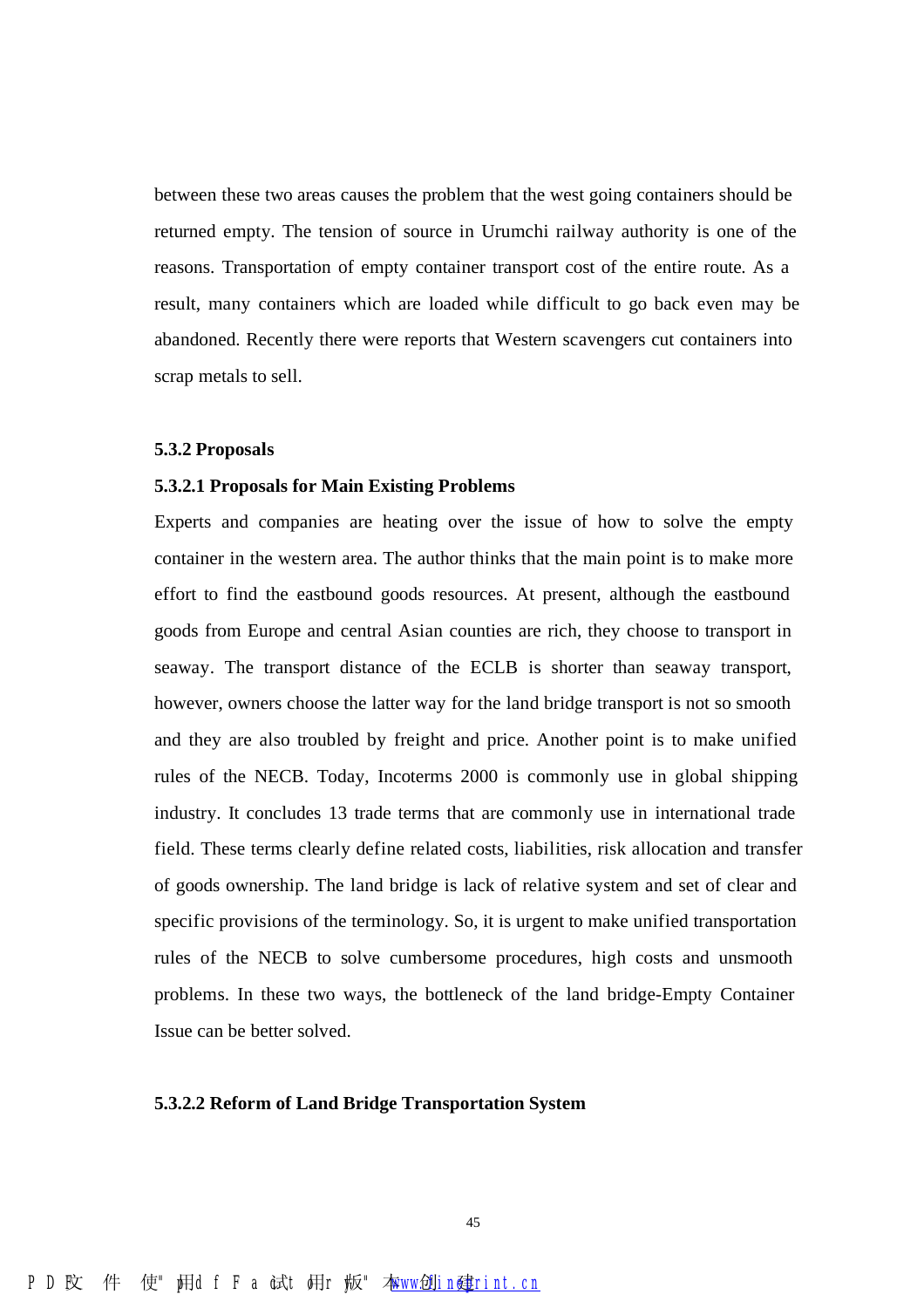The land bridge transport system should be reformed to be a carrier trolley that can be unified to face forwarders and owners, coordinated maritime and land transport and coordinate countries along the bridge line. It should be considered as multi-transport carrier, and its main members should be relative strong enterprises and shipping companies and joint with railway companies in Kazakhstan and Russia. Meanwhile, Chinese authorities should accelerate the development and the promotion of logistics infrastructure, technical equipment, management processes and technical standards of information networks in line with the reality, in order to harmonize the standardized modern logistics system to further improve the efficiency of modern logistic.

#### **5.2.2.3Adhere to the Freight Transit Function**

It is no doubt that Asia Pacific zone will become world economic development center in the future. In particular, East Asia will be more active and prosperous. Since the operation of the NELB, Lianyungang Port has become the eastern land bridge head of the international freight transport route. Its international status has greatly enhanced and there are more chances for international goods transit through Lianyungang Port. In a way, the new situation of integration of international industry chain gives Lianyungang Port a new ear connotation. With the expansion of international freight transition, Lianyungang adheres to the strategy of mainland land bridge union, and plays the role of eastern bridge head of the NELB with transit function.

On one hand, Lianyungang should act as the important social economic development support for the areas along the land bridge. In case of Lianyungang Port, port economic hinterland is bidirectional. So it is necessary to attach high importance to both mainland hinterland and hinterland overseas. In other words, in the course of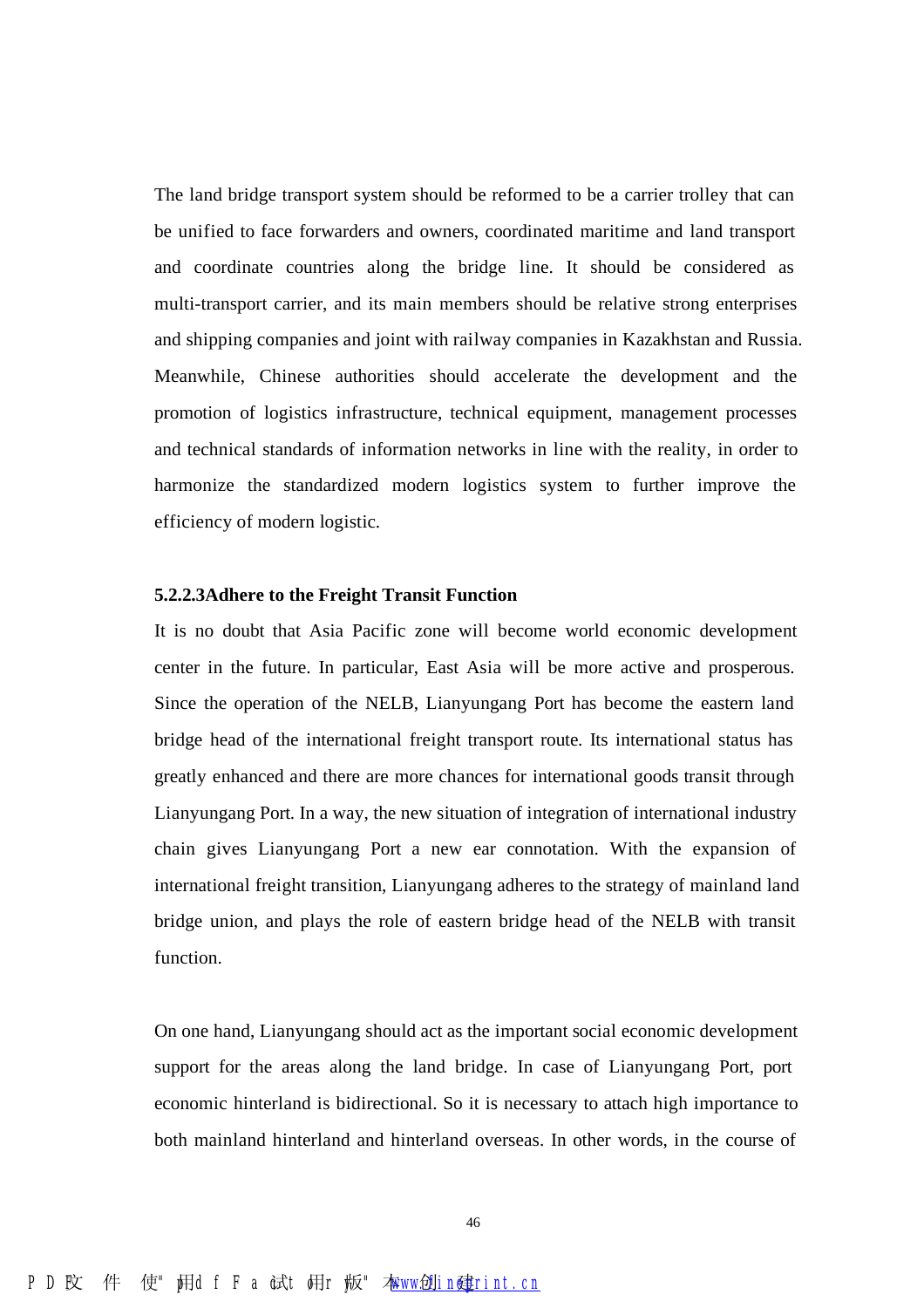developing towards the modern service-orientated international hub port, Lianyungang Port should attach great importance to the overseas hinterland along the NELB, to expand the market of its good sources, stable and improve the supply of foreign trade. On the other hand, Lianyungang Port should also explore its domestic supply, and strengthen cooperation with bulk cargo owners, further expand the internal trade and transport to improve the market share.

#### **5.4 Summary**

Developing the NELB depends on simplifying transit procedures, on implementing signed agreements of its international transport and on avoiding doubt taxation on goods in transit. The competitive transport period calculation, suitable land bridge transport polices and charges standard are expected. There should also be measures on strengthen railways and transport enterprises of countries along the land bridge. Cooperation issues between governments should be put into agenda for issues concerning polices need government' resolve. Lianyungang Port should realize that to be an international hub port, the eastern bridgehead of the NELB is a breakthrough.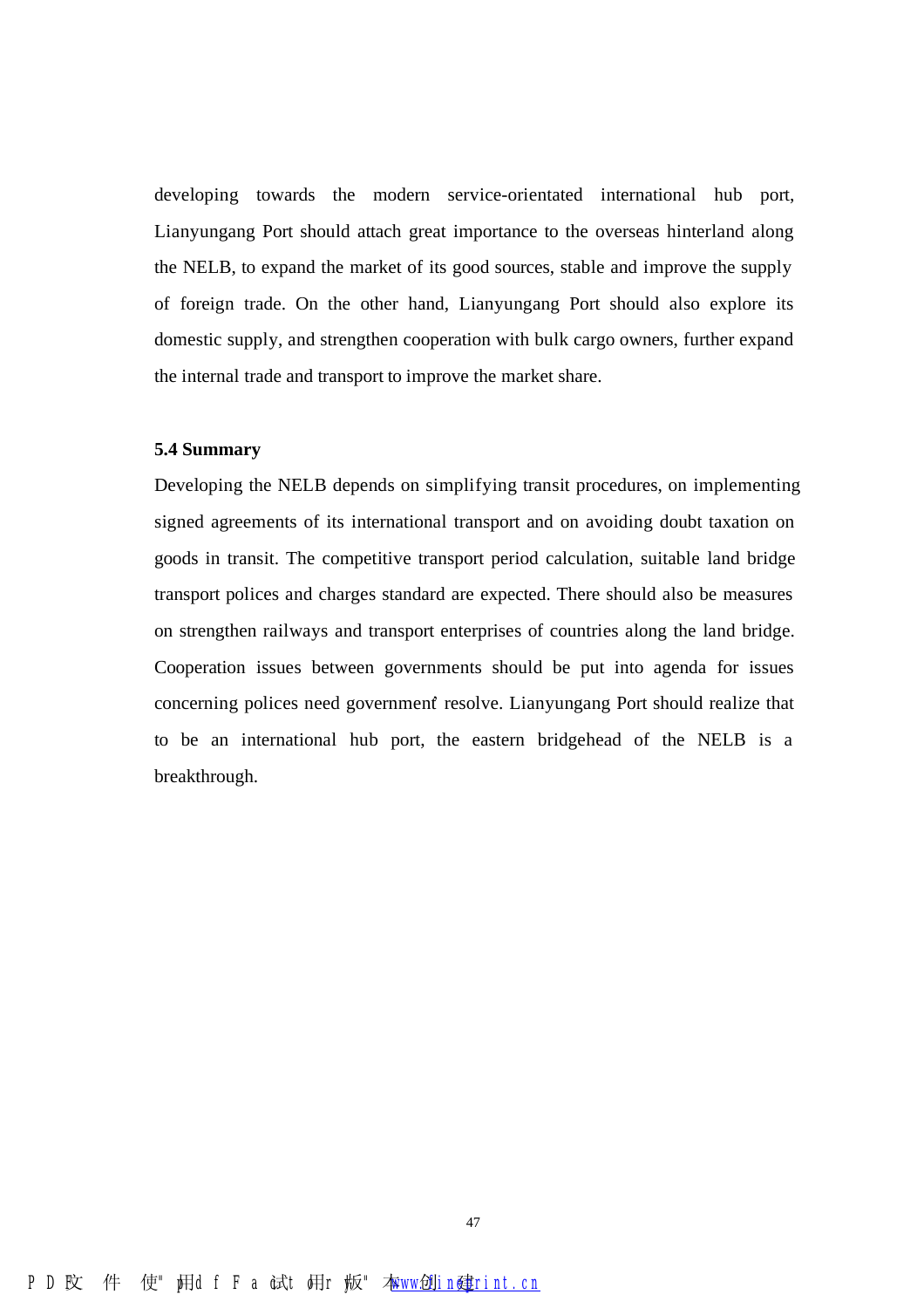## **Chapter6 Conclusion**

The dissertation mainly discussed the development of Lianyungang as the east bridge head of NELB and after the regression analysis the author clearly identifies the importance and necessity of Lianyungang to be the bridge head.

By using PEST technique and looking into the micro environment of the bridgehead, the author finds out that Lianyungang also has advantages over geographic position, transportation and opening up condition as well as strategic opportunities and threats. Possessing deep potentiality, it is correlative and complementary with the cities along the Land bridge. Lianyungang's unique conditional and development prove that it is irreplaceable as the oriental bridge head and as the connection between the powerful Asia and Europe market and it is also plays a significant role to gather and integrate resources. As the link of land and the sea, Lianyungang shows competitiveness in its around region and it can also drive the economic development of the costal regions in Jiangsu province and also cities along the land bridge. At present the world crisis will effect the shipping industry not let alone port Lianyungang and its container transportation, but more facts such as government policies and other economic factors as well as its internal environments are showed to be favorable to the port development. Lianyungang should take on its responsibility to be the outward window of the NELB.

Moreover by using linear regression technique, the forecast result shows the prosperous future of the bridge head's transit container volume. At the latter half part of the dissertation, strategies are proposed and illustrated to solved the problems existing mainly includes returning of empty container.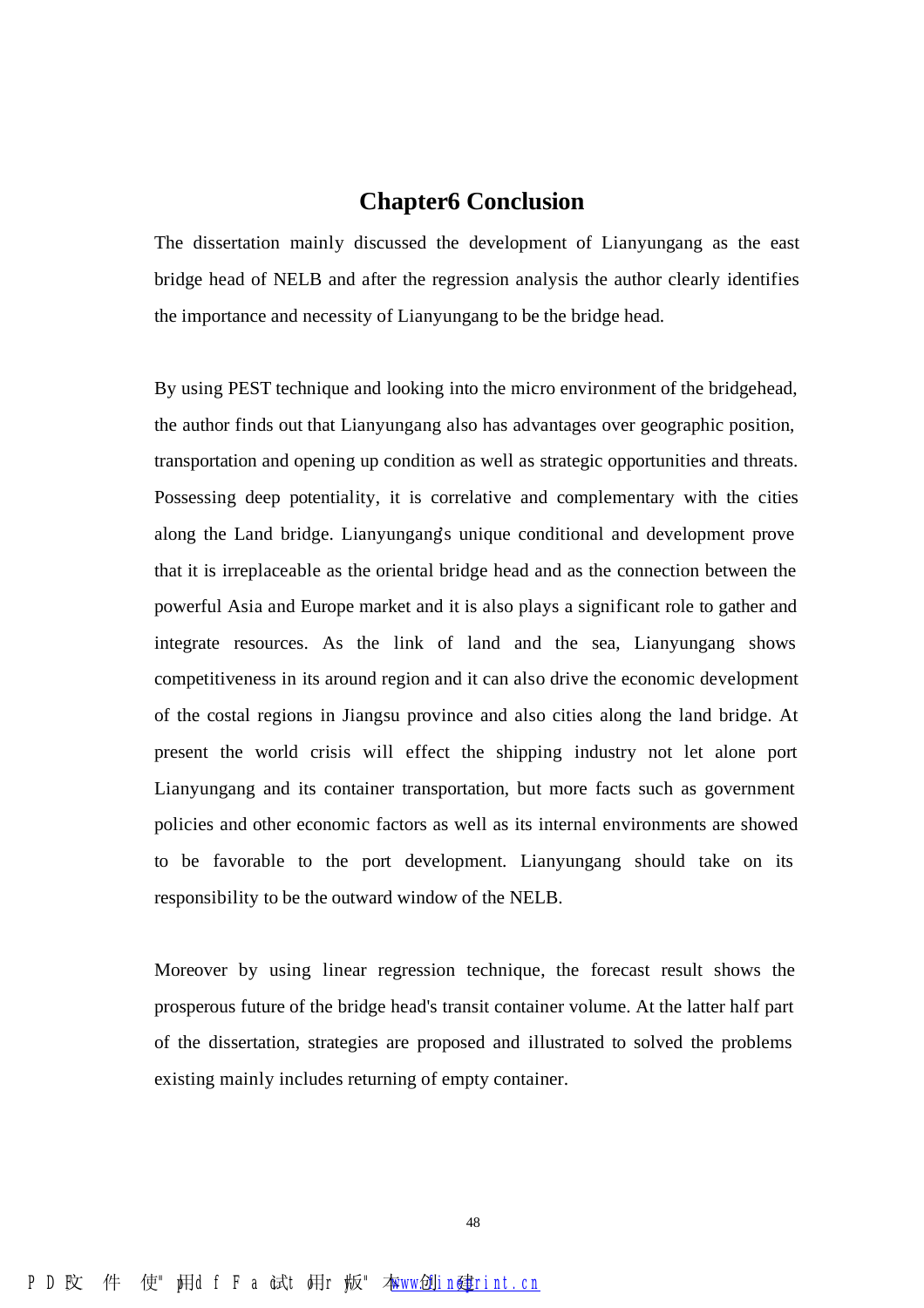Parties are all making effort to deal with the situation. The strategies made by companies selected by author as the cases study are as flowings:

Sino-trans Land Bridge Transportation Co.,Ltd

1 Participated in and organized the send out of the first train of the New Eurasian Land Bridge;

2 Open the inter-route container line from Lianyungang to Shanghai and to Qingdao; 3 Opened the transit transportation channel radiated north to Mongolia, Myanmar in Southeast Asia, Kyrgyzstan to Kashgar.

The oriental container company focuses on national good source and uses the national trade to promote the foreign trade:

- 1 Explore Longhai regular train;
- 2 Start the European and Russian regular train;
- 3 Open Houma, Lanzhou, Yinchuan regular train.

China railway container Co.ltd Strategies are as following:

- 1 Decrease of the price of Sea-rail empty container by 50 percent
- 2 Priority of scheme approval for the bridge head transportations
- 3 Priority of using vehicle and the last is the priority of container deployment.

After the study proposals by the author are drawn as:

- 1 Find the eastbound goods resources.
- 2 Reform of Land Bridge Transportation System.
- 3 Adhere to the Freight Transit Function.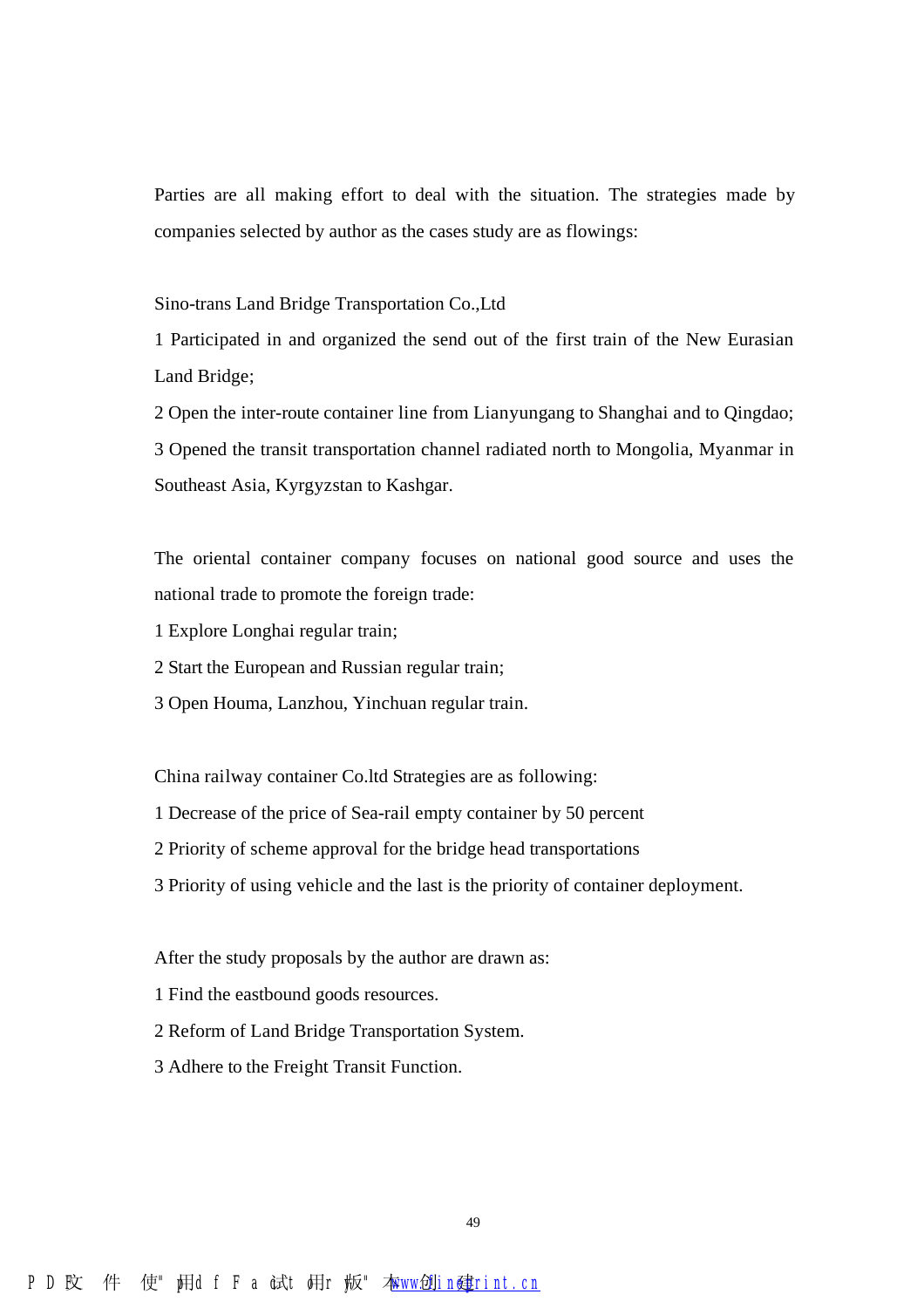#### **REFERENCES**

Andy Zhang "Suggestions on Development of the NEACB International Container Multi-modal Transportation", Marine Design & Research Institute of China, 2008.

Armstrong. M. "A handbook of Human Resource Management Practice". 10th edition, Kogan Page , London ISBN 0-7494-4631-5, 2006.

Bing Liu, Guodong Liu, Chao Liu. "The Liner Regression Model of Containr Port Turnover", Journal of Dalian Maritime University, Vol.29 No.2, May 2003.

Huyong "The Opportunities and Challenges with the NELB Development". China Opening Herald, 2001.

Johnson, G. and Scholes, K. "Exploring Corporate Strategy – Text and Cases". Hemel Hempstead: Prentice-Hall, 1993

Kaifu Pu, "How Far Away is Land Bridge Smooth from Us". Land Bridge Horizon Xinjiang, 2005.

Kotter, J. and Schlesinger, L. "Choosing strategies for change, Harvard Business Review".1991.

Kotler, P. "Marketing Management – Analysis, Planning, Implementation, and Control". 9th Edition, Englewood Cliffs: Prentice-Hall, 1998.

LI Junye "Demonstration Study on Unbalancing Development of Regional Economy— Development Strategy of Eastern, Central and Western Part of NECB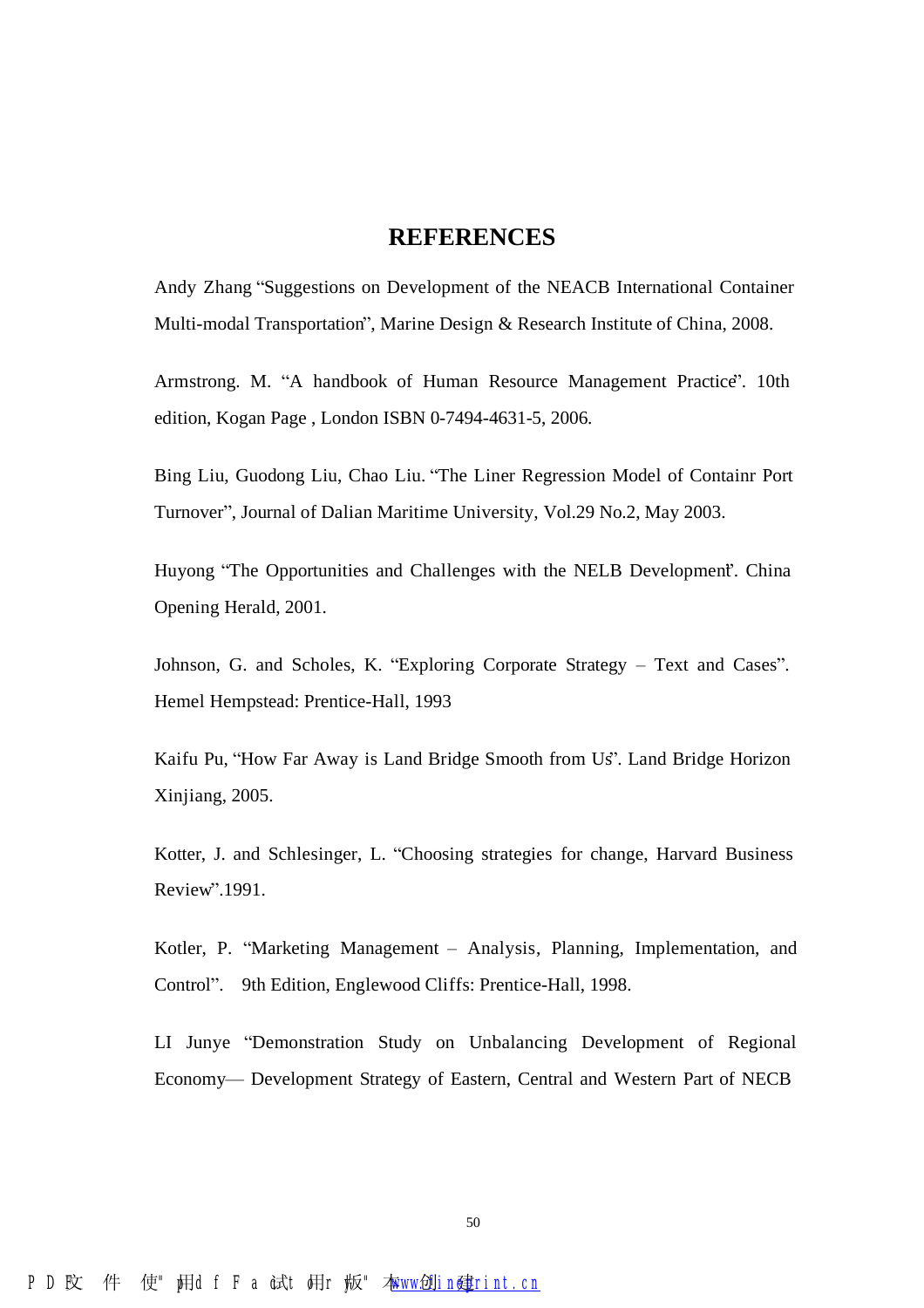Economic Belt". Journal of Transportation Systems Engineering and Information Technology Vol. No.2, 2002.

Land Bridge Horizon, Vol. No.1 2005.

Qi Yong and Wang Yan "Analysis of Land Bridge Transportation". Chinese Geographical Science, Science Press, 2007.

Report COSCO International Freight Co.,Ltd. 2002

Tsiakkiros A (2002) "Strategic planning and education: The case of Cyprus". The International Journal of Educational Management Bradford, 2002.

Yacan Wang, Dan Yu, Yajing Tian, "Comprehensive Transportation, Beijing". 2006

Yongfeng Bai; WeiGuo Xie, "Take the opportunity to promote transit cargo transport of New Eurasian Land Bridge." Urumqi Railway Authority External Cooperation Department, 2004.

Weizhong Huang "Study of Dynamic Forecast about Port Container Handling Capacity". Journal of Shanghai Maritime University, Vol.22 No.2 Jun.2001.

Winkelmans W. "Port Competitiveness [M]". University of Antwerp, 2002.

Zhi Yi "The New Eurasia Continental Bridge Demonstrate the Vitality". Transportation Construction & Management, Beijing 2008.

Zhuxi Li "Improving the Coordinating Mechanism to Promote the Harmonious Development of Regional Economy along the Continental Bridge." Journal of Huaihai Institute of Technology, Social Sciences Edition, Vo.l No.2, 2008.